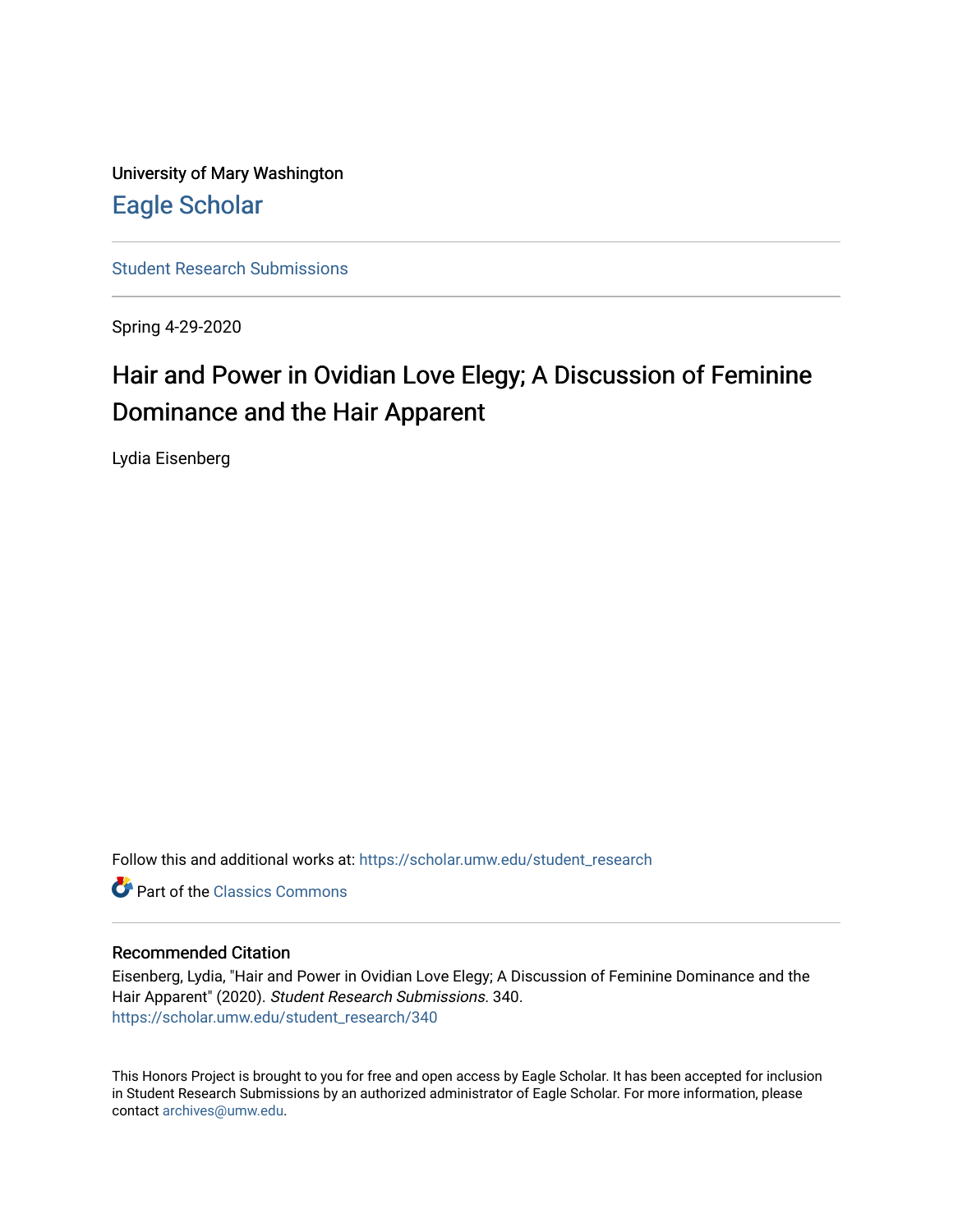# HAIR AND POWER IN OVIDIAN LOVE ELEGY A DISCUSSION OF FEMININE DOMINANCE AND THE HAIR APPARENT

A THESIS BY

## LYDIA G. EISENBERG

## SUBMITTED ON APRIL 29, 2020

## IN PARTIAL FULFILMENT OF THE REQUIREMENTS

## FOR DEPARTMENTAL HONORS IN CLASSICS

Liane Houghtalin Angela Pitts Joseph Romero

\_\_\_\_\_\_\_\_\_\_\_\_\_\_\_\_\_\_\_ \_\_\_\_\_\_\_\_\_\_\_\_\_\_\_\_\_\_\_ \_\_\_\_\_\_\_\_\_\_\_\_\_\_\_\_\_\_\_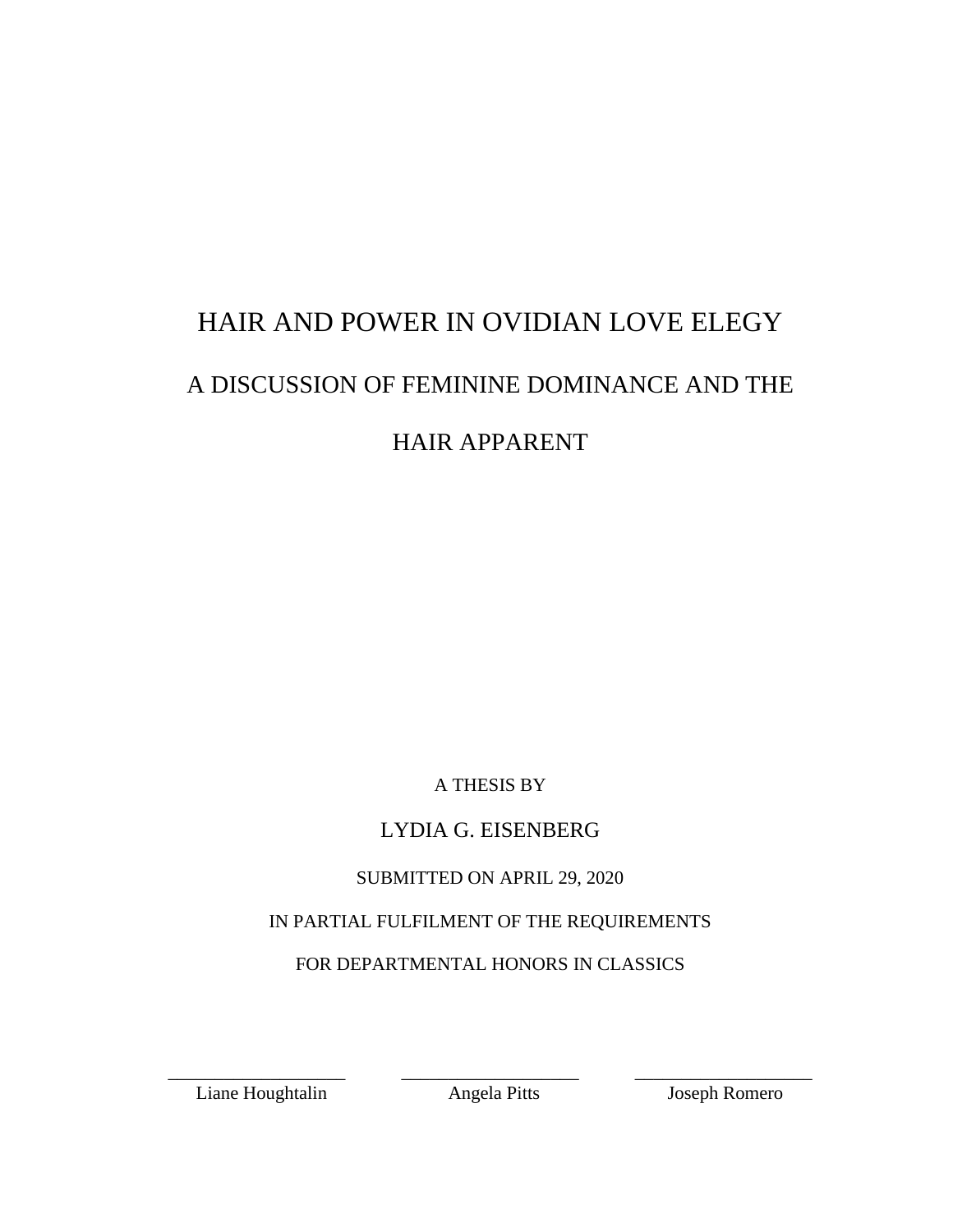#### Abstract:

When considering the love elegy of Ovid, there are multiple cases in which love, beauty, or infatuation with a woman is expressed through visual descriptions of her hair. In the *Amores* and *Ars Amatoria*, these descriptions of hair support a seemingly subjective view of beauty when compared to current hairstyle trends at the time. As a result, this view of feminine beauty suggests that the woman holds the power within the amorous relationship described. However, the nature of the hair description reduces Ovid's view of feminine beauty to an objective one, revealing a disingenuous view of feminine power and therefore supporting Ovid's claim to masculine dominance in the relationship.

I have neither given nor received unauthorized aid on this work.

Lydia Grace Eisenberg Lydia Grace Eisenberg April 3, 2020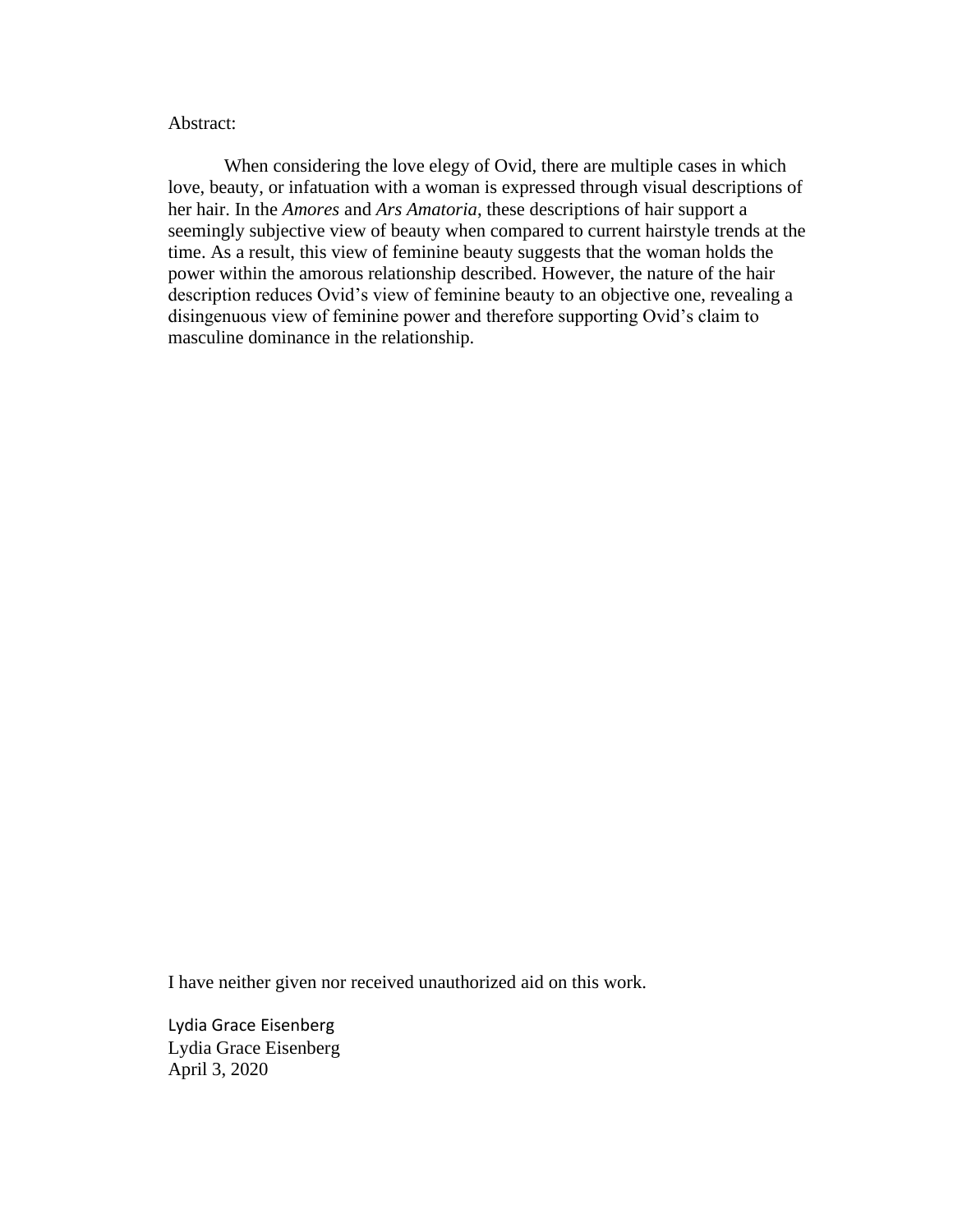To my parents, Carrie and Jay for always loving and supporting me.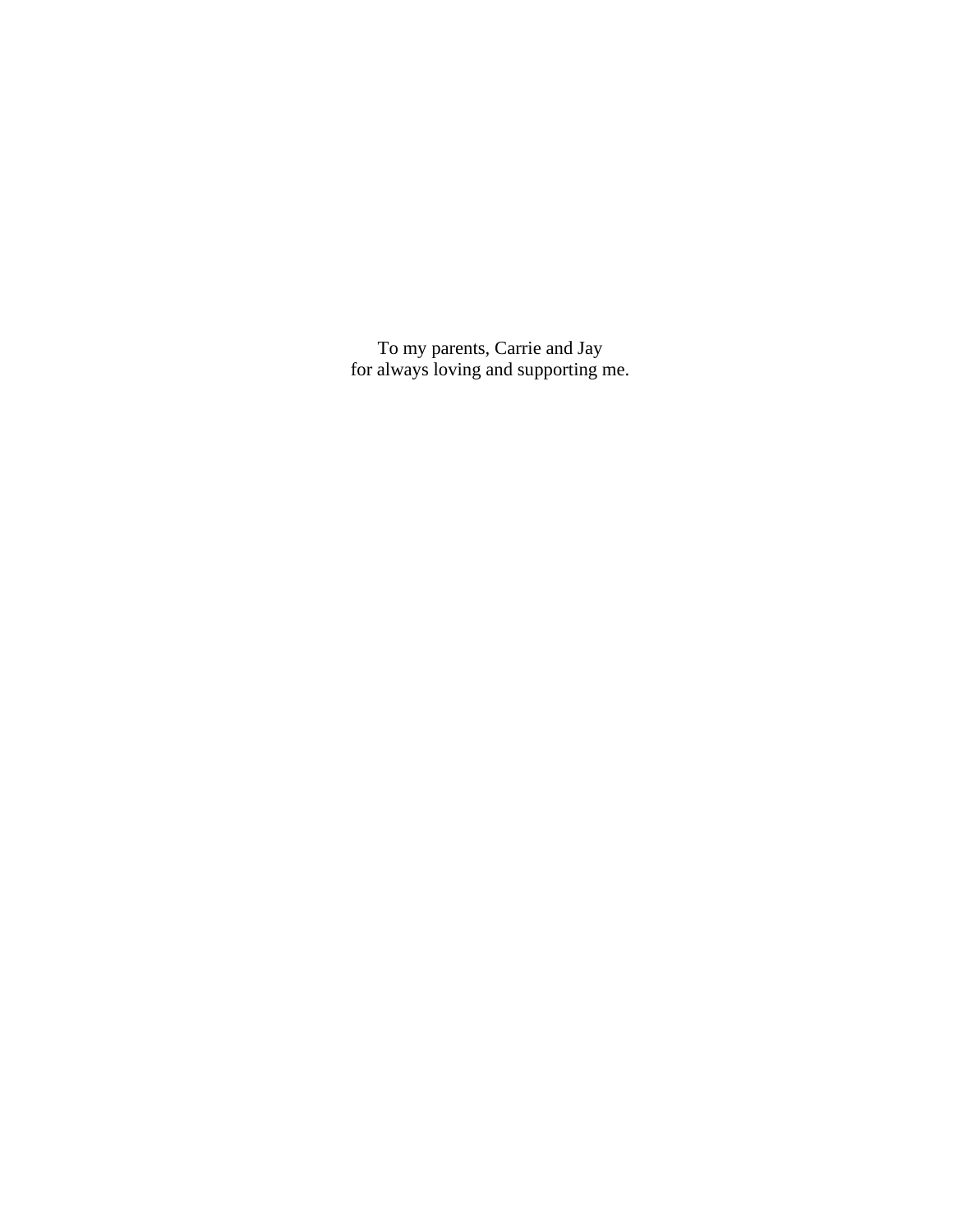### Table of Contents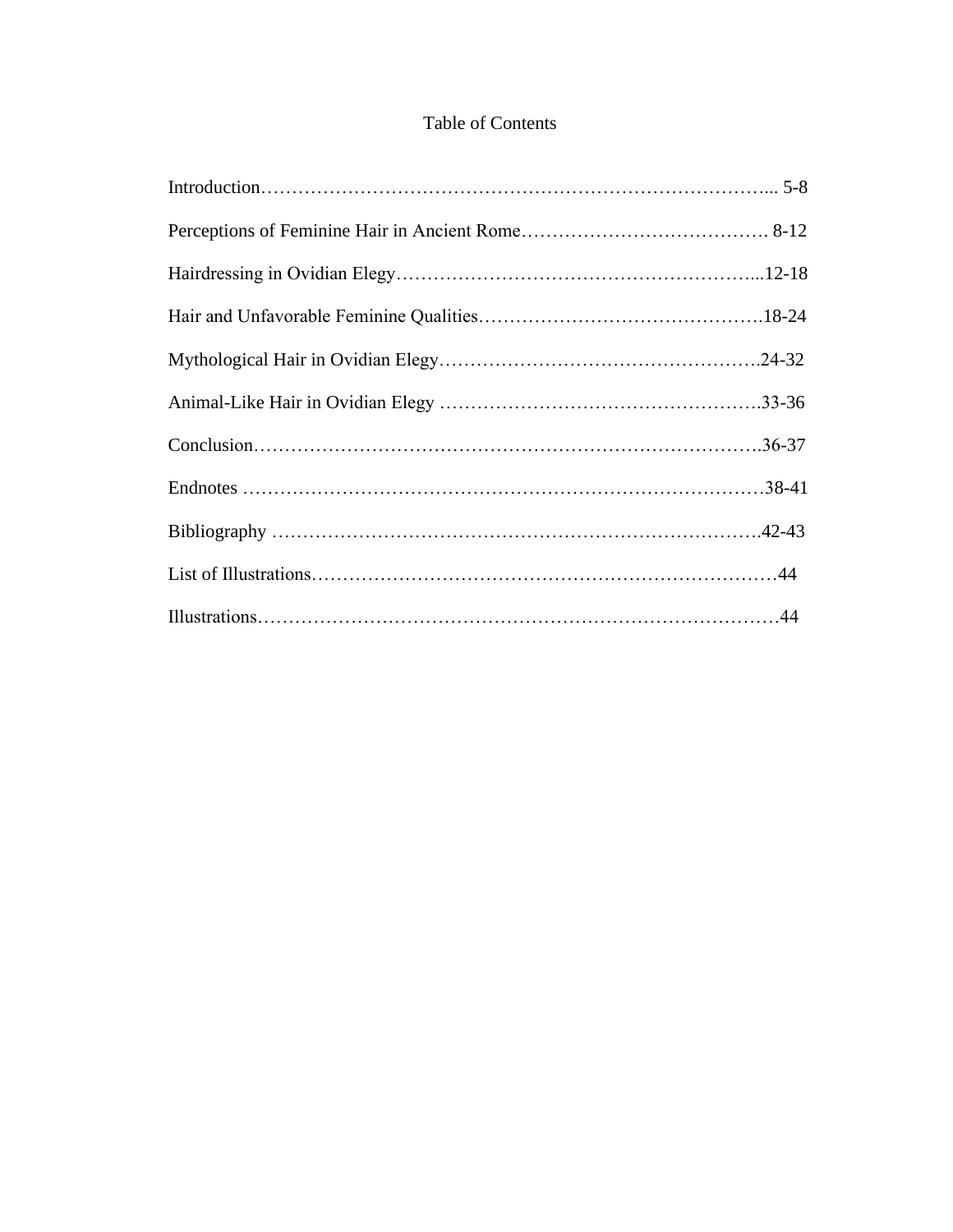#### **Introduction**

Every person has their own predisposition about the highest opinion of utmost beauty.<sup>1</sup> There can be no single defining factor sufficient enough to answer the question of definitive beauty and the topic in itself is controversial due to individual prejudice. The controversy stems from the fact that opinions of beauty are confronted with the disconnect between objective and subjective beauty. Attitudes surrounding beauty are subjective to individual people and remain objective to observing parties. Yet the very fact that beauty is highly debated makes it all the more enticing; especially to those who choose to tackle the subject of love altogether. This is certainly true in many senses of the word in both contemporary and ancient debate. 2

In modern scholarship, many have studied the inter-relationship between appearance and perception. When considering this relationship, there is an evident consensus that the two are closely related. The objective appearance of outward beauty is viewed as a result of physical attributes or styles that are fashionable the time. Whereas the subjective perception of one's beauty is a deeper and more personal view that is based on experiences with that person.<sup>3</sup> While the perception of one's beauty remains subject to biased opinion, one cannot deny the impact that this personal bias has on social hierarchy. It is not required to be considered beautiful in order to be successful. However, beauty and power often seem to be intertwined.

In the Augustan era, appearance and perception of beauty was a notable topic for multiple authors of love poetry. During this time, Roman literature was flourishing. With the new age of Augustus and the dawn of the Roman empire, also comes the reinvention of Greek elegy. From 16 BCE until his death in 17 CE, Publius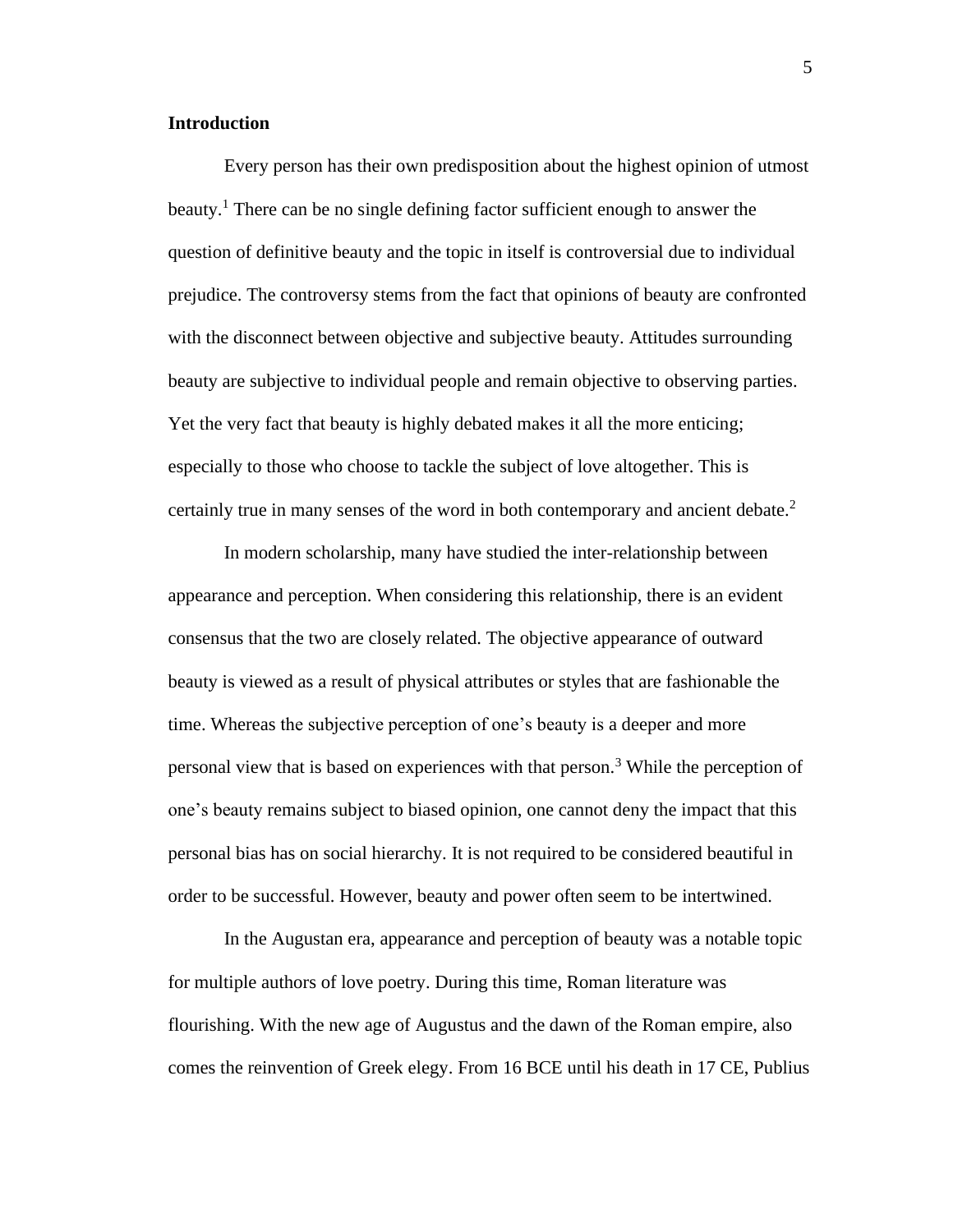Ovidius Naso uses the genre of elegiac poetry to convey first person narratives centered around love, loss, and erotic fantasies. Ovid, as well as other contemporary authors, attempts to do this while simultaneously distancing himself from the duties of normal life in order to escape into the extensive world that is coined as Latin love elegy.<sup>4</sup> When considering the love elegy of Ovid, there are multiple cases in which feminine beauty is expressed through descriptions of hair. Ovid uses this theme of hair to express his own objective beliefs about what beauty is while simultaneously showing that hair holds deeper subjective views as well. Ovid's descriptions of feminine hair and opinions about beauty contribute to overarching views concerning the power dynamics between women and men who are romantically intertwined. What Ovid's specific implications are concerning these power dynamics, is the driving question throughout the observance of feminine hair within his love elegy.

As with any subject of research, several scholars have already addressed the topic of hair in Latin love elegy. Some have observed the theme of hair in Latin elegy and a few have even noted the connection between hair and power dynamics within the poems. Nandini B. Pandey's article, "*Caput Mundi*: Female Hair as Symbolic Vehicle of Domination in Ovidian Love Elegy" (2017) discusses the concept of adorning, dressing, and styling of one's hair as a symbol of power in love elegy.<sup>5</sup> Pandey argues that an individual can assert power within a romantic relationship through the act of hairdressing. <sup>6</sup> Jane Draycott in chapter three of her book, "*Prosthesis in Antiquity: Prosthetic Hair in Ancient Rome*" (2019) offers a similar argument when discussing the difference between natural and prosthetic hair.<sup>7</sup>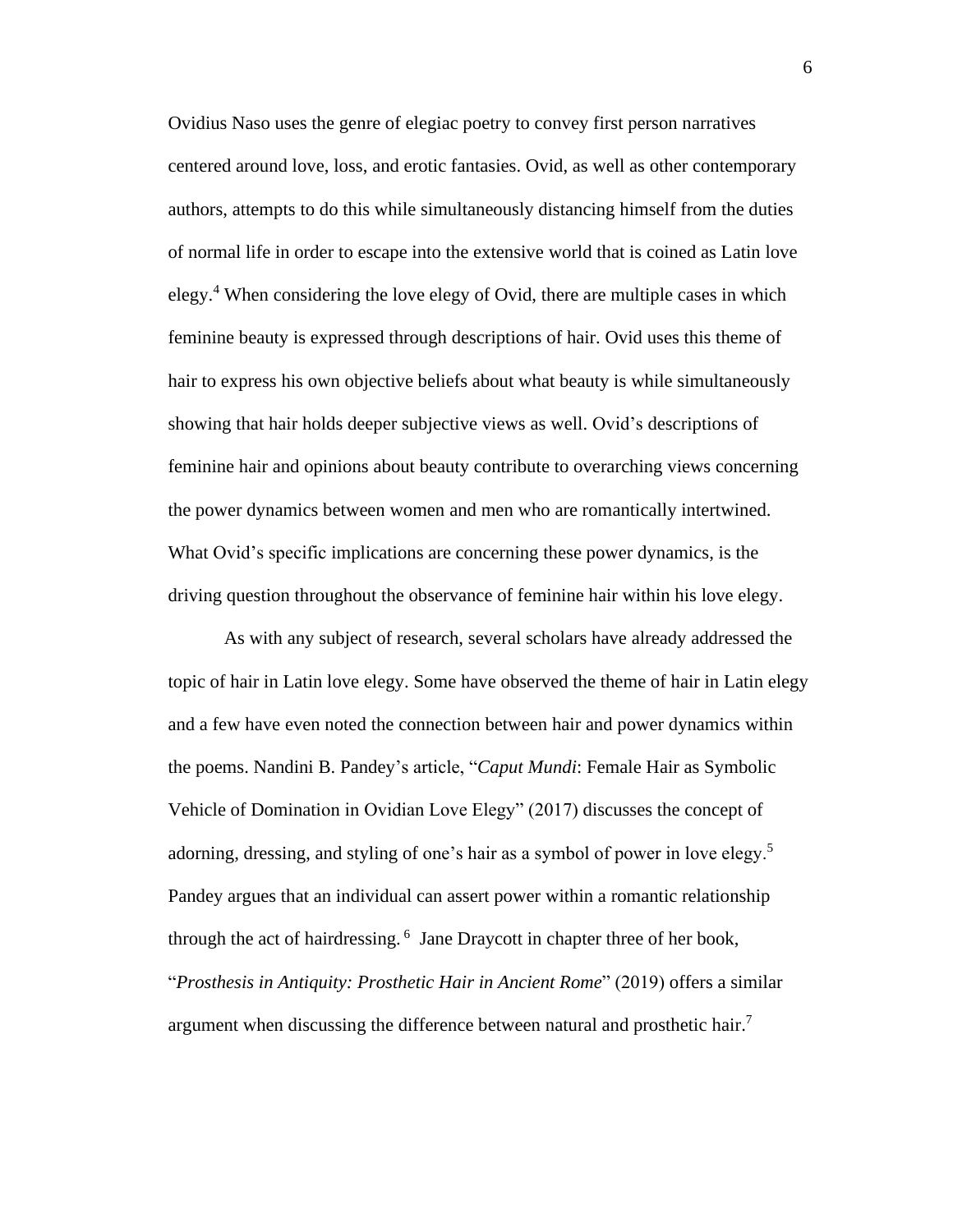Draycott argues that the transition of hair loss is a violation of a character's body space and holds great meaning in the resulting vulnerability.<sup>8</sup>

This paper, therefore, will differ from prior scholarship in the fact that it will focus on descriptions of feminine beauty that also contain descriptions of hair. The paper will be more concerned with Ovid's interaction with beauty through the motif of hair than prior scholarship, which merely addresses hair as an overall theme. The paper recognizes Pandey and Draycott's claims that the act of styling one's hair is used as a vehicle of domination, but will place emphasis on overall observations of how feminine hair is described.<sup>9</sup> It will address how these differing descriptions contribute to differing ideas of beauty. In turn, the paper will use these ideas of beauty to make statements on what Ovid conveys about power dynamics in an amorous relationship and what the motive behind it is.

When considering prior scholarship and the topic of hair in Ovidian love elegy, it becomes clear that Ovid writes numerous descriptions of beauty that simply mention the theme of hair. However, this paper will solely be looking at Ovid's *Amores* and *Ars Amatoria* since they are the most relevant to the theme of beauty, love, and infatuation as described through feminine hair. Working within these guidelines, the poems will be analyzed with categories in mind in order to decipher whether Ovid views the object of affection objectively or subjectively. This categorical analysis will include looking closely at the location, nature, style, mythological or animalistic references, and the examination of strengthening or weakening qualities of the feminine hair descriptions. Through this examination, Ovid's opinions about power can then be understood more effectively. In fact, when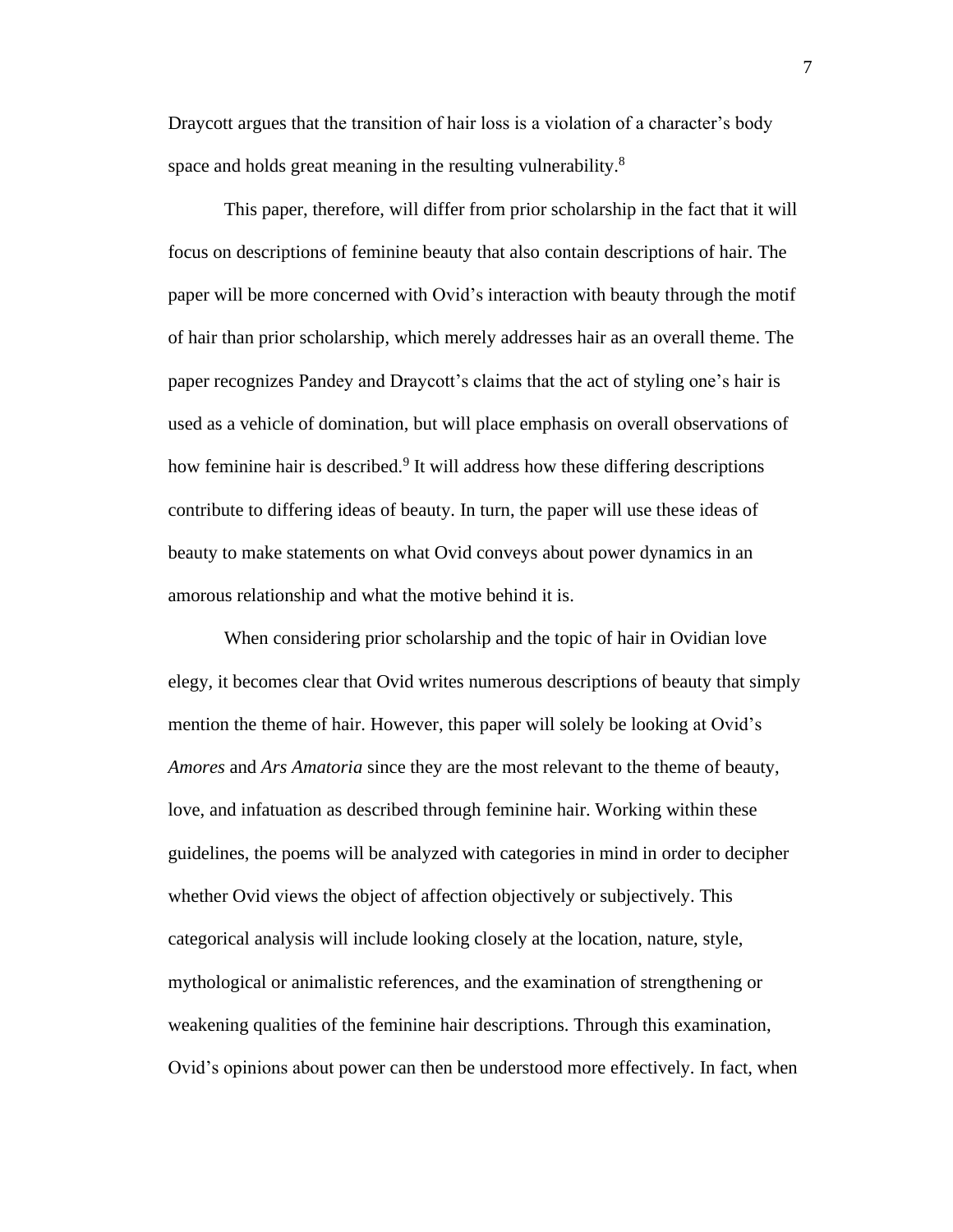looking closely at his love elegy, Ovid firmly identifies the use of hair as a metaphor for feminine power within his work just so that he can twist its meaning around entirely. Ovid's descriptions of feminine beauty through hair suggest a subjective view of beauty giving the illusion of feminine power within an amorous relationship. However, Ovid uses feminine hair as a metaphor for power in order to control the women in his love poems and convey opposing views of masculine power. With this reversal of feminine power also comes the return to an objective view of beauty which further limits feminine dominance. The descriptions of hair entertain the possibility of subjective beauty and feminine power in order to offer an exotic and scandalous appeal to the love elegy (since feminine dominance over men was an exotic and scandalous notion during the time period).<sup>10</sup> Ovid uses the illusion to place the concept of feminine dominance just out of reach in order to imply masculine power in the relationship. As a result, Ovid uses the antagonizing illusion itself to enforce control over women and ultimately limit feminine beauty to objective standards.

#### **Perceptions of Feminine Hair in Ancient Rome**

Before linking subjective ideas of beauty to increased feminine power, the objective or physical standards of beauty in ancient Rome must be considered (since inherent prejudice is a constant subliminal force). That being said, the objective standards of feminine hairstyles and hairdressing in the ancient world reflect a multitude of ideas and social concepts that were held in Roman society. Although the standard of woman's hair ultimately represents a fashionable trend, the meaning behind the style typically holds a deeper meaning. A woman's hairstyle alone can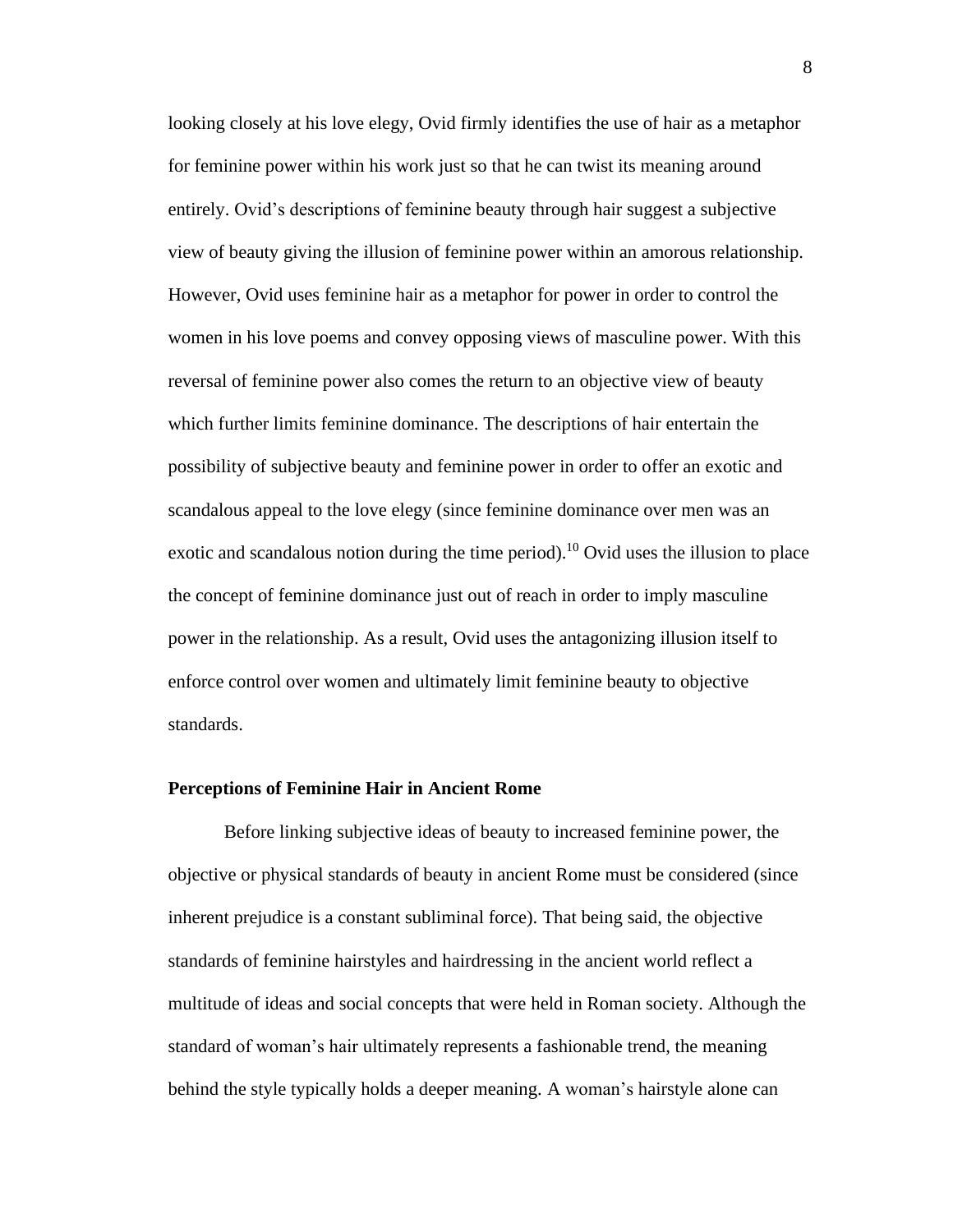display fashion trends of the time that express social class, religious beliefs, and gender identity.<sup>11</sup> Looking closely at feminine hairstyles in conjunction with the act of hairdressing, provides a comprehensive sense of what these social concepts are. A close examination also establishes the perceptions of feminine hair and power dynamics held by Ovidian readers.

During the Augustan age, there is no uniform hairstyle that is worn by all women.<sup>12</sup> For girls, hair is commonly seen hanging down on the neck. The most common style for young girls' hair is the "melon hairstyle". The melon style, referred to as the *melonen frisur*, requires all or some of the hair to be twisted back from the crown in sections and wound into a bun at the back of the head (See Fig. 1). The girlish style indicates an unmarried status in hopes of attracting a suitor.<sup>13</sup> For adult women, hair is typically bound or braided up off of the neck and shoulders. This style includes the more traditional Roman hairstyle called the *nodus* (See Fig. 2). <sup>14</sup> The *nodus* was most popular among women during the Republic and consists of the hair knotted on the front of the head with braided twists forming a low bun on the back of the head. Eventually in the late Republic, the *nodus* style evolved so that the knot on the top of the head disappeared while the waves or braids and the low bun remained.<sup>15</sup> Women who wanted to express traditional Roman values would have styled their hair in the *nodus*. The style is first seen on a coin of the wife of Antony, Fulvia, in 43 BCE.<sup>16</sup> It is soon adopted by Octavia and Livia to highlight their loyalty to Rome in opposition to Cleopatra's more Hellenistic hairstyles.<sup>17</sup>

The production of these fashionable hairstyle trends is discussed by Janet Stephens in the article, "Ancient Roman Hairdressing: On (Hair)Pins and Needles 9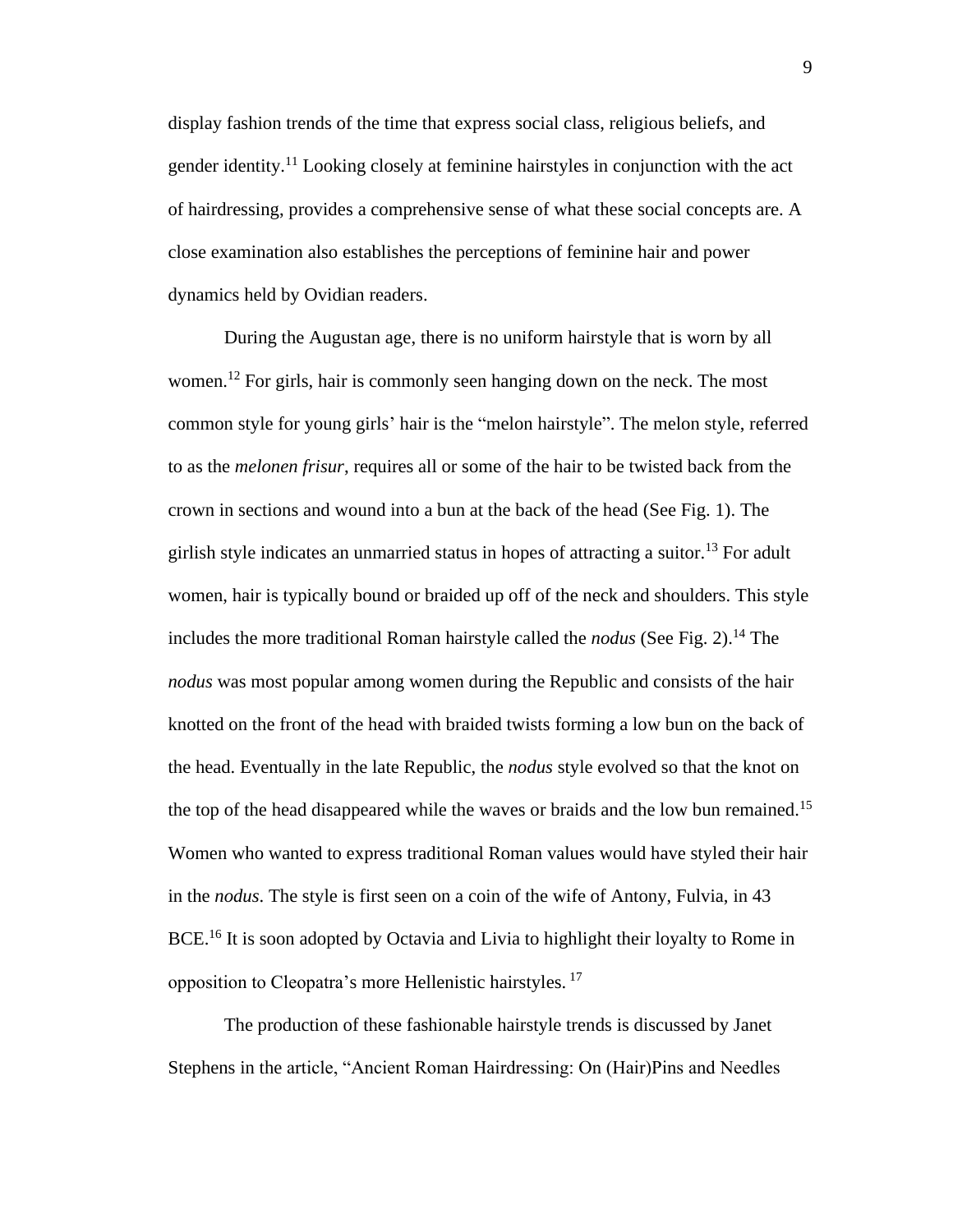(2008)" where ancient hairdressing methods are recreated. Stephens argues that by 50 BCE, women are using sewing techniques (a needle and thread) to create the ornate hairstyles represented in Roman art and literature. Stephens also argues that the process is fairly lengthy, and it would have been expensive for women to style their hair fashionably each day.<sup>18</sup> The lengthier the regiment of hairdressing and the more elaborate the hairstyle, the more superiority is conveyed over lower social classes. Women who wear wigs are also considered of a higher status since the wigs are usually foreign and therefore expensive. Nevertheless, Bartman,<sup>19</sup> Haas,<sup>20</sup> and Furnée-van Zwet<sup>21</sup> also examine the art of ancient hair styling and the extensive time and effort needed in order for women to remain fashionable. These sources all support the notion that the act of simple hairdressing is something that is attainable and applicable to almost every ancient Roman woman whether they are wealthy or not. This essential beauty regiment separates women from men and is part of a woman's fundamental identity. The concept agrees with Pandey<sup>22</sup>, Papaioannou<sup>23</sup>, and Draycott's<sup>24</sup> argument that hairdressing is used as an expression of dominance. The fact that women set aside large amounts of time to dress their hair, shows that they view their hair as a priority over other follies (such as men or activities pertaining to men). In turn, hairstyling shows the attempt to express power over men. $^{25}$ 

In terms of the lower classes in ancient Rome, hair is used to show social dominance. Slaves are sometimes portrayed as smaller and with longer hair in order to relate them to children. Occasionally, the hair of a slave is depicted as having been shaved, presumably involuntarily, to show that they are merely property.<sup>26</sup> Draycott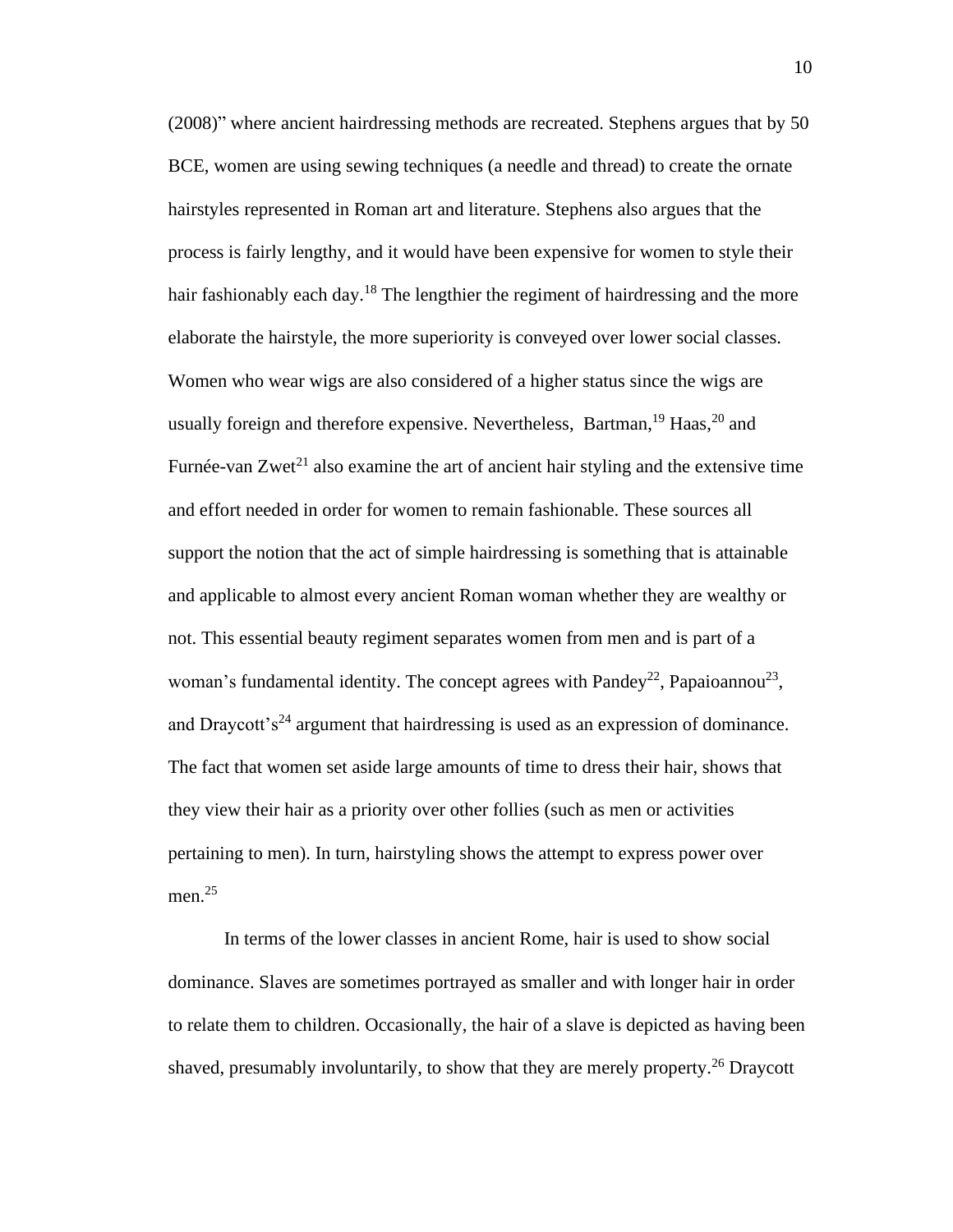also mentions the fact that women accused of adultery sometimes would have had their heads shaven as punishment.<sup>27</sup> The involuntary cutting of hair is an act of violation used for demoralization and expressing a loss of power for that individual.

Feminine hair plays an enormous role in ancient Roman religion as well as acting as a signifier of the female role in religion itself. Religion in ancient Rome is closely tied to one's stage in life, and for women, these stages are reflected in hairstyle. Women enter early adulthood through marriage, which is marked by the changing of a girlish hairstyle to a more mature one. During the wedding, a woman's hair and dress are typically done in an archaic style with the hair being parted and plaited into six braids and adorned with a spear (*hasta caelibaris*).<sup>28</sup> Not coincidentally, the bridal hairstyle doubles as the public dress of vestal virgins. The marital style of a vestal virgin's hair echoes the religious role of the vestal virgins; observing chastity and modesty through pious dedication.<sup>29</sup> Roman marital hair, mirroring the style associated with vestal virgins, sets the social standard for adult female fashion. In turn, the social implications that are identified with the adult female hairstyle echo those expected of the vestal virgins. This requires adult women to be almost as chaste and modest as a vestal virgin (with the exception of her own husband). In stark contrast to the expectations of the adult female style, unbound hair carries associations with the supernatural. Hair is often used as a metonym for an individual in a form of sympathetic magic. <sup>30</sup> Ancient magic often requires the cutting and offering of hair to provide a source of power for a spell, as hair was considered a valuable votive offering. Unbound hair was also required of women who were members of cults or in religious processions. In instances of mourning, feminine hair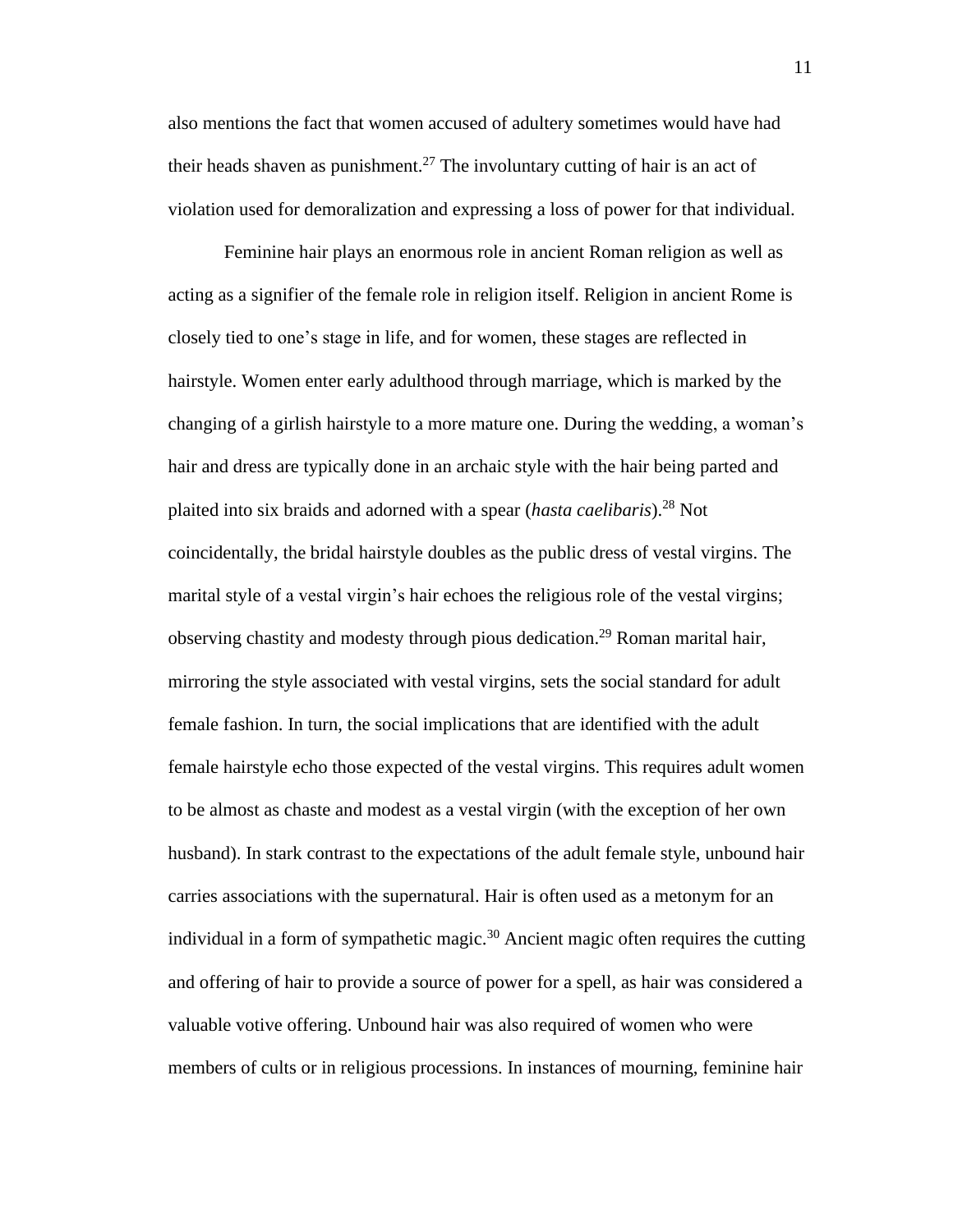was also commonly unbound or even torn out.<sup>31</sup> These accounts of unbound hair are viewed as socially acceptable only for women in extreme occasions: mysterious magical spells, religion practicing a wild loss of control, or death.

Unbound feminine hair is also used to show wider gender play. While controlled hair expresses conformity to feminine gendered roles within a relationship, uninhibited hair expresses unrestrained sexuality. To the ancient Romans, wild feminine hair is associated with barbarians, maenads, amazons, and sorceresses.<sup>32</sup> These are all women whose way of life as well as their hair strays from social expectations. Ancient Roman societal expectations allow women to be as free as their hairstyle permits them to be: that is, not at all since these elaborate hairstyles prohibited extreme movement.<sup>33</sup> Therefore, women who control their hair in ancient Rome display conformity to gendered roles surrounding sexuality. Those who do not, express the opposite. This is shown in the hairdressing of women after they are married. Roman brides during this time are expected to cover and bind up their hair as a symbol of marriage. Since a woman's hair is her source of sexual desire and power, it is a reasonable conclusion that she must cover and control her hair to prevent the attention of other men.<sup>34</sup> Through this objective beauty standard, hair is not only seen as a source of feminine power to ancient Romans, but also a fearsome and enigmatic threat to masculine dominance.<sup>35</sup>

#### **Hairdressing in Ovidian Elegy**

With the establishment of objective standards of hair in ancient Rome, Ovid's descriptions of beauty through hair are able to be studied more thoroughly. Ovid's work contains numerous accounts of feminine hair in the *Amores* and book 3 of the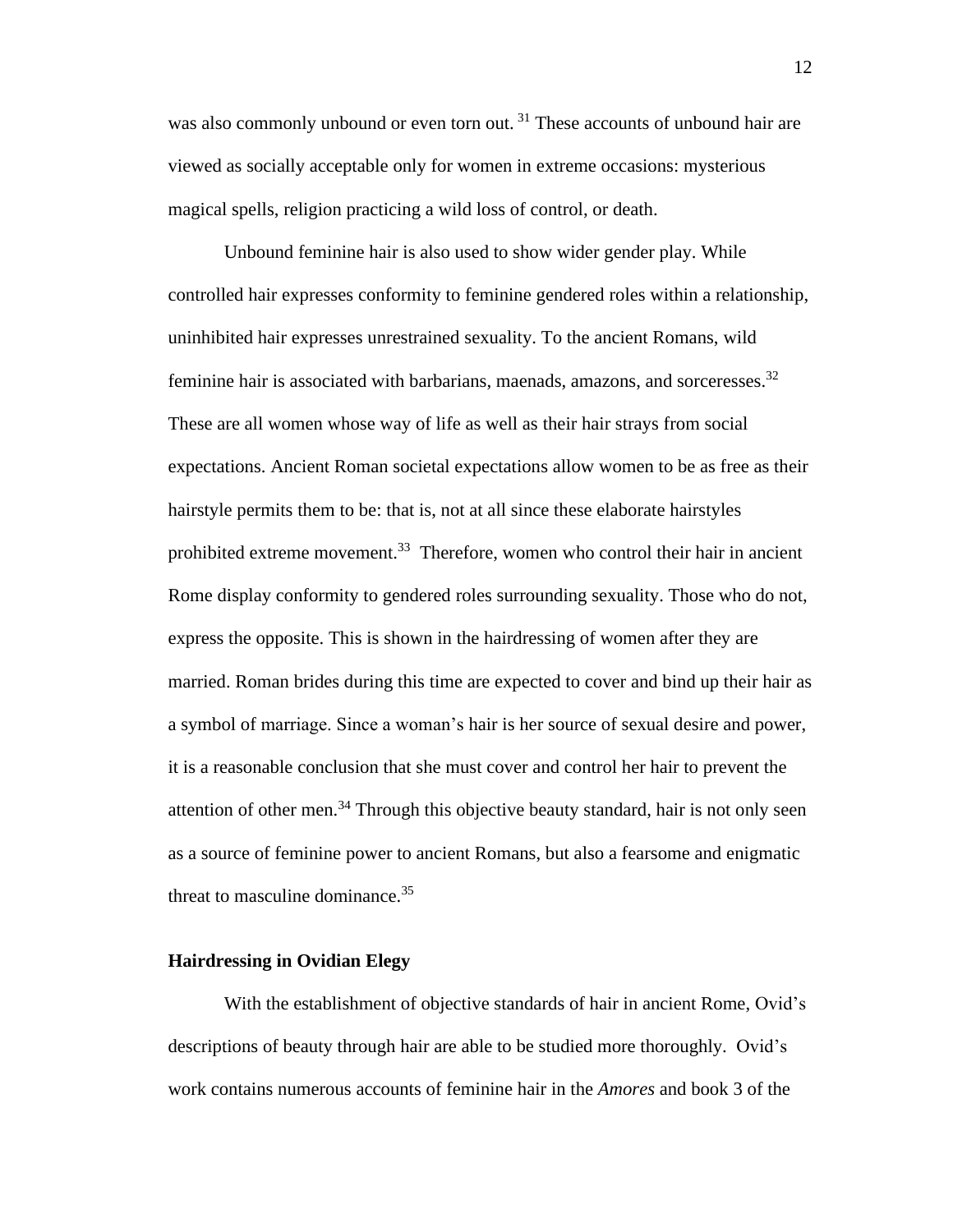*Ars Amatoria*. Although these accounts seem to be giving women the upper hand in the relationship, they are deceivingly disingenuous due to their ultimate objectification of feminine beauty. While hair embodies the source of feminine power, a woman's dominance ultimately is represented by one physical element of her beauty. The fact that the metaphor of powerful feminine hair is based on objective beauty standards gives the impression of a deeper meaning of the concept of being truly beautiful. Yet, the blatant objectification of feminine physical qualities outweighs the insightful interpretation of subjective feminine beauty. The poems that are considered first, therefore, are those which contain extreme objectification of feminine hair in order to diminish feminine dominance. Specifically, these hair depictions utilize illustrations of feminine hairstyle and hairdressing to reflect the complex power dynamics of ancient Roman society.

Feminine beauty through hairdressing is addressed most superficially in *Amores* 1.14. Throughout the entirety of the poem, Ovid's narrator complains about the state of a woman's dyed or curled hair. The narrator claims that the woman's hair is beautiful only in its natural condition prior to the unfavorable dyeing and curling that takes place in the poem. The poem begins with an exclamation from the narrator in lines 1-3:

Dicebam 'medicare tuos desiste capillos'; Tingere quam possis, iam tibi nulla coma est. At si passa fores, quid erat spatiosius illis?

I was saying 'stop dying your hair'; Now you have no hair, which you are able to dye. But what was more abundant than that (hair), if you had let it be? 13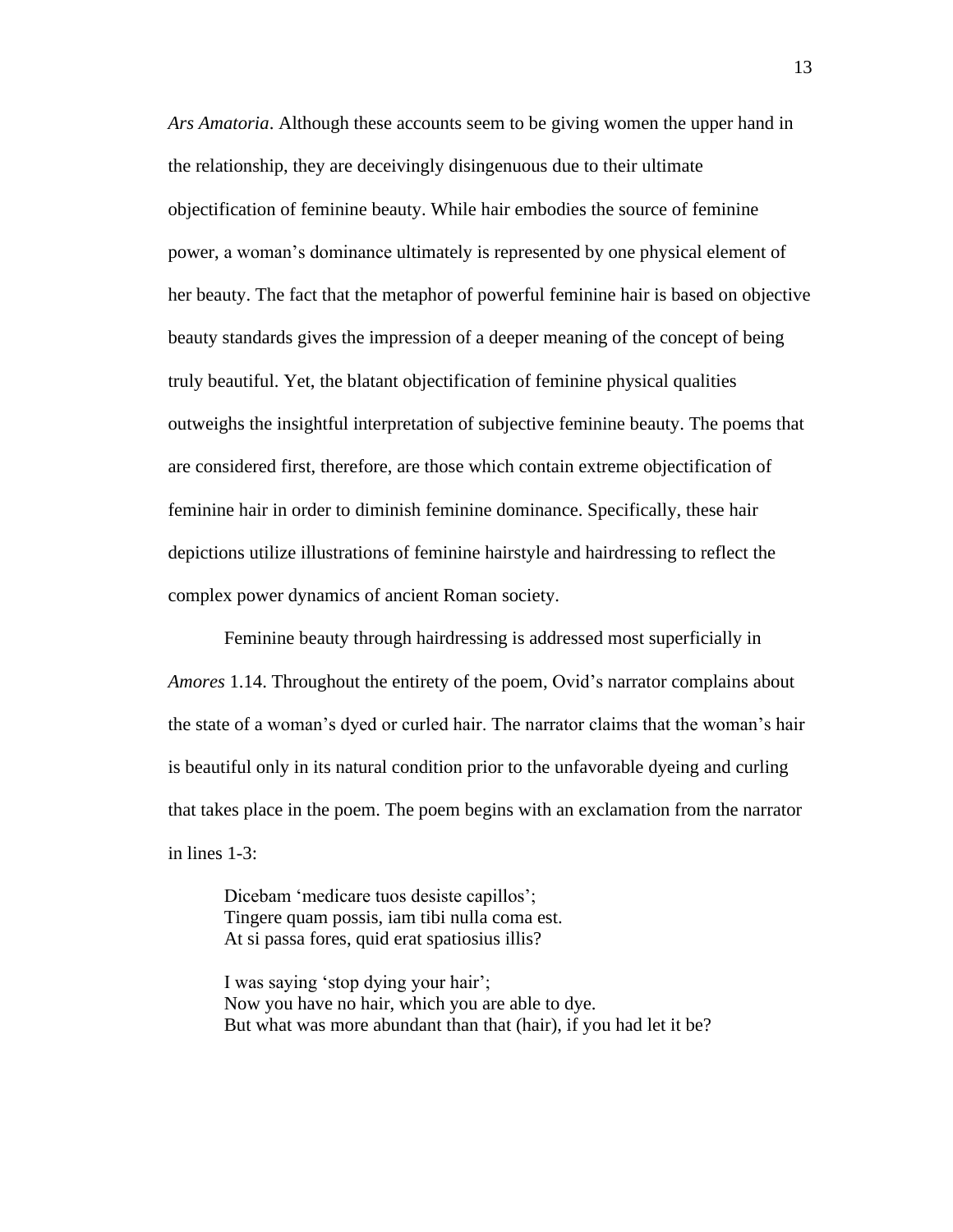The most notable aspect about this poem, highlighted by the first word, is that *Amores* 1.14 is written in a first person narrative. Even though the poem is about a woman's hair, the focus of the poem is shifted to how it affects the male narrator. In a sense, this conveys the complete power that feminine hair is capable of by expressing the magnitude of the result that hairstyling has on the narrator. However, since the influence is shown by concentrating on the hair's unfavorable effects, it presents a negative connotation to the styling of feminine hair. In highlighting every undesirable aspect of hairstyling, Ovid objectively denies the woman the only means of expressing feminine dominance.

*Amores* 1.14 continues with Ovid's narrator reminiscing about the former glorious hair. This forces the reader to group the feminine hair with its transformation. In concentrating on the desired prior state of the hair, Ovid draws the reader's attention to the juxtaposed current state of the woman's hair, stressing that it is blatantly subpar.<sup>36</sup> The formerly marvelous hair is described in lines  $13-14$ :

Adde quod et dociles et centum flexibus apti et tibi nullius causa doloris erant.

Add that it (the hair) was both teachable and suitable for bending a hundred ways/styles and for you it was a cause of no grief.

Ovid's narrator adds that the woman's hair looks good in a "hundred styles" by using the imperative form of *addo*. Ovid uses the imperative form to express a necessity that a woman's hair must be suitable to many styles in order to be deemed beautiful. Even though Ovid's narrator is claiming that hairstyling is the downfall of feminine hair, it is imperative that hairstyling be mentioned when describing the woman's prior feminine beauty. This idea contradicts the fundamental argument in *Amores* 1.14 and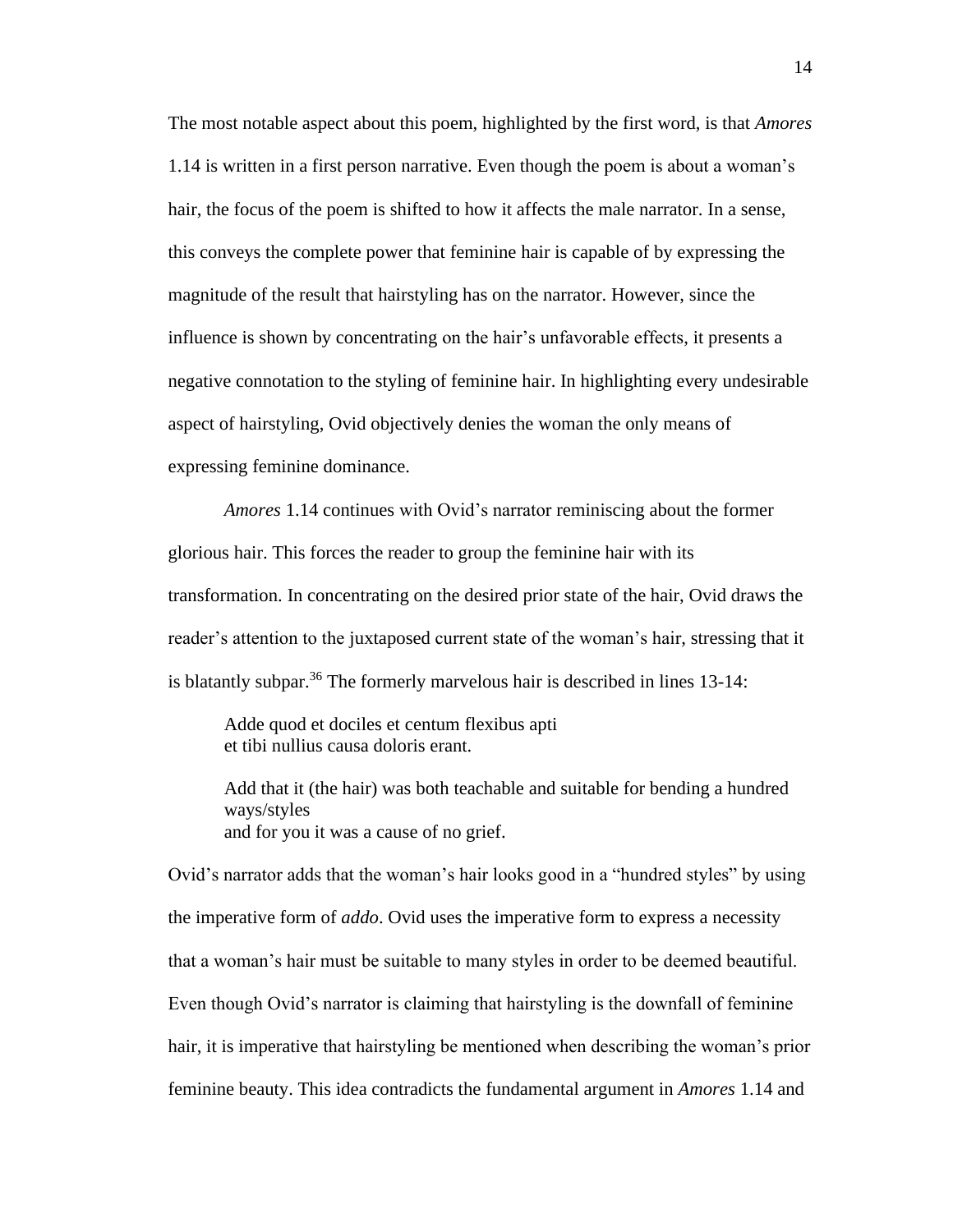exposes the poem's underlying meaning. *Amores* 1.14 seems to present a subjective view of beauty because the narrator appears to care very little about cosmetic hairstyling. Yet, when the poem contradicts itself, it depicts unrealistic beauty standards which limit the female to nothing more than physical traits. Soon after the conflicting statement, Ovid later writes in lines 19-22 of *Amores* 1.14:

Saepe etiam nondum digestis mane capillis purpureo iacuit semisupina toro; tum quoque erat neglecta decens, ut Thracia Bacche, cum temere in uiridi gramine lassa iacet.

Often in the morning with hair still not yet arranged she lies halfway on a purple bed; then also the neglected was pleasing, like a Thracian Bacchanal, when she, tired, rashly lies on fresh grass.

Ovid's narrator returns to the original argument that a female's hair is most beautiful in its natural state, but this time, with an added tone of insincerity. Ovid describes the woman's hair as *nondum digestis* and then immediately ties her character to a *Thracia Bacche*. Since the natural yet untamed hair of the woman in *Amores* 1.14 is the opposite of what is fashionable and socially expected, it directly relates her character to the values of women who stray from societal expectations such as Bacchants. This includes drunkenness, frenzied behavior, and unrestrained sexuality.<sup>37</sup> As a result, the simile suggests that feminine hair in its most natural state is somewhat undesirable by society and is only beautiful because it is crazier and more wild than a typical Roman woman's.

*Amores* 1.14 ends with the woman buying a wig made from the hair of a German prisoner and being ashamed of its appearance.<sup>38</sup> While she forlornly holds her former hair in her lap, Ovid reassures her that she will one day be naturally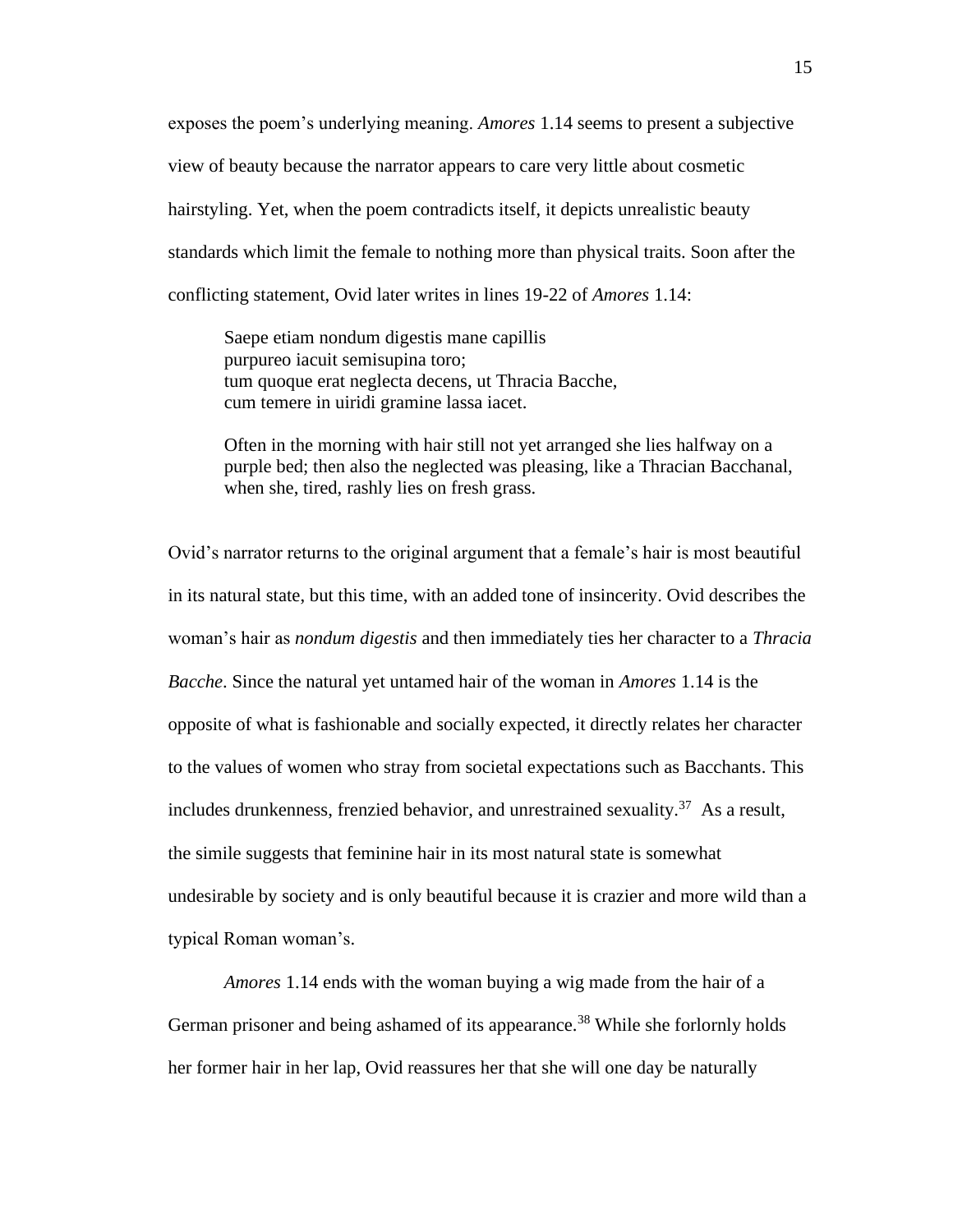beautiful again. The woman's fake hair at the end of the poem completes the woman's transformation from her natural state to a false one.<sup>39</sup> The wig itself makes the woman the epitome of false beauty and leaves the reader with the weak image of a woman who has lost her attractive hair and the source of her power. If *Amores* 1.14 ever gives the impression of feminine dominance, it is quickly overpowered by Ovid's objectifying opinion of how a woman's hair ought to look.

Ovid turns again to the motif of false feminine dominance in book three of the *Ars Amatoria* where the narrator provides advice to women on how they should dress and style their hair in order to appear most appealing. In lines 3.133-3.136 Ovid recommends:

Munditiis capimur: non sint sine lege capilli; Admotae formam dantque negantque manus. Nec genus ornatus unum est: quod quamque decebit, eligat et speculum consulat ante suum.

We are captivated by elegance: let the hair not be without order; Hands having been applied both gives and denies beauty. There is not one ornate fashion: that which will be fitting for each, let her choose it and let the mirror be consulted before.

Just as in *Amores* 1.14, the *Ars Amatoria* begins in lines 3.133-3.134 with an extended lesson on hair and dress where Ovid's narrator encourages women to follow his advice because he is *doctus* on the elements of grooming which men find alluring. Ovid uses masculine desire as a source of motivation for women to follow his instruction. The narrator uses the first person plural voice (*munditiis capimur*, 3.133) to link the narrator's opinion with the entire male gender. Ovid's narrator conveys that men collectively crave stylish things and that the narrator himself is knowledgeable about what kinds of stylish things all men crave. Thus, Ovid's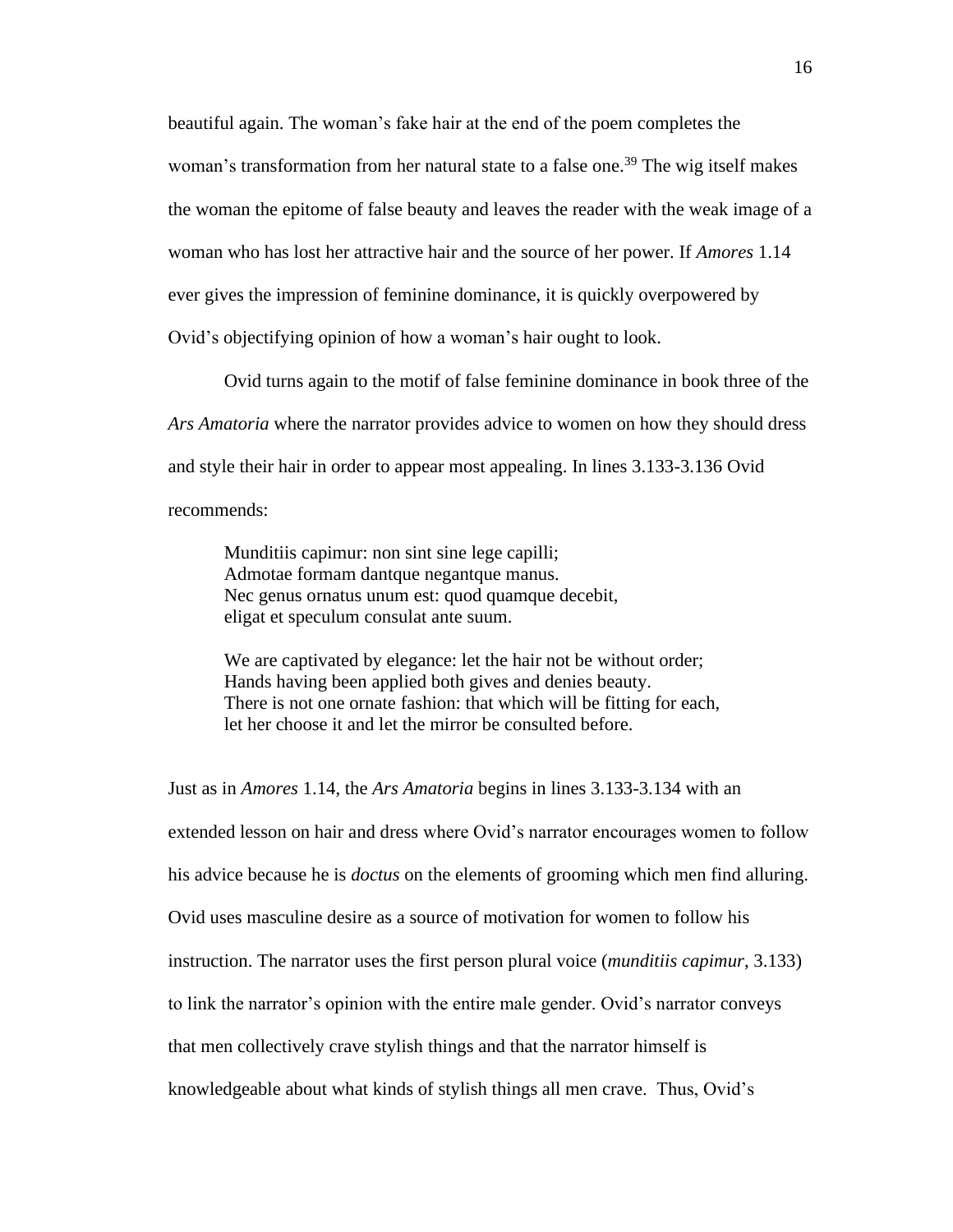narrator exerts social pressure on female readers to adhere to inherently objectifying standards. This presents the following advice in an almost demanding way due to Ovid's expressed societal pressure. Ovid conveys that since men as a whole enjoy elegant things, then individually each woman should cater to that beauty standard. Ovid's masculine expectation is rooted in the physical fashion of feminine hair and therefore is objectifying. Later, in lines 3.135-3.136, Ovid's recommendations are further reminiscent of *Amores* 1.14 in the way that he states that many hairstyles are desirable. This statement briefly alludes to a meaningful and subjective view of feminine beauty, since it rejects the power which society assigns to a current fashion. Yet, in the line immediately after (*Ars.* 3.136), Ovid reverses this idea by making outward appearance the ultimate judge of beauty through the use of *speculum*. In expressing that a mirror must be consulted, Ovid submits feminine hair and power to the control of objectifying opinions of beauty.

The act of hairdressing also references the concept of disillusioned feminine power. Hair dressers in particular are mentioned twice in Ovid's *Amores* (1.11 and 2.8).<sup>40</sup> *Amores* 1.11 is dedicated to begging a hairdresser to deliver a message from Ovid to Corinna. The hairdresser is described on the first line of the poem as, *Colligere incertos et in ordine ponere crines docta*, "skilled to assemble uncertain hair and to place it into order" (line 1). Throughout *Amores* 1.11, the hairdresser holds power over both the woman and man who are socially above her. The hairdresser's power is seen through Ovid's willingness to plead with the lady's maid. The origin of her power, therefore, is the ability to "assemble uncertain hair". According to this, the power dynamics between the three characters would seem to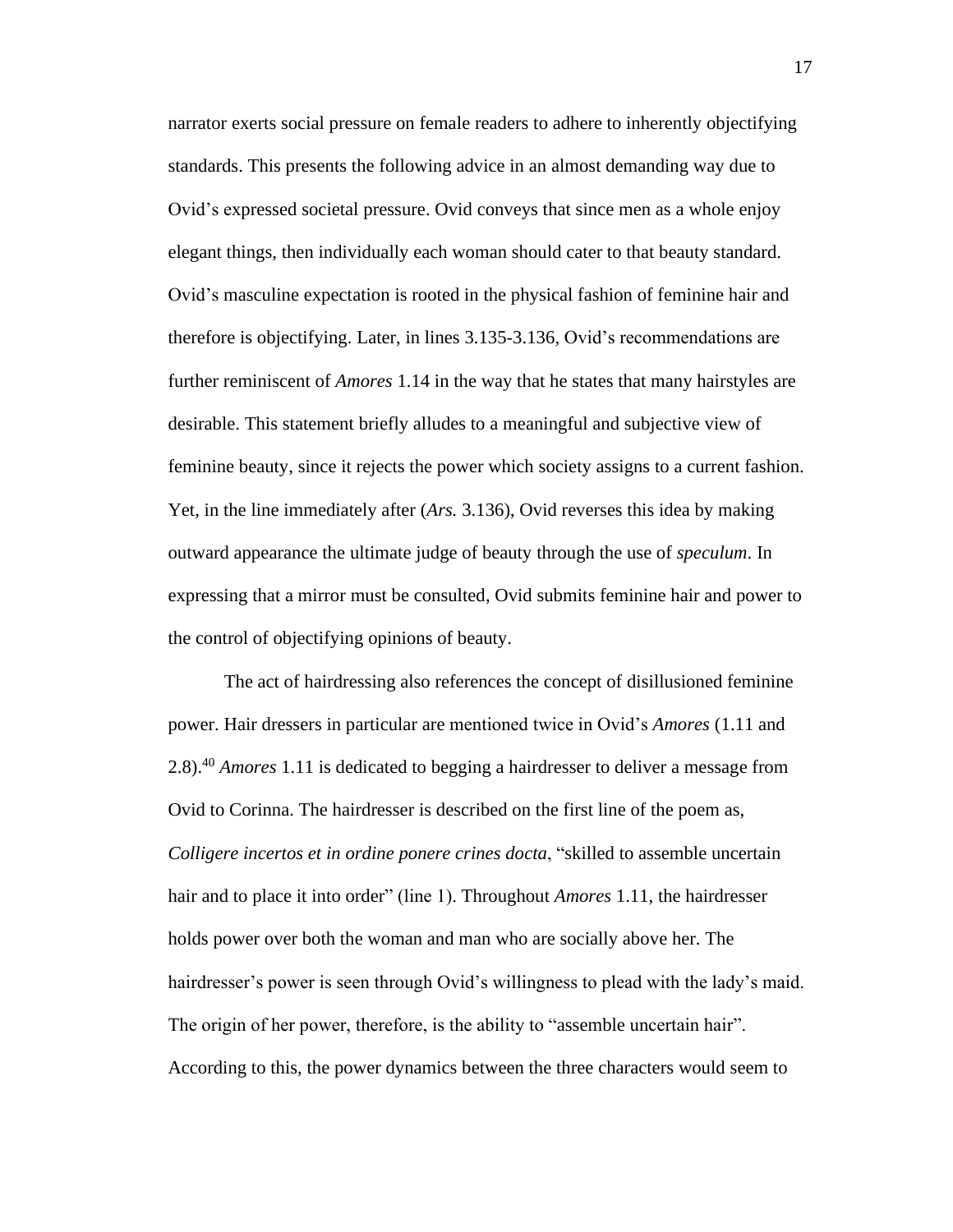place the hairdresser at the top, Corinna second, and Ovid at the bottom. This order alludes to feminine dominance at the beginning of *Amores* 1.11. However, as with any Ovidian elegy, Ovid constructs this feminine dominance for the sole purpose of undoing it. Ovid's narrator recognizes the hairdresser's power and exploits it in order to reach Corinna. Despite the strong feminine power throughout the entire poem, the idea that Ovid is using that very power to control Corinna lies beneath the surface. Ovid recognizes the power that the hairdresser holds and uses it for his own advantage to gain control over Corinna.<sup>41</sup> In turn, Ovid once again exploits the symbol of feminine hair in order to convey masculine dominance.

Throughout all of these examples, Ovid clearly ties a female's source of power to her hair and beauty surrounding it.<sup>42</sup> This is evident because of Ovid's strong emphasis of the effects of hairstyle and hairdressing on men. Yet, feminine power tied to hair is diminished by Ovid's desire to control the feminine hairstyle and hairdresser. Ovid offers contradicting statements surrounding masculine control over hairstyle and hairdressing. This, in turn, provides opposing statements about what natural beauty entails in order to allude to feminine power within the relationship. While seemingly supporting the subjective view of natural beauty, the narrator does not support natural feminine hair (and in turn feminine power) that is free from controlling and objectifying scrutiny.

#### **Hair and Unfavorable Feminine Qualities**

In combination with hairstyle and dress, Ovid also uses feminine hair to represent sinful or immoral qualities of women. Ovid does this in order to portray women negatively and place them in a subservient position as a result of their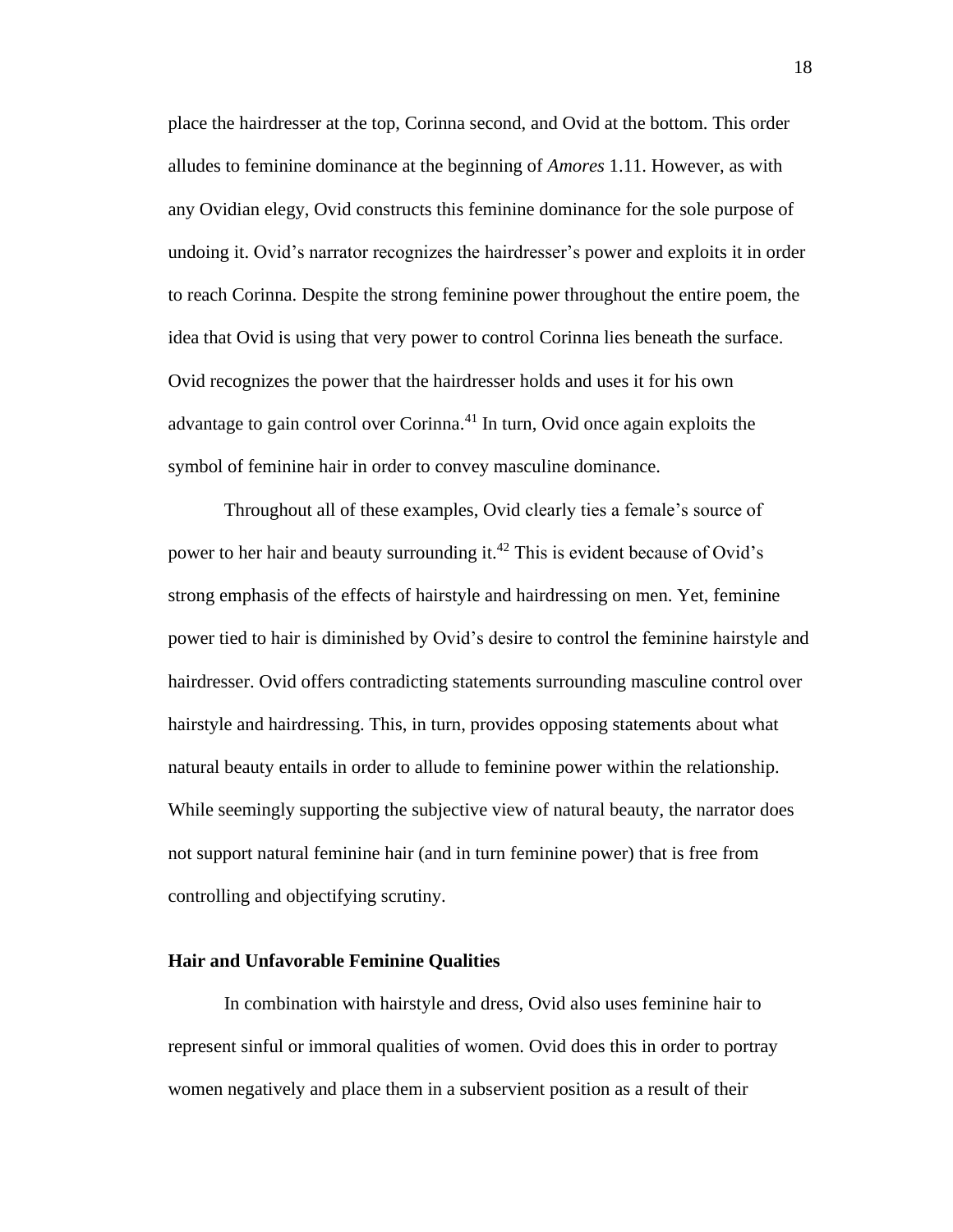unfavorable physical characteristics. The most applicable Ovidian account of feminine hair representing uncomplimentary qualities is in *Amores* 1.7. The poem expresses the narrator's remorse at having physically harmed a girl in a moment of anger. As a result, Ovid's guilt and anger is projected onto the girl through images of her disturbed hair. While feminine hair is mentioned throughout the entire poem as a metonym for the girl's beauty, the girl's appearance is first described at the beginning of the poem with a depiction of her hair In lines 7-11: <sup>43</sup>

Quid? Non et clipei dominus septemplicis Aiax strauit deprensos lata per arua greges, et uindex in matre patris, malus ultor, Orestes ausus in arcanas poscere tela deas? Ergo ego digestos potui laniare capillos?

What? Did Ajax lord of the sevenfold shield not scatter the herd having been detected throughout the wide field, and Orestes, the defender of the father in the case of the mother, dared to demand spears for the secret goddesses? Therefore, I am able to tear the arranged hair?

Since the girl's hair is able to be "torn" apart, then presumably *digestos capillos* translates to "arranged" or "organized hairs" rather than "scattered." Therefore, the hairstyle that is being pulled apart is clearly the *melonen frisur* of young and unmarried girls.<sup>44</sup> The hairstyle identifies the hair as belonging to a young girl and characterizes the female as powerless when compared to the narrator as a result of her age. However, the narrator's question to the reader follows two mythological exempla which give a sense of irony to the idea of randomly harming an innocent young girl. Ovid describes two mythological characters resorting to violence and then continues by comparing the narrator to them. Ovid links reality to mythology in order to extend both the myth and the idea of masculine dominance to the reader for a blunt reconsideration. By justifying the narrator's actions in real life with influences from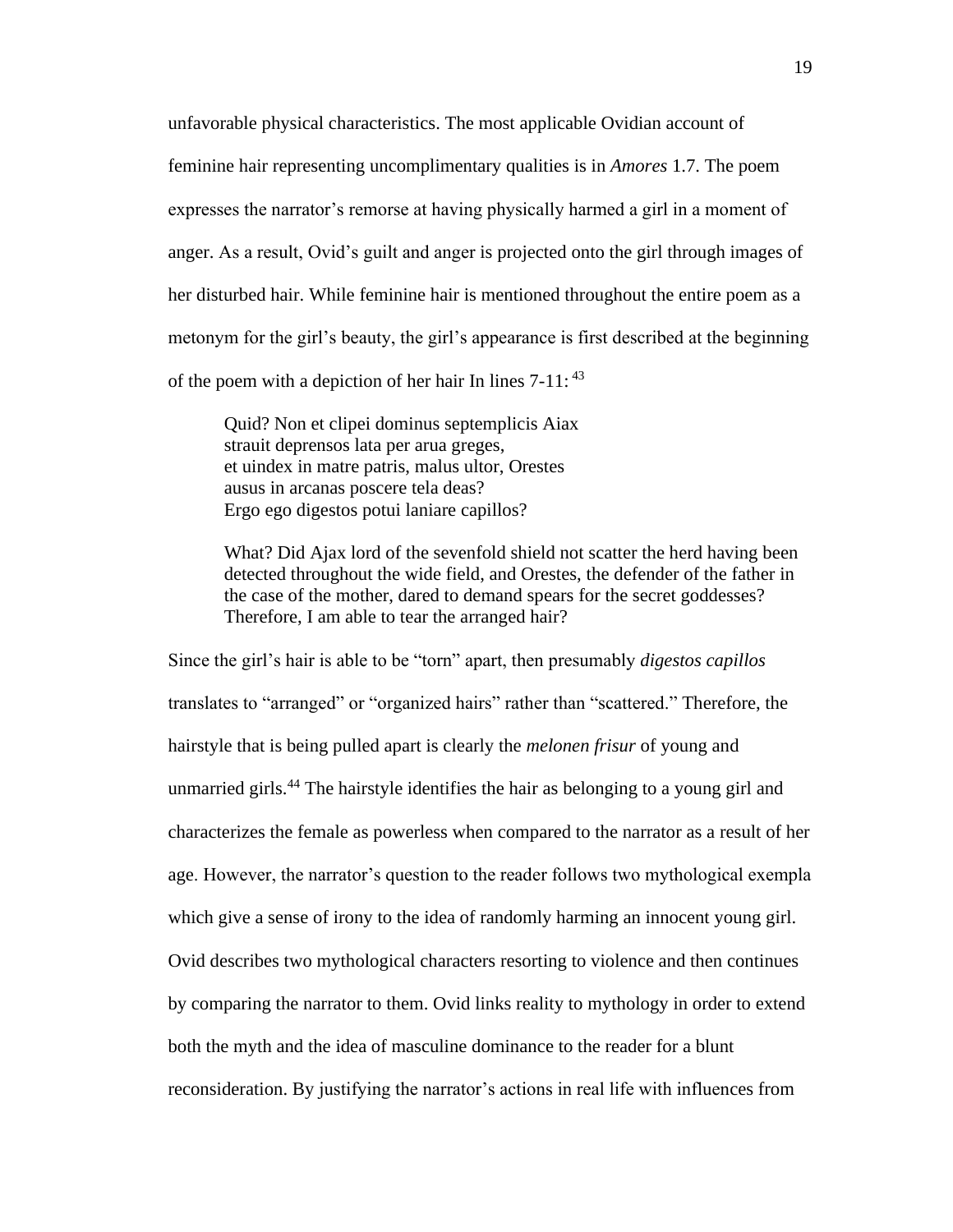mythological stories, Ovid holds his narrator accountable and purposely undermines his own claims to masculine dominance. Not only does Ovid force the reader to reconsider the rationalization of Ajax and Orestes' violent acts, but he also forces the reader to reevaluate the narrator's harmful actions. As a result, the flawed reasoning gives a sense of irony to masculine violence in the fact that it is inexcusable upon deeper consideration. The comment on the girl's lack of power in juxtaposition to the unjust masculine dominance in the mythological exempla shows Ovid's disagreement with conventional power dynamics. This gives the initial impression that Ovid's narrator views feminine power as something to be increased.

Ovid's narrator continues to express regret about injuring the girl throughout the poem. In lines 49-50 of *Amores* 1.7, Ovid describes the incident writing:

At nunc sustinui raptis a fronte capillis ferreus ingenuas ungue notare genas.

But now I, wild, with hair having been seized by the brow, sustained to brand with a claw the natural cheeks.

Ovid's narrator states on line 49 that he harms the girl with *raptis capillis*. The image of a young girl being grabbed by her hair and clawed, is intense and further conveys undeserved masculine dominance in the relationship described throughout the poem. Indeed, this account of feminine hair combined with the one mentioned prior appears to show Ovid's narrator in favor of feminine control within an amorous relationship. However, the ending of the *Amores* 1.7 communicates the actual implication in lines 67-68:

Neue mei sceleris tam tristia signa supersint, pone recompositas in statione comas.

And let no such sad indications of my crime survive,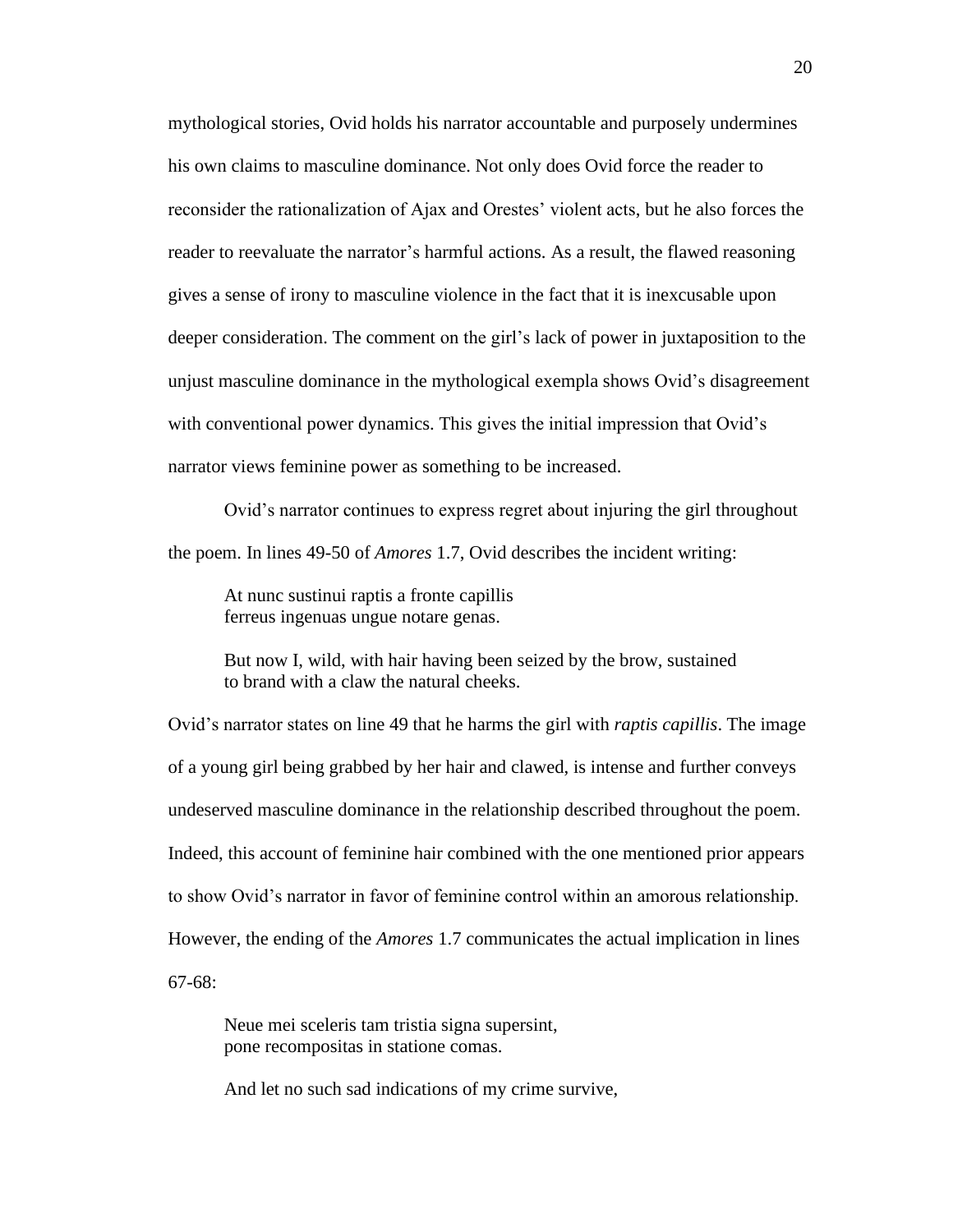place in position the hair having been collected again.

Despite the entirety of *Amores* 1.7 expressing a desire for feminine dominance, the last two lines leave the reader with a lasting contradicting opinion. Ovid's narrator does feel guilty about harming an innocent young girl, and this is blatantly clear through the tone and imagery surrounding the act of violence. The guilt gives the illusion that Ovid's narrator holds a newfound respect for the young girl. Yet, Ovid merely does this only to undermine feminine power in the last two lines. Ovid's narrator simply asks the girl to style her hair in the state which it was before the assault. Not only does the narrator wish the girl to return to her prior condition as if nothing had happened, but he also suggests the way in which to do this: through the mere styling of hair. At the end of the *Amores* 1.7, the reader is left with the image of a girl who is limited to a single physical trait. It is a powerless objective image of hair desperately needing to be styled and the very reflection of the violating act which Ovid condemns throughout the poem. These lines objectively connect the girl's torn hair to her very identity and, as a result, diminishes any claim to feminine dominance that the girl may have had prior in the poem.

*Amores* 2.5 depicts a similar situation of tearing at a woman's hair as a result of angry passion. In the poem, Ovid's narrator confronts his mistress about kissing another man and cheating on him. The narrator is obviously upset with the woman and states in lines 43-46:

Spectabat terram: terram spectare decebat; Maesta erat in uultu: maesta decenter erat. Sicut erant (et erant culti) laniare capillos et fuit in teneras impetus ire genas;

She was looking at the ground: it was fitting (for her) to look at the ground;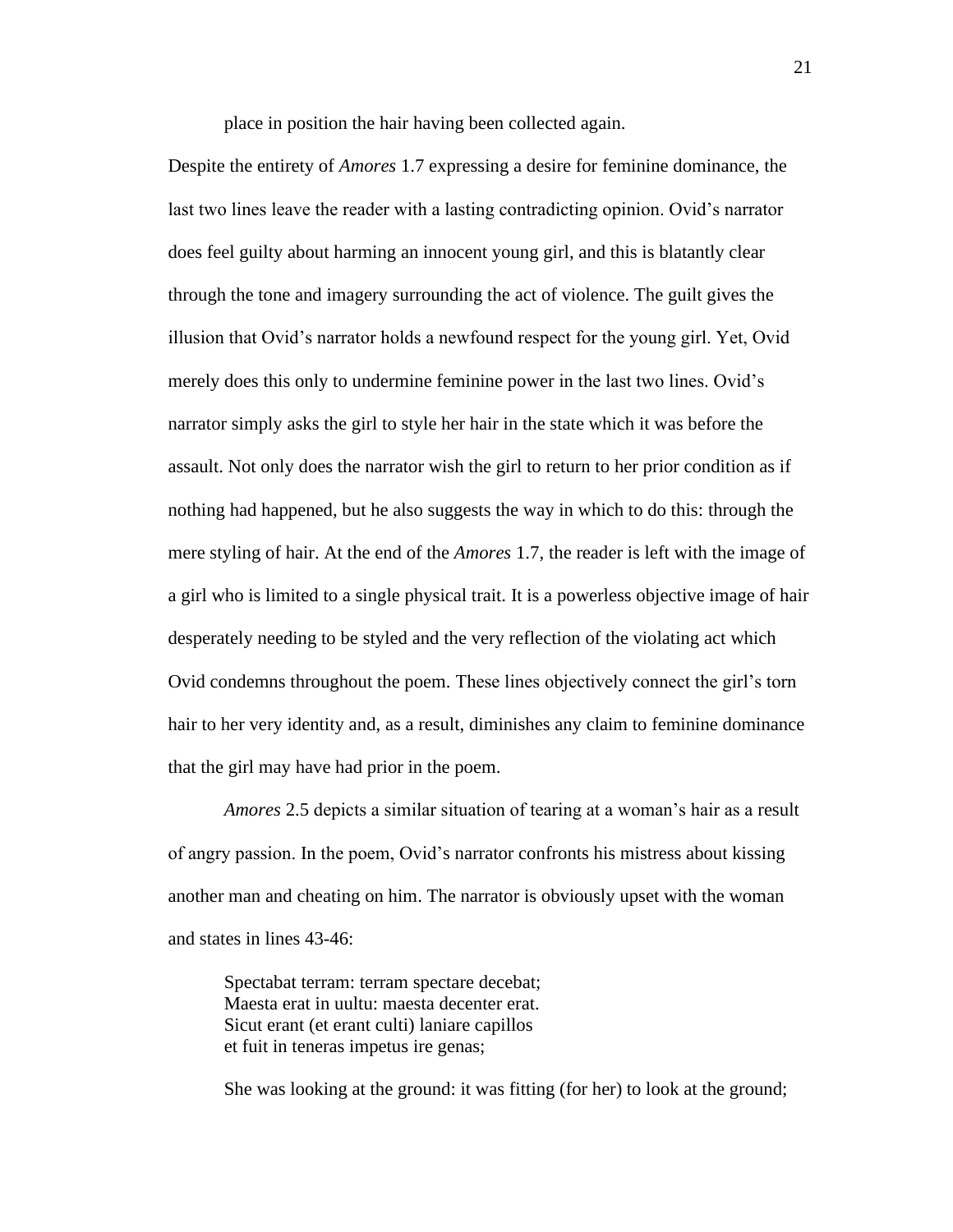Sadness was on her face; sadness was becoming. It was as if (I wanted) to tear the hair, and it was adorned and to go against the tender cheeks as if it was an attack;

*Amores* 2.5, as exhibited in the excerpt, lays out the very acts of violence against a woman that were previously criticized in *Amores* 1.7.<sup>45</sup> Although similar violent acts are condemned in *Amores* 1.7 and other poems, Ovid's narrator entertains the notion in *Amores* 2.5. One explanation for the exception is that Ovid justifies violence against women when the woman is too powerful. It is obvious in *Amores* 2.5 that there is a clear threat of strong feminine power because of the narrator's desire to tear the woman's hair and establish masculine dominance. Not only does this act of violation diminish the woman's power (since unbound feminine hair is tied to unrestrained feminine sexuality),  $46$  but it also utilizes the objectification of feminine power itself. Although the woman's hair is described as *culti*, the image of her hair being torn is vivid and forces the reader to categorize Ovid's repercussions (the abusive sexual act of tearing hair) with the woman's own sinful actions of cheating. In labeling the woman with the sexuality surrounding tearing hair, Ovid conveys that the woman is nothing more than her unfavorable qualities. This objectification of feminine power and concentration on sinful qualities through the hair descriptions communicates extreme masculine control. In addition, the hair depiction is at the end of *Amores* 2.5 and leaves the reader with the unkempt image of the state of the woman's hair. With the woman's powerlessness through the loss of her hair being attributed directly to her unfavorable actions, the feminine hair is remembered as being both violently torn and belonging to an immoral woman. As a result, even though the cheating woman in this poem holds true dominance over the narrator, her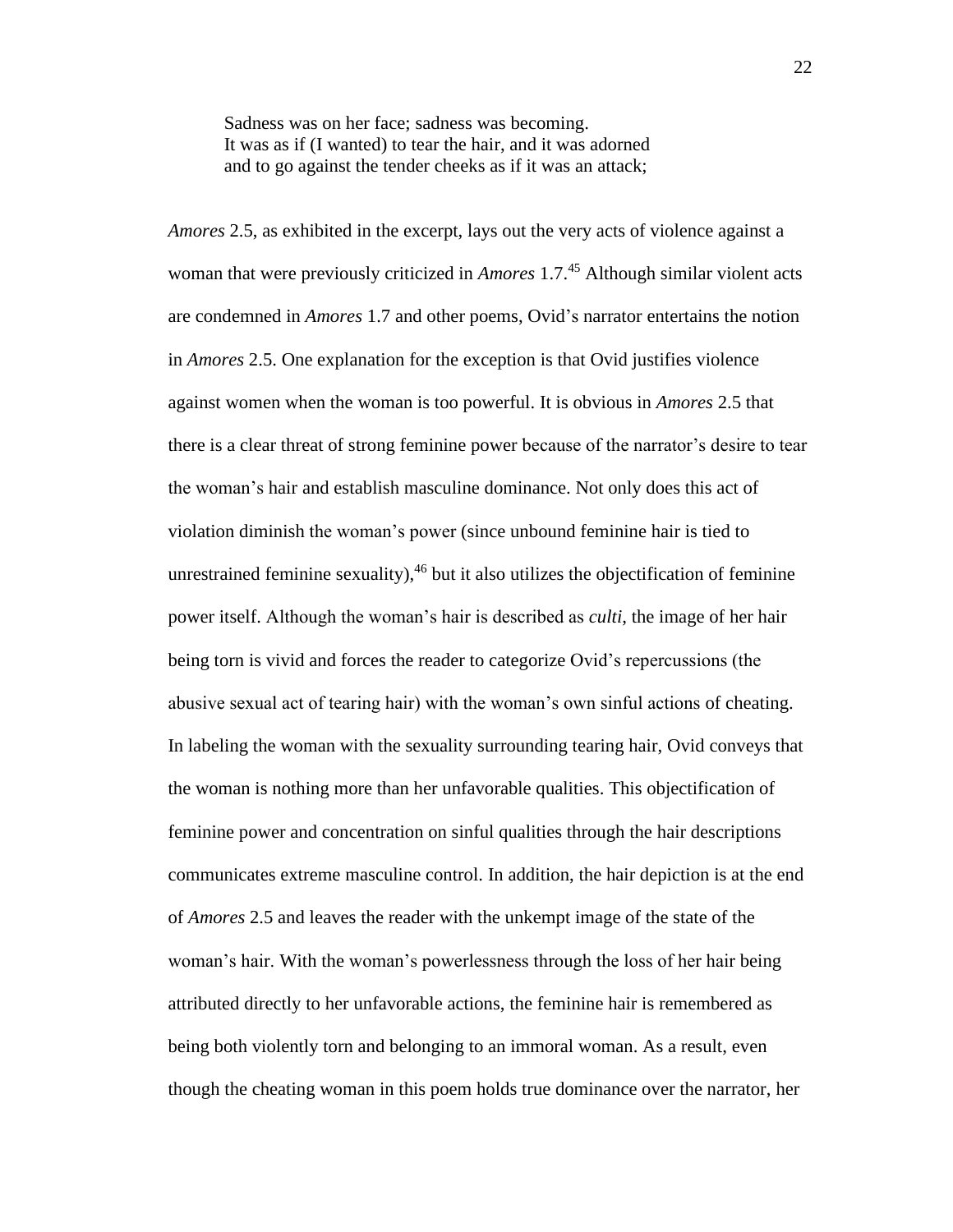feminine power is eradicated through negative imagery, objectification, and the assertion of the narrator's masculine dominance.

In a starkly contrasted way, *Amores* 3.3 also pins negative traits to feminine power and hair. In the poem, Ovid confronts a girl whom he identifies as a liar. In lines 3-4 Ovid writes, *Quam longos habuit nondum periura capillos, tam longos, postquam numina laesit, habet*, "She, not yet a liar, had as long hair as long as she (now) has after she offended the gods." In this poem, the girl's hair is described as *longos* and therefore holds some sense of feminine power even though it is not otherwise directly described.<sup>47</sup> However, Ovid directly ties the girl's long hair and source of power to her innate lying character since the hair is shown being long before and after the immoral act. This connection negatively portrays the girl and in turn associates feminine power with lacking moral characteristics.

When considering unfavorable hair depictions in the *Ars Amatoria*, there are a few examples in which unflattering feminine hair is used as a cautionary advice for women seeking a man. One example is in lines 3.161-3.162 in which Ovid depicts aged hair, writing, *Nos male detegimur, raptique aetate capilli, ut Borea frondes excutiente, cadunt,* "We are wickedly exposed, the hair having been snatched by age, as leaves fall with the shaking north wind." After discussing youthful and desirable characteristics of feminine hair in the lines preceding, Ovid ends the thought with the fearful reality of age's effect on beauty. The image of hair which shows signs of age reminds the women that beauty fades. In highlighting the fact that beauty diminishes with age, Ovid stresses that feminine beauty is ultimately superficial. In a sense, masculine dominance is not solely emphasized through the objectification of beauty,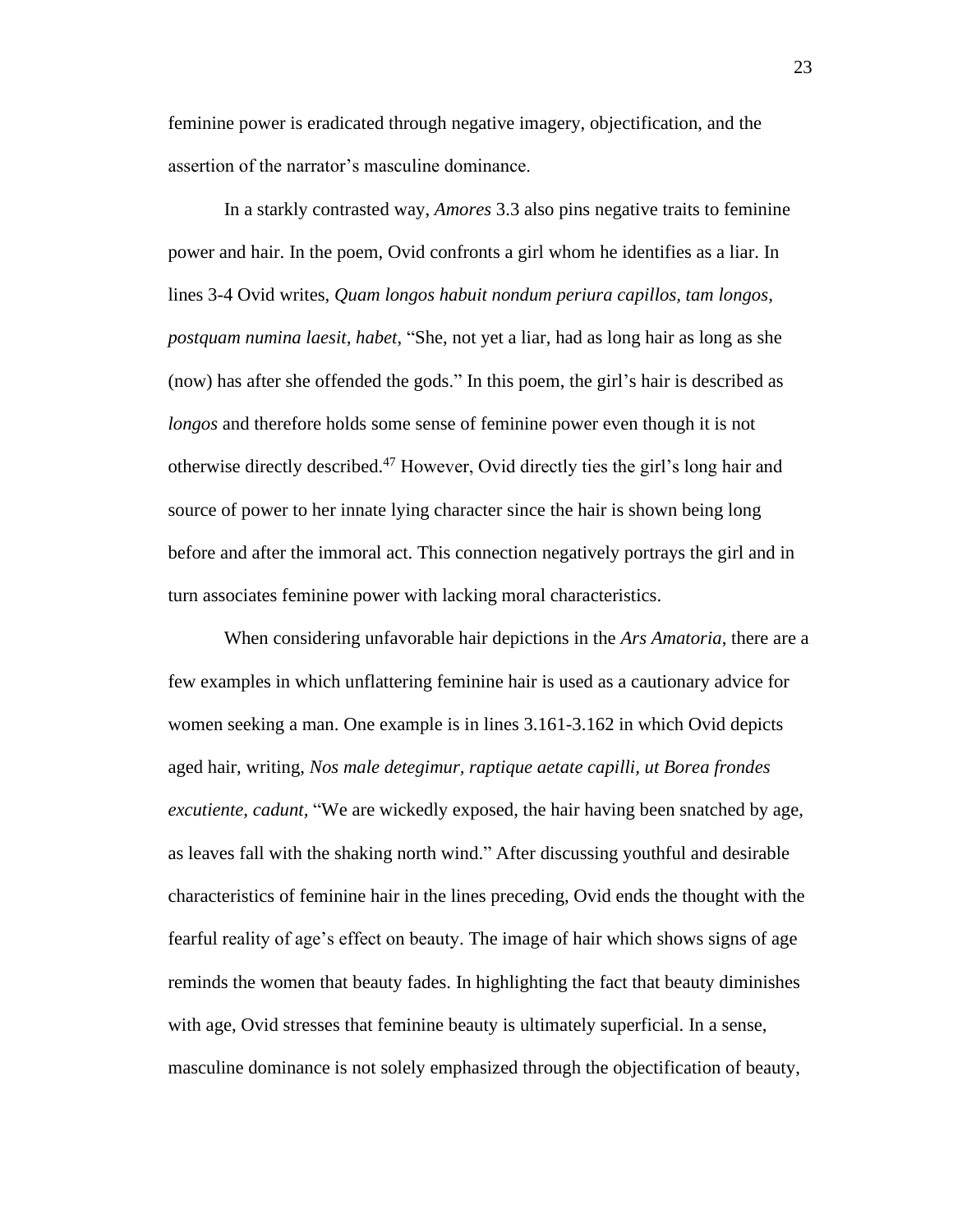but more so the overall dominance of mother nature. The beauty in a woman's hair is shown at the mercy of mother nature and the hair is therefore powerless in its influence on feminine beauty.

By highlighting negative character traits and attributing them to women through the motif of hair, Ovid once again limits feminine beauty to a single physical feature and its appeal to the opinions of others. Ovid submits these women's worst features and character traits to his harsh and objective judgement of beauty. This viewpoint plays into the objective opinions of feminine beauty in ancient Roman society and surrenders feminine power to these very opinions.

#### **Mythological Hair in Ovidian Elegy**

In conjunction with hairstyle, dressing, and imagery of hair, Ovid also uses mythological exempla to express a disingenuous view of feminine dominance through hair. Ovid utilizes well known myths to bring a familiar feeling to his mythological exempla. The familiarity makes these myths all the more ironically jaded. Ovid is able to manipulate these myths by omitting or adding details about hair in order to make them suitable for supporting masculine dominance. One instance of this manipulation is in book three of the *Ars Amatoria*. The lines read, *Alterius crines umero iactentur utroque: Talis es assumpta, Phoebe canore, lyra*, "The hair of another (girl) should be thrown over each shoulder: You are so great, melodious Phoebus with the lyre having been taken up" (*Ars.* 3.141-3.142). In comparing feminine hair to that of a god's, Ovid attributes strong masculine hair and power to a feminine character. As a result, it is not feminine power which is connected to the heavenly hair of the woman, but rather power which is masculine in its origin. This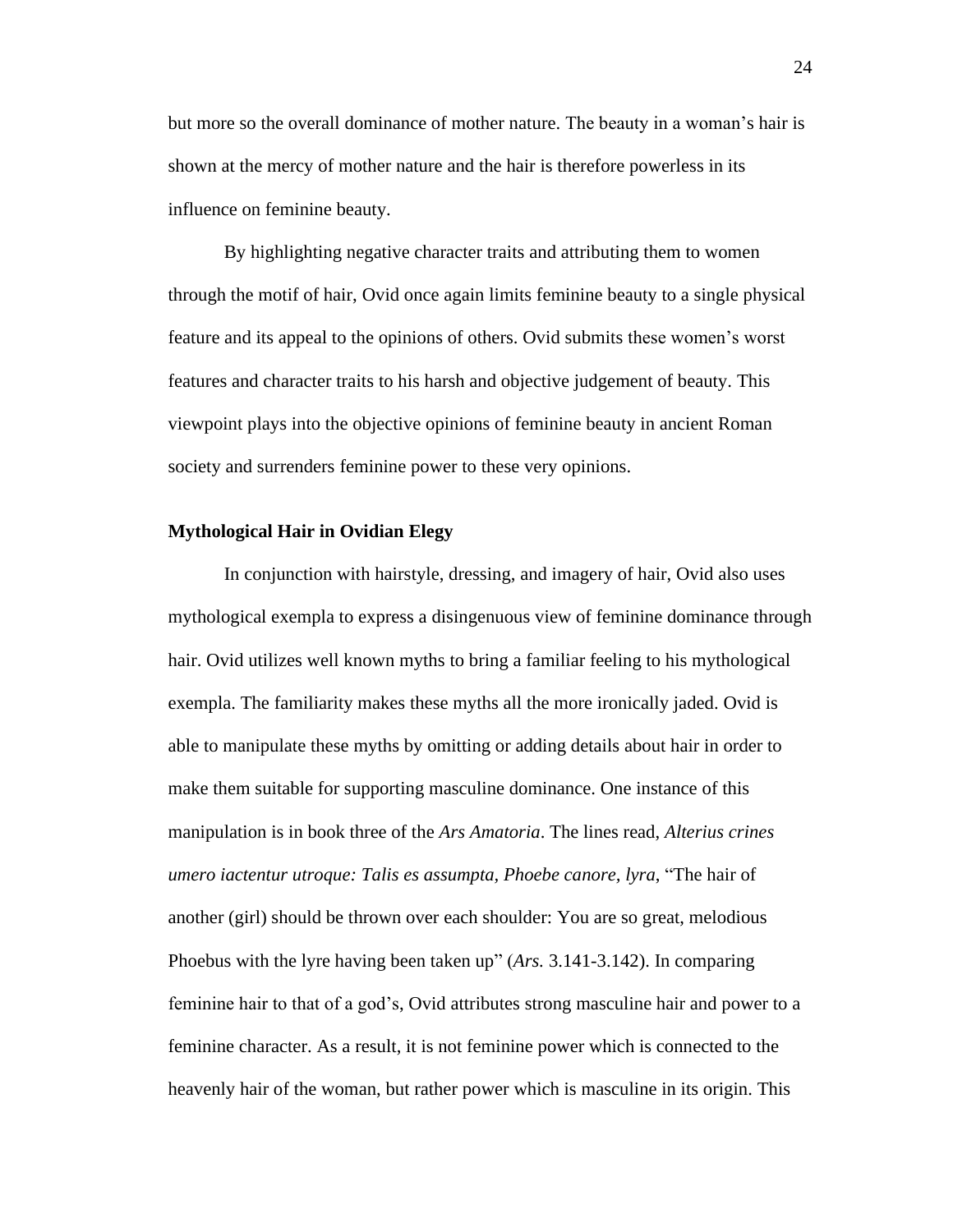conveys the idea that desired feminine power is not the result of the female herself.

Rather, it requires secondary sources of power originating from masculine or

supernatural deities.

With similar themes to *Amores* 1.14, *Amores* 2.4 also makes contradicting generalizations about feminine hair through the mythological categorization of beauty. Ovid begins the poem by directly addressing the narrator's masculine power in the face of feminine beauty in lines 5-8:

Odi, nec possum cupiens non esse quod odi: Heu quam, quae studeas ponere, ferre graue est! Nam desunt uires ad me mihi iusque regendum; Auferor, ut rapida concita puppis aqua.

I hate desiring, I am not able to not be that which I hate: Alas how painful it is to speak of, that which you desire to put down! For my power and law for guidance is lacking for me; I am carried away, just as a boat having been stirred in swift water.

Ovid provides the image that he is being carried helplessly away by the power of women as an overall gender. He does this by relating the notion to being swept away by fast moving waters. Ovid's narrator claims that he is powerless in this situation but the lack of control reveals an even greater dominance over women. Masculine power is shown upfront through a frenzied lack of restraint due to desirous objectification of women.

Throughout the entirety of *Amores* 2.4, Ovid describes feminine personality traits that contradict each other. The conflicting necessary qualities convey that Ovid's narrator has no requirements for being in love with a woman. In a similar way to *Amores* 1.14, *Amores* 2.4 presents contrasting beauty standards for women that are impossible to trace or find any pattern in. The lack of connection in the feminine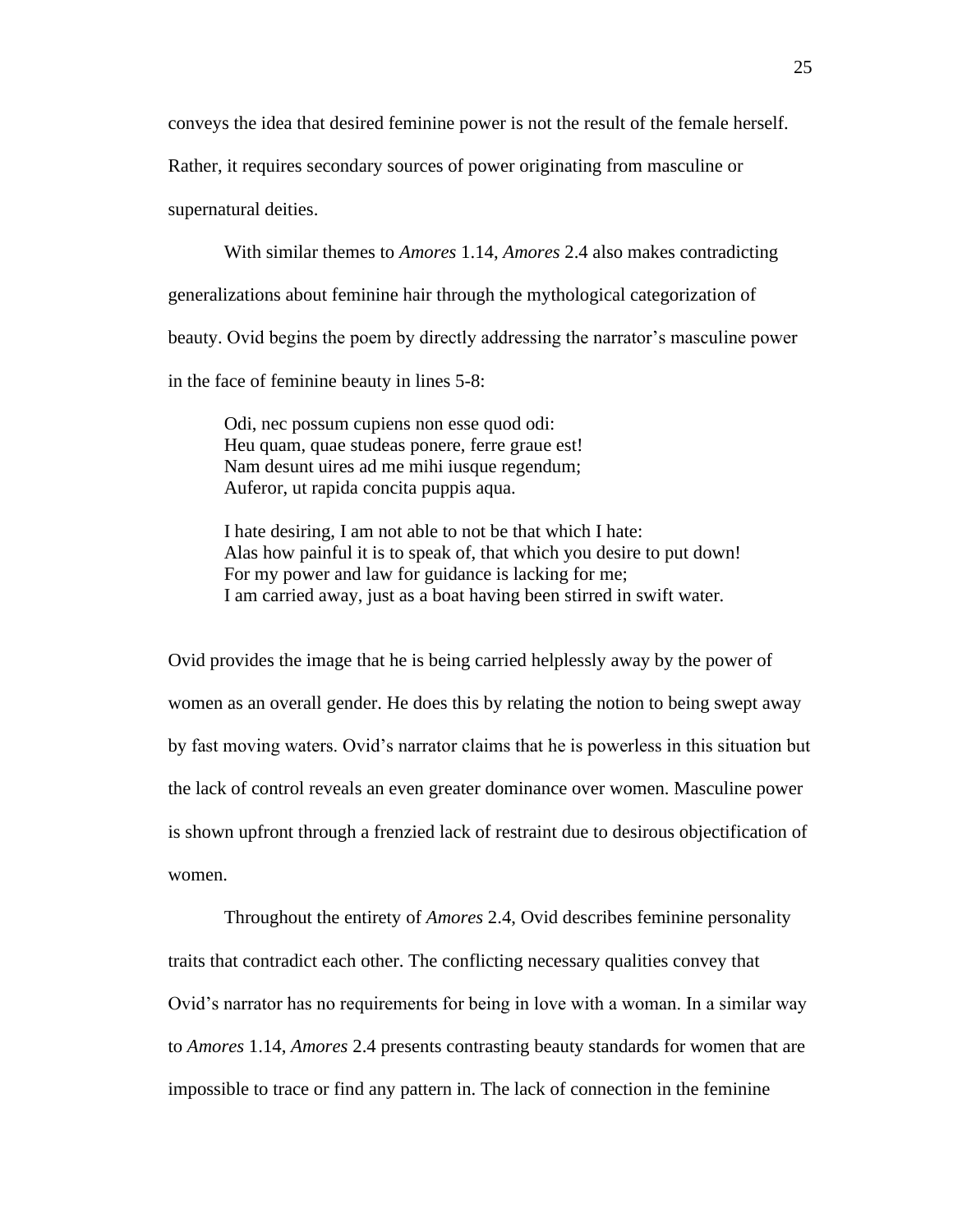requirements gives the impression that Ovid is conveying a subjective standard of beauty in which deeper personality traits define his love for each respective woman. Ovid discusses modesty, boldness, sophistication, nobility, naivety, musicality, and age among other character traits. At first glance, these topics imply a sense of respect for feminine dominance and independence since the desirable characteristics are simply personality traits. However, the one connection among all of the beauty standards laid out in *Amores* 2.4, is that each feminine quality is in reference to male sexual desire.<sup>48</sup> Although Ovid discusses boldness, it is in reference to the difference between the woman's bold demeanor and the shy way she acts in bed (lines 13-14). In addressing musical talent, Ovid alludes to having hands that are knowledgeable of other sexual acts (27-28). The underlying sexual implications limit the women described in the poem to sexual capability. As a result, the act of limitation conveys masculine dominance. *Amores* 2.4 gets more objective as the poem continues and Ovid concludes the overall theme with a mythological hair description in lines 41-44:

Seu pendent niuea pulli ceruice capilli, Leda fuit nigra conspicienda coma; seu flauent, placuit croceis Aurora capillis: Omnibus historiis se meus aptat amor.

If dark hair hangs down on the snowy neck, then Leda was conspicuous for dark hair; Or if they are golden, Aurora pleases with saffron hair: My love adapts itself to all stories.

Contrary to *Amores* 1.14, Ovid's hair description in *Amores* 2.4 is mentioned in the last few lines of the poem. With the preceding lines of *Amores* 2.4 alluding to feminine sexuality through characterization, the location of this description only emphasizes the objective view of feminine beauty. In opposition to themes of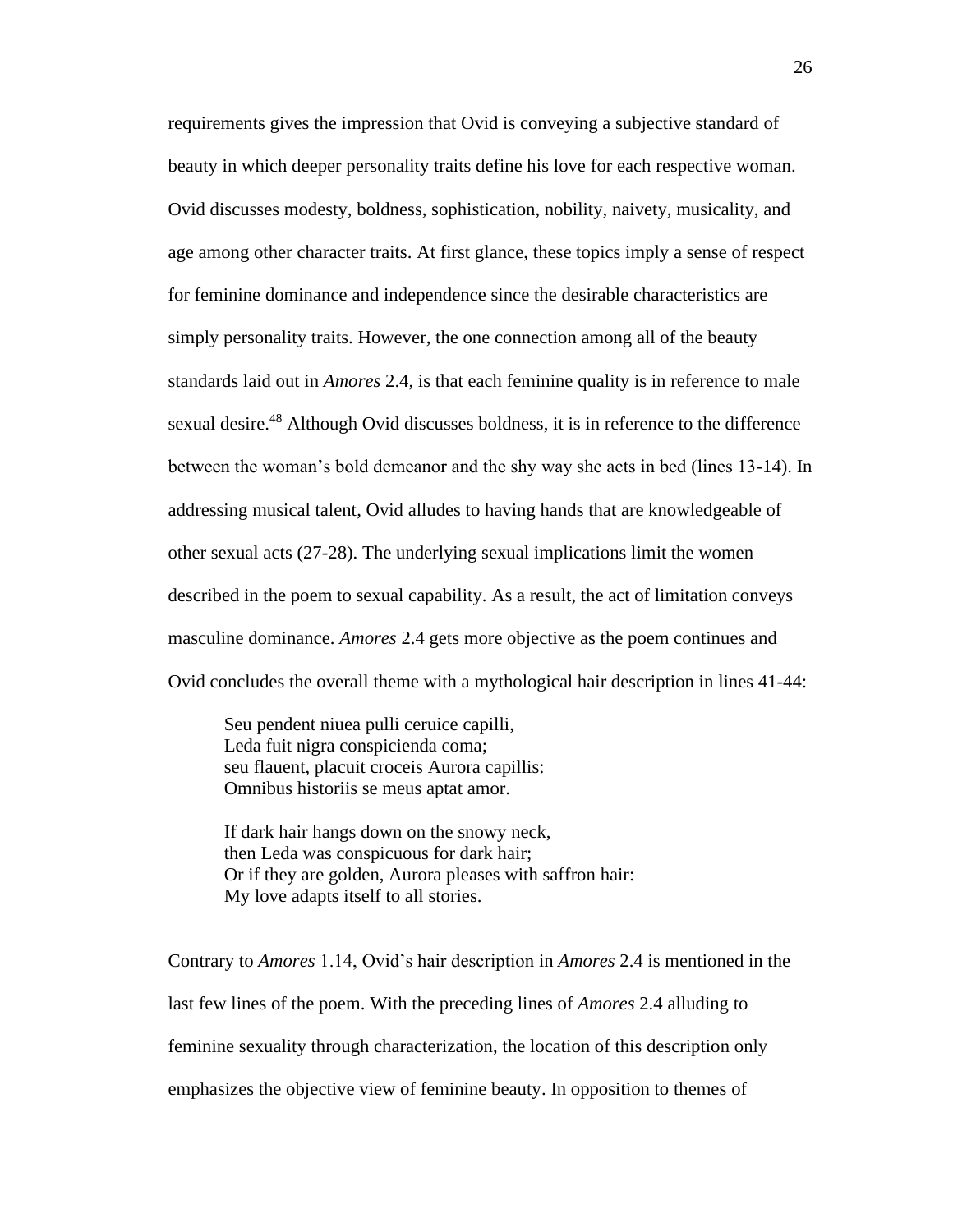powerlessness in the beginning of *Amores* 2.4 (lines 5-8), Ovid ends the poem with a dominant masculine tone. It leaves the reader with one of the last physical descriptions of the poem as being the woman's hair. Ovid uses an interlocking word order in line 41 to emphasize the tantalizing distinction between the darkness of the hair and the whiteness of the neck. The contrasting physical description of the hair and neck implies that the narrator is making underlying sexual implications. The absence of a stated connection to sexual capabilities, in stark contrast to the objectifying claims preceding in the poem, also implies that there is an innuendo in the myth which is not being said. The hair of the woman is described as "hanging down" (line 43). One can assume that the hairstyle of the woman is one in which the hair is pinned up with some kind of bun or a few stray hairs dangling. The fact that the hairstyle is *pendent* supports a dominant masculine view because the hair is viewed as dangling just so that it can be seized and torn apart.

Masculine dominance is further enforced with the mythological reference to Leda and Aurora. By making a comparison to Leda's hair, Ovid recognizes that dark hair is comparable to that of a woman whose beauty is able to attract the attention of a god. The comparison concedes that feminine hair holds such great power that it is able to control the power of a god. Yet, although Leda's hair is powerfully beautiful, it is the reason for the rape devised by Jupiter. Therefore, when reading the description of Leda's dark hair dangling within the grasp of the narrator, the reader cannot help but be reminded of the cause of Leda's rape in the original myth. Ovid establishes that hair, and in turn power, is able to be seized through the mythological exemplum of Leda. One line later, Ovid follows with the hair of the goddess Aurora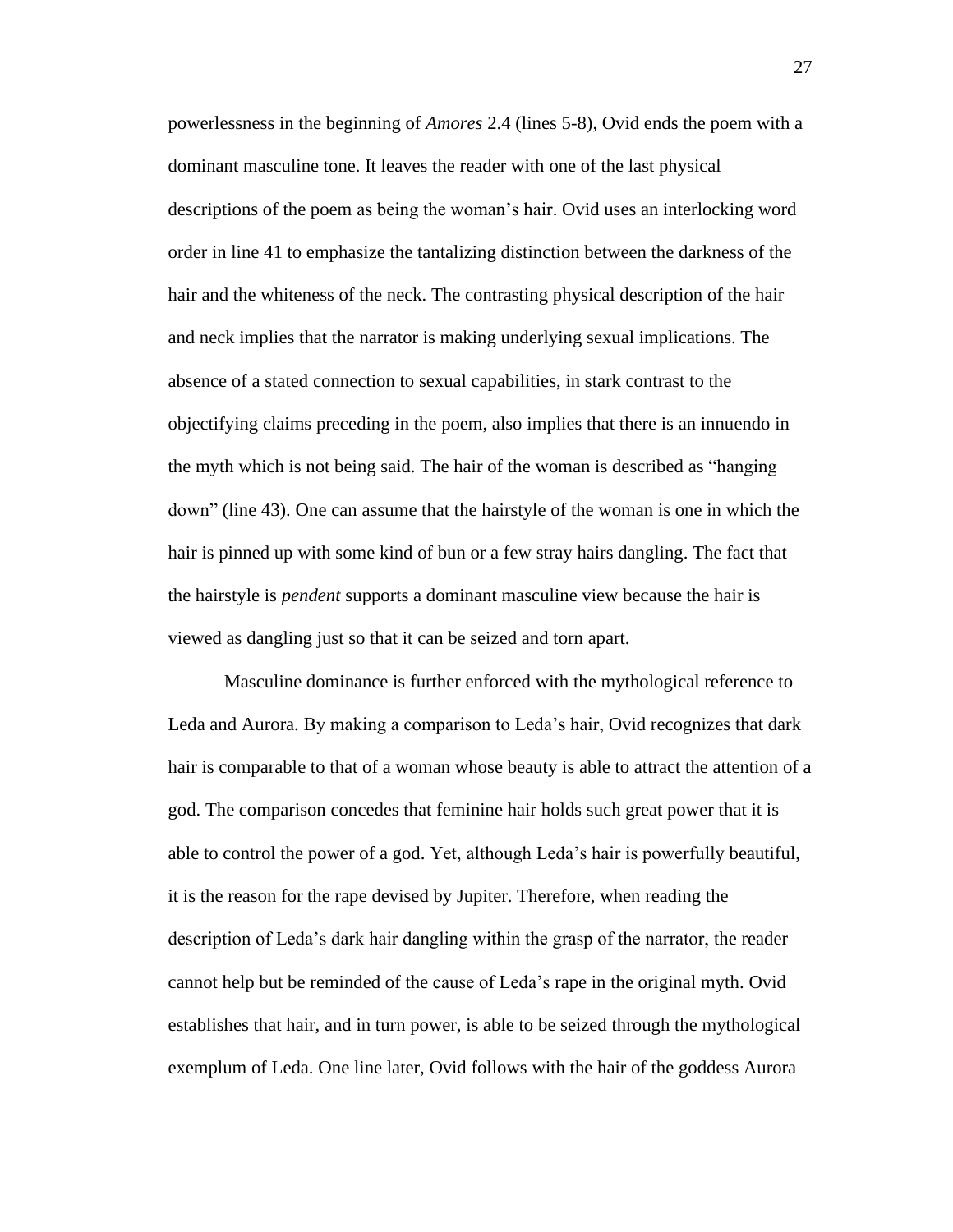(which holds even greater power than Leda's dark hair). By stating, "my love adapts itself to all stories" (line 44), Ovid's narrator deems himself worthy of conquering deities. Whether the hair belongs to a god-like woman or a goddess, Ovid's narrator claims that the feminine hair is able to be overpowered.

*Amores* 3.6 also contains a feminine hair reference in the myth of Anio and Ilia. The poem begins with Ovid's narrator needing to cross a flooded river in order to continue a journey to reach his girl. Ovid claims that rivers should help young lovers and then elaborates this point through multiple mythological exempla. The last exemplum is the story of Rhea Silvia throwing herself into the Anio River after a brief conversation. The passage begins in lines 45-48:

Nec te praetereo, qui per causa saxa uolutans Tiburis Argei pomifer arua rigas, Ilia cui placuit, quamuis erat horrida cultu ungue notata comas, ungue notata genas.

I do not pass over you, a source who is rolling over stones you, fruit bearing, irrigate soils of Argeus' Tibur, to whom Ilia pleases, however unkempt she was in grooming with nails having branded her hair, with nails having branded her cheeks.

In the first extended mythological example of *Amores* 3.6, Rheas Silvia is described first as *horrida*, with the reason for this description being her torn hair and cheeks. Rhea Silvia is clearly distressed, as shown through her disheveled appearance, when she is met by the River. As was previously mentioned, tearing at one's hair is a common depiction of feminine grief in the ancient world. Intense emotions are expressed through the disturbed state of a woman's hair by showing the stark contrast to the typically styled and dressed hairdo. As a styled coiffeur represents female control, the grieving unkempt hair is reminiscent of the messy and powerful hair of a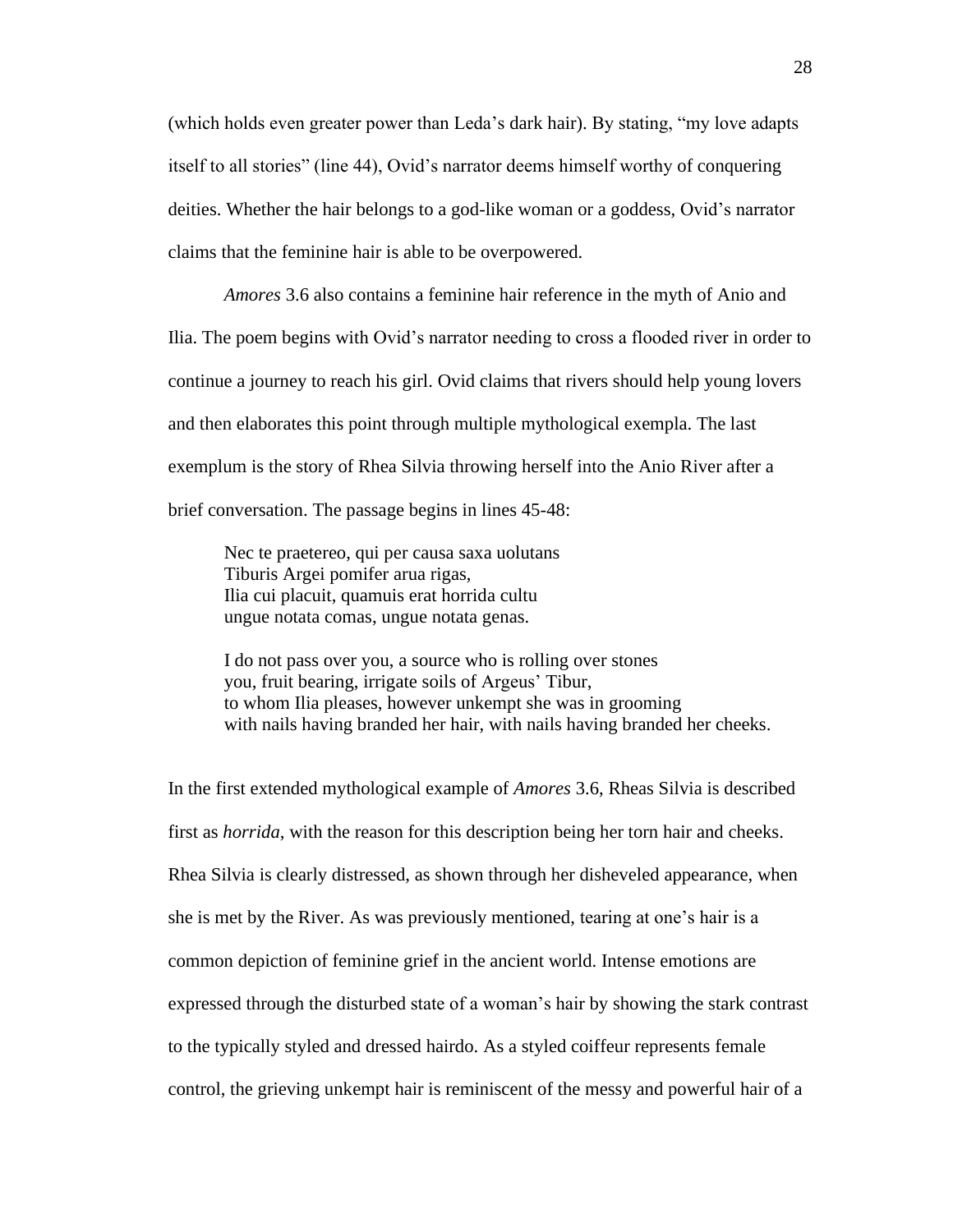bacchant or maenad implying sexual capabilities.<sup>49</sup> This implication, although it is juxtaposed with Rhea Silvia's grief, is one reason why Rhea Silvia is pleasing to the River. The sexual implications of Rhea Silvia's hair are further understood when the river directly asks her in lines 55-56, *Quid sola uagaris, uitta nec euinctas impedit alba comas?* "Why do you wander alone, and no white ribbon hinders your hair having been bound?" The River points out that Rhea Silvia does not have a *uitta alba* to tie up her hair, showing that Rhea Silvia is identified as no longer pure due to her violation of her vow of chastity. This question mocks Rhea Silvia since the sexual act was involuntary. The River emphasizes the involuntary fact as well as Rhea Silvia's chaotic state to display her loss of control and power.

*Amores* 3.6 continues with the River offering Rhea Silvia a place in its waters in a persuasively provoking way. Rhea Silvia then tries to flee, but finds that she is unable to on account of fear. Immediately after, Ovid describes her in lines 71-72 saying, *Sera tamen scindens inimico pollice crinem edidit indignos ore tremente sonos*, "Slow, still tearing the hair with a harmful thumb, she uttered shameful sounds with a trembling mouth." As Rhea Silvia angrily tears at her hair, the reader senses that something is about to happen. After the River has drawn notice to the hair lacking a ribbon, Rhea Silvia seems to take notice of it as well by tearing at it. The image of a crazed woman snatching at her own hair is intensely powerful in that it shows wildness as a result of power. Even though Rhea Silvia has excessive power exhibited through her crazed hair, the outcome of her story is tragically ironic. Because of her state, Rhea Silvia throws herself into the River to commit suicide. It is as if her powerful emotions, presented through the condition of her hair, are too much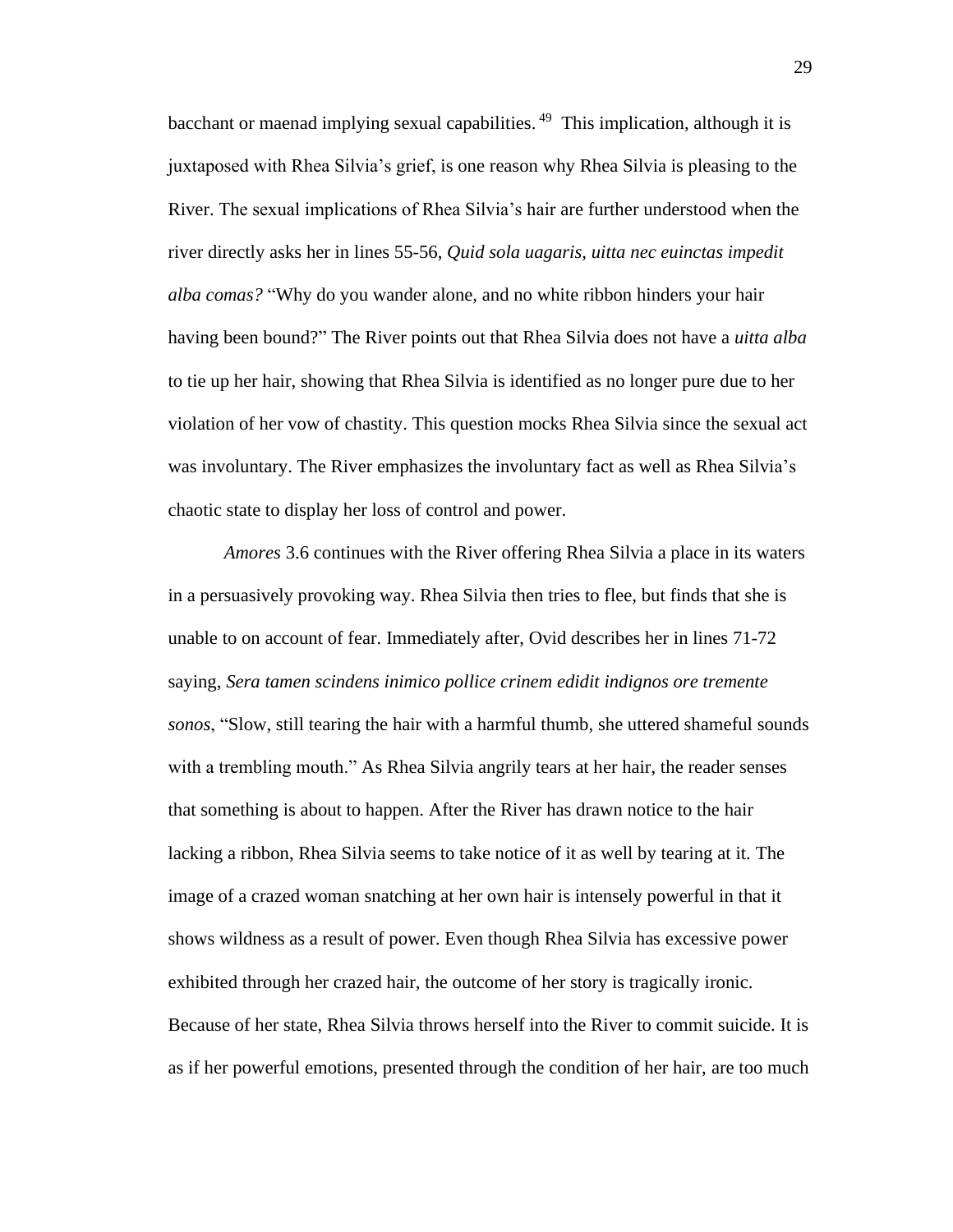for her to handle. In this sense, Ovid conveys a negative view of feminine power. Overall, Rhea Silvia is a character who is shown to have so much feminine power that it is the cause of her demise.

Book three of Ovid's *Amores* also contains two poems that include the personification of elegy and her hair. Although the poems do not reference a specific myth, they are still resonant of mythological exempla. *Amores* 3.1 addresses the difference between elegy and tragedy as personified genres. As a result of the descriptions of their hair, *Amores* 3.1 also addresses the difference between feminine power and feminine dominance.<sup>50</sup> Personified Elegy and Tragedy are described in lines 7-8 and 11-12 respectively:

Uenit odoratos Elegia nexa capillos, et, puto, pes illi longior alter erat.

Elegy came with perfumed hair having been bound, and, I think, one foot was longer than the other.

Uenit et ingenti uiolenta Tragoedia passu: Fronte comae torua, palla iacebat humi;

And violent Tragedy came with an immoderate step: With a fierce forehead of hair, her palla was laying on the ground;

The passages first describing Elegy and Tragedy are similar in construction in order to show their respective differences. The depictions of their hair are meant to exemplify characteristics of the genre that oppose each other (*i.e.*, the difference in meter, topics, and appeal). With Ovid's preferred chosen genre being elegy, the hair attributed to personified Elegy is clearly well taken care of.<sup>51</sup> On the contrary, Tragedy, to him the less desirable genre, has hair that seems to be out of control. The differing hair enforces the difference between feminine power and feminine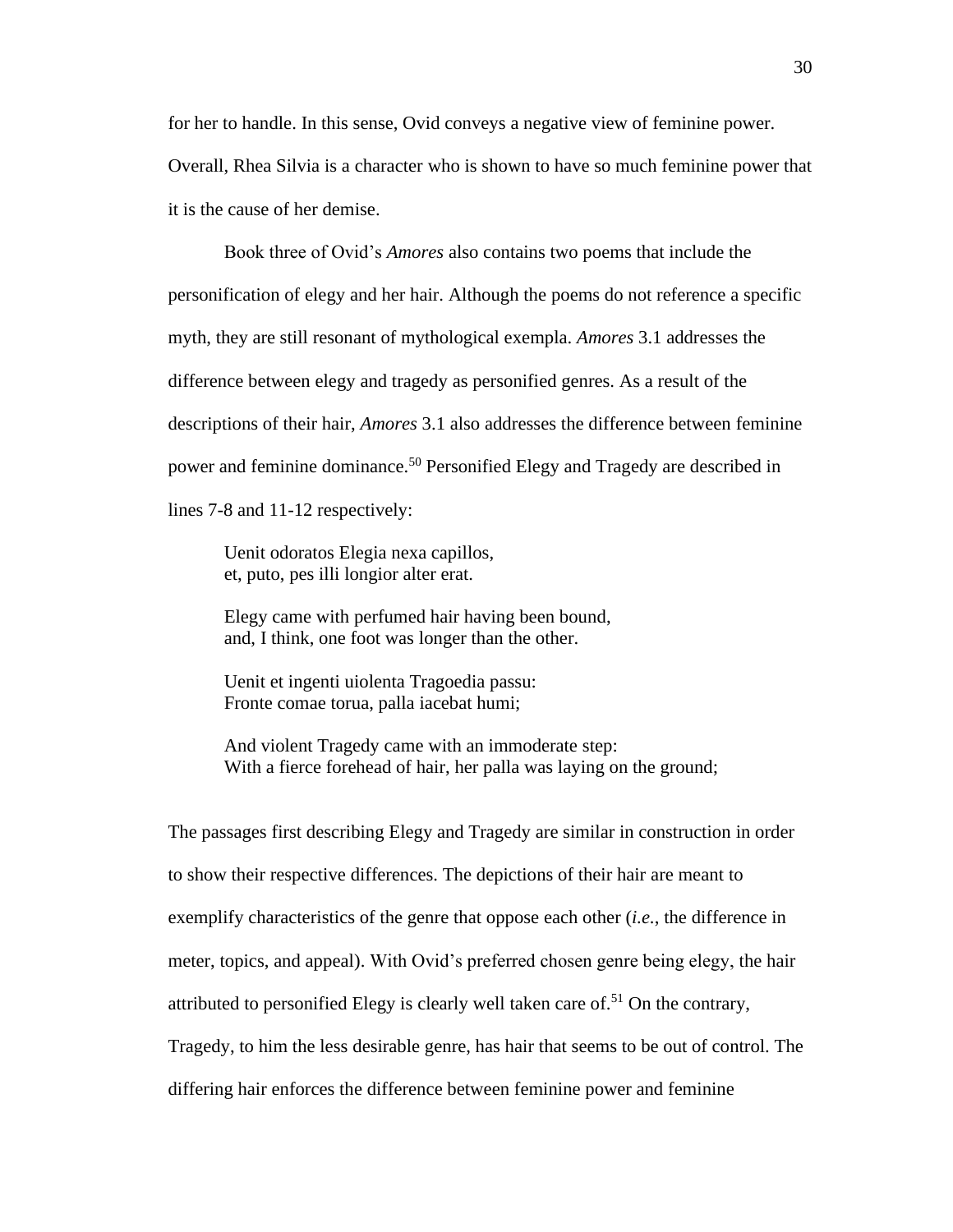dominance in a relationship. Tragedy's hair shows a lack of control and, in turn, excessive feminine power (based on prior discussion of unrestrained feminine sexuality in *Amores* 3.6), but does not necessarily address feminine dominance in a relationship, since Ovid has no relationship with the genre of Tragedy. Elegy's controlled feminine hair shows feminine power through hairdressing, but a lack of feminine dominance in a relationship, since Ovid ultimately manipulates elegy to fit his own disposition. Elegy is also depicted as having her hairstyle in some sort of fashionable hairstyle of the time being described as *nexa*. Therefore, masculine dominance is implied in instances of controlled hair, since it implies masculine as well as societal control over a woman's hair and in turn her power. As a result, Ovid conveys that he favors Elegy over Tragedy and the power dynamics which accompany it. 52

The last passages containing feminine mythological hair in the *Amores* are religious in nature. This is not surprising since hair and specific hairstyles are mentioned often in magic, cults, and religious gatherings.<sup>53</sup> *Amores* 3.10 depicts the festival of Ceres by discussing the goddess's hair in lines 3-4 and later in lines 35-36:

Flaua Ceres, tenues spicis redimita capillos, cur inhibes sacris commoda nostra tuis?

Golden haired Ceres, fine hair having been wreathed with grains, why do you prevent our interests with your religious rites?

Diua potens frugum siluis cessabat in altis; Deciderant longae spicea serta comae.

The powerful goddess of crops was holding back in the deep woods; The grains having been joined to the long hair had detached.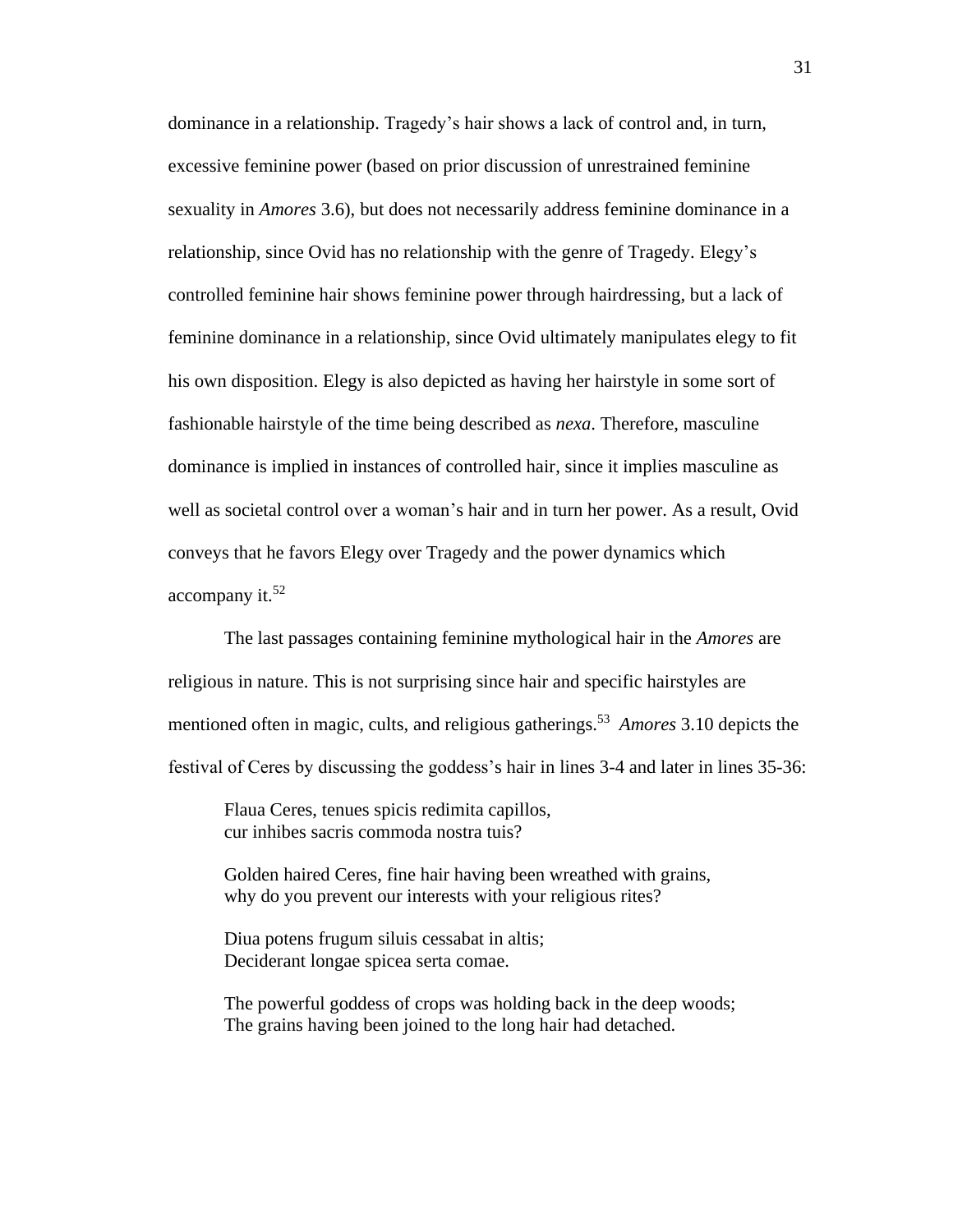During the festival of Ceres, held in the early spring, Ovid claims that rightful worship includes observing chastity. Ovid's narrator mentions statements to express this throughout the poem such that his "girl lies alone" (line 2) or that there are many "lonely beds" (line 16). The control over Ovid's love life is shown through the ornately decorated hair of Ceres. The goddess' hair is clearly decorated with grain to symbolize her dominion over fertility and control over the upcoming crops. Ceres' implied control over Ovid gives the illusion of feminine dominance at the start of the poem.<sup>54</sup> When Ceres attempts to exert her fertile control by withholding crops (lines 35-36), her decorative hair is shown as becoming messier and unraveling. With the increase in power, a decrease in control and dominance is also exposed. The loss of feminine dominance is emphasized at the very end of *Amores* 3.10 in lines 43-47:

Dea flaua… Cur ego sim tristis, cum sit tibi nata reperta regnaque quam Iuno sorte minora regat? Festa dies Veneremque uocat cantusque merum:

Golden haired goddess… Why should I be sad, when your daughter is found again and by fate rules kingdoms lesser than Juno's? The festive day calls for both sexual activity and singing and unmixed wine:

Ovid returns to the idealized golden hair of Ceres as he blatantly states that he will not abide by the correct worship and rituals of the festival. Even though Ovid depicts Ceres' power through descriptions of her hair, there seems to be no fear of the female's divine power and the capability of her divine punishment. Ovid's narrator still desires to be with his girl (whether or not she wishes to abide by the festival's policies). Ovid not only asserts his masculine dominance over his "lonely girl", but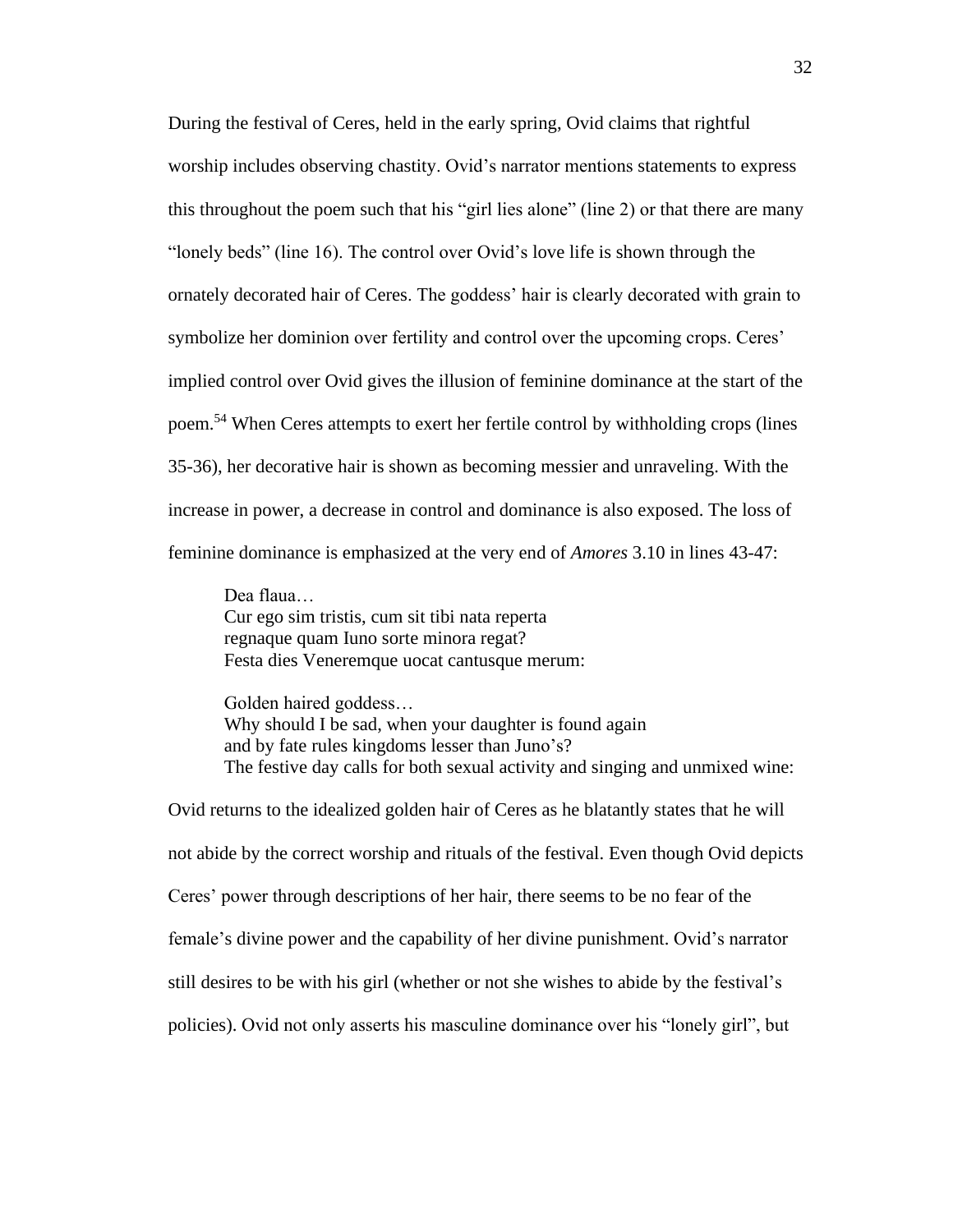also over the divine goddess Ceres through blatant disobedience in the face of absolute feminine power.

#### **Animal-Like Hair in Ovidian Elegy**

The concept of outright feminine power, yet an utter lack of feminine dominance, is further shown through references to animal-like hair. The allusions to a beastly form of feminine power without the ability to utilize it are similar to the overall speechlessness attributed to animals throughout Latin literature. Bartolo Natoli in his book, "*Silenced Voices: The Poetics of Speech in Ovid*" (2017) discusses the loss of speech, exile from the community, and memory throughout Ovid's *Metamorphoses* in order to cross-analyze Ovid's exile.<sup>55</sup> In chapter one of this work, Natoli identifies the term *mutus* as being tied to nonhuman entities and emotionality. Nonhuman animals are identified as being *mutus* in order to highlight the lack of speech. This very characteristic qualifies them as being nonhuman. <sup>56</sup> *Mutus* is also used as a consequence of emotionality. Natoli argues that excessive emotion results in a beast-like speechlessness which also categorizes them as nonhuman.<sup>57</sup> Natoli states, "Emotions, in fact, were seen to be the governing principles that guided the animal world, as animals acted by nature (*apo physeos*) and not by reason."<sup>58</sup> In comparing feminine hair to the hair of animals, Ovid also compares the female to the raw emotive and speechlessness attributed to those who are *mutus*. This forces the reader to identify these female voices as having been silenced. This silence is a direct result of the emotive and bestial origins of their dominance, making their feminine influence strong, yet ironically powerless.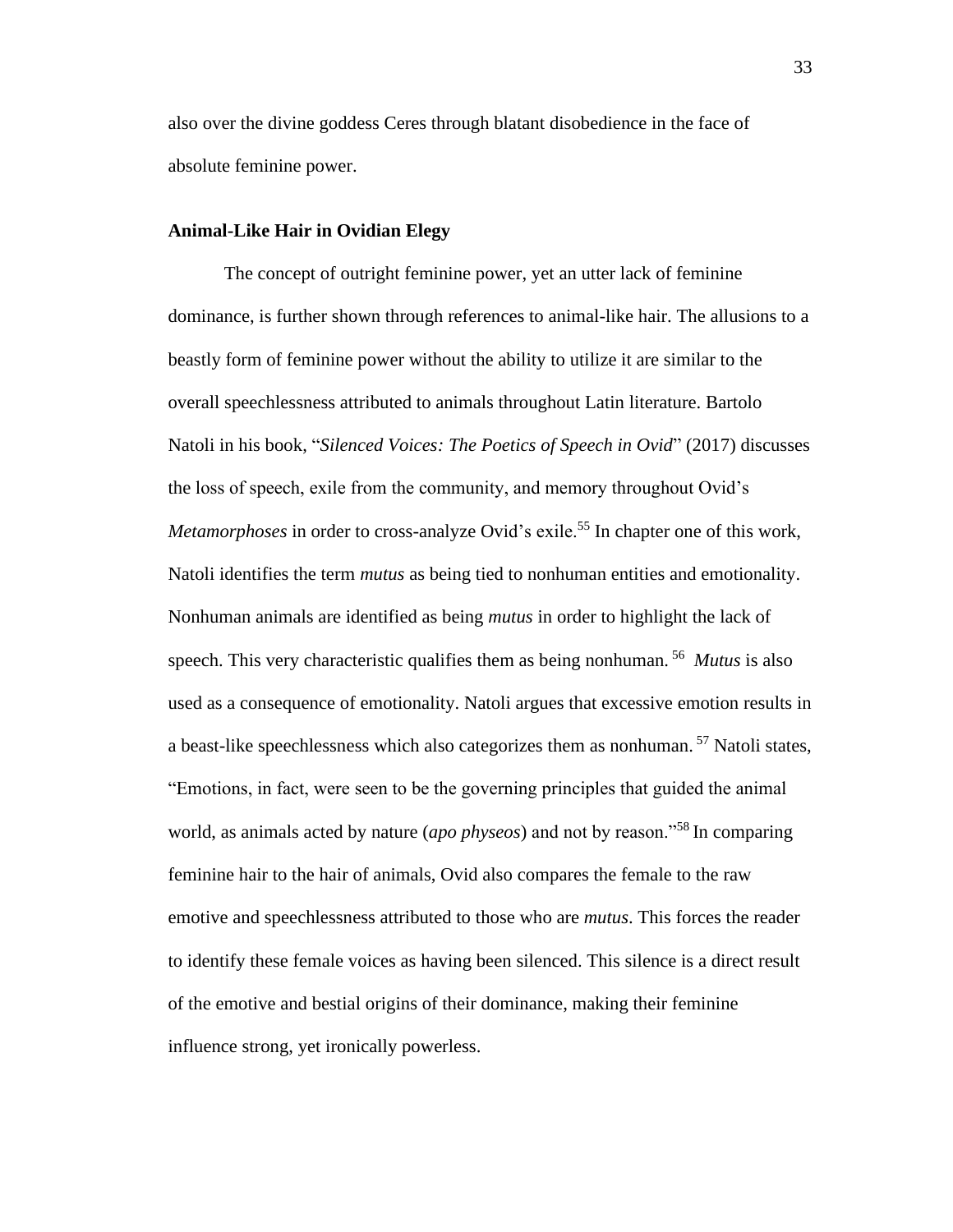The most prominent example of animal-like qualities in relation to hair may be found in *Amores* 1.8, in which Ovid is spying on a *lena* or a procuress. In the beginning of the poem, Ovid describes her magical talents, which include transforming into a bird. In lines 13-14 Ovid states, *Hanc ego nocturnas uersam uolitare per umbras suspicor et pluma corpus anile tegi*, "I suspect that by night this altered woman flies through shadows and her old body is protected with feathers." Although there is no relation to hair in the transformation passage, the bird is the only animal in which the *lena* is compared to within the poem and therefore directly identifies her. In addition, if the feathers of a bird had to be attributed to a human physical counterpart, then literary evidence and common sense would ascribe it to human hair.<sup>59</sup> At the end of *Amores* 1.8, Ovid describes the hair of the procuress in lines 110-112:

At nostrae uix se continuere manus quin albam raramque comam lacrimosaque uino limina rugosas distraherentque genas.

But our hands scarcely contained themselves that they were tearing the thin white hair and eyes tearful with wine and cheeks full of wrinkles.

In describing the procuress' hair as *albam raram*, it gives the reader an image of an old white bird.<sup>60</sup> Ovid presents the connection between the procuress and a flawed bird in order to express her powerlessness despite having magical capabilities. Even though the *lena* can perform magic, her hair is related to a flawed animal's thinning feathers. The defective bird metaphor is reminiscent of prophetic bird comparisons which represent poetic identity. Since the bird is described as imperfect, the procuress is ironically un-prophetic and overall ineffective in the sense of any valuable feminine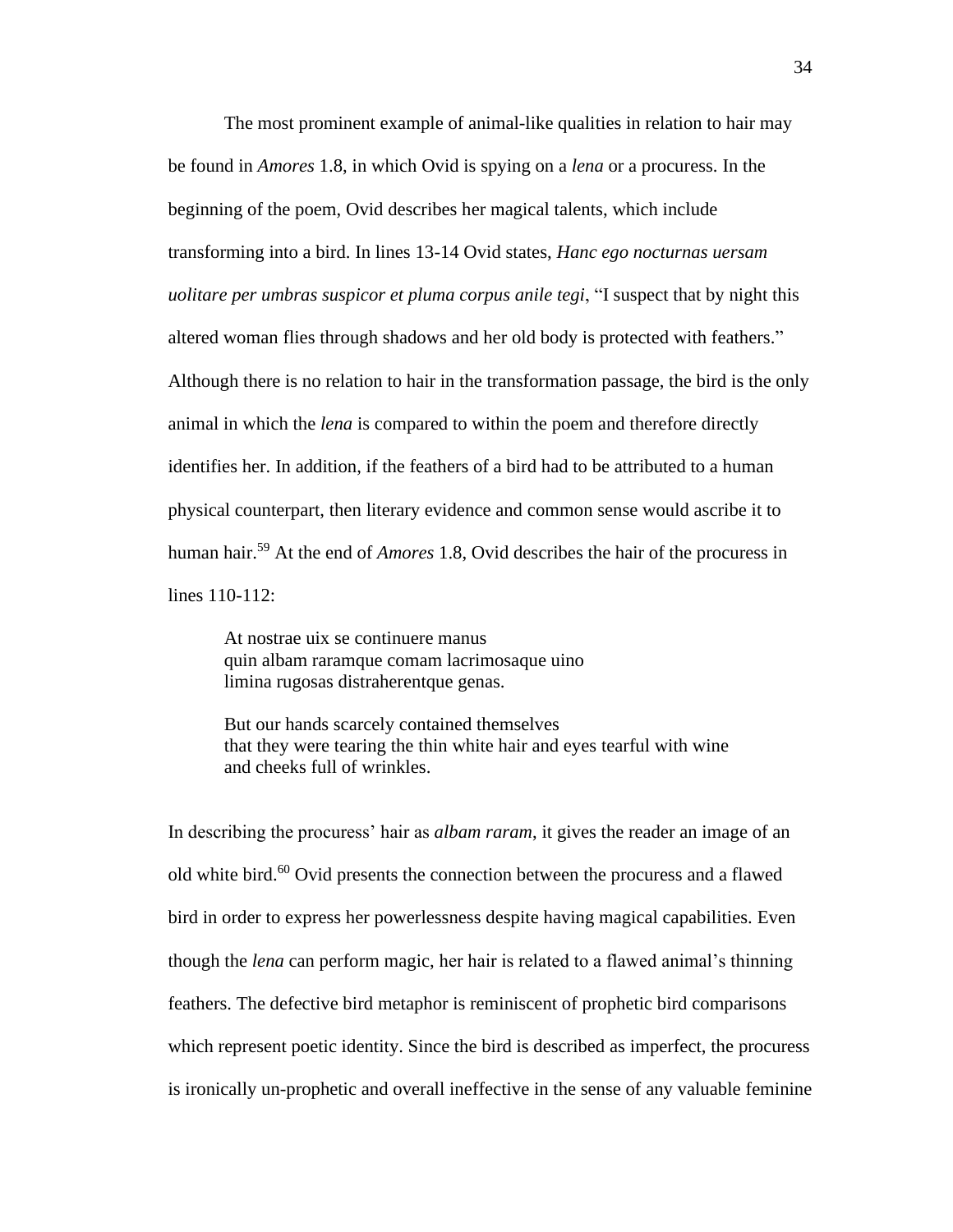power. The fact that the procuress' hair is *raram* also contributes to her lack of feminine power. Voluminous and ample hair suggests a healthy youthful sense of feminine beauty. With hairdressing being a hyper-feminizing characteristic, the *lena* cannot identify with youthful beauty and therefore has no feminine power. As a result, the procuress has no power over Ovid. This is shown in lines 110-112 with the sense of tearing out the aged white hair of the procuress (Though not in the sense of tearing apart a hairstyle).<sup>61</sup> It would be a simple task for anyone to tear the hair out completely and remove whatever feminine power the *lena* has left.

The white hair of a feminine animal is also mentioned in *Amores* 3.5. In the poem, Ovid has a dream about a white heifer and a bull. In lines 21-24 Ovid writes:

Huc leuibus cornix pinnis delapsa per auras uenit et in uiridi garrula sedit humo terque bouis niueae petulanti pectora rostro fodit et albentes abstulit ore iubas.

A crow with thin wings flew down through the breeze and came here and, talkative, sat on the green ground and three times stabbed the breast of the snowy ox with an aggressive beak and tore out with the mouth the white mane.

At the end of the poem (lines 37-46), Ovid's narrator tells the dream to a dream interpreter. The man interprets the dream as the white heifer being the narrator's girl and the plucking of the white mane representing the act of infidelity. Natoli's argument surrounding the speechlessness of animals is evident here due to the fact that the heifer does not emit any sound throughout the entire poem. Even when the claims of adultery are made against the girl, Ovid simply takes this information as fact. The accusations of adultery are contradicted by the fact that the hair of the heifer's mane is *albentes*. Since the heifer is depicted as being the color white, it can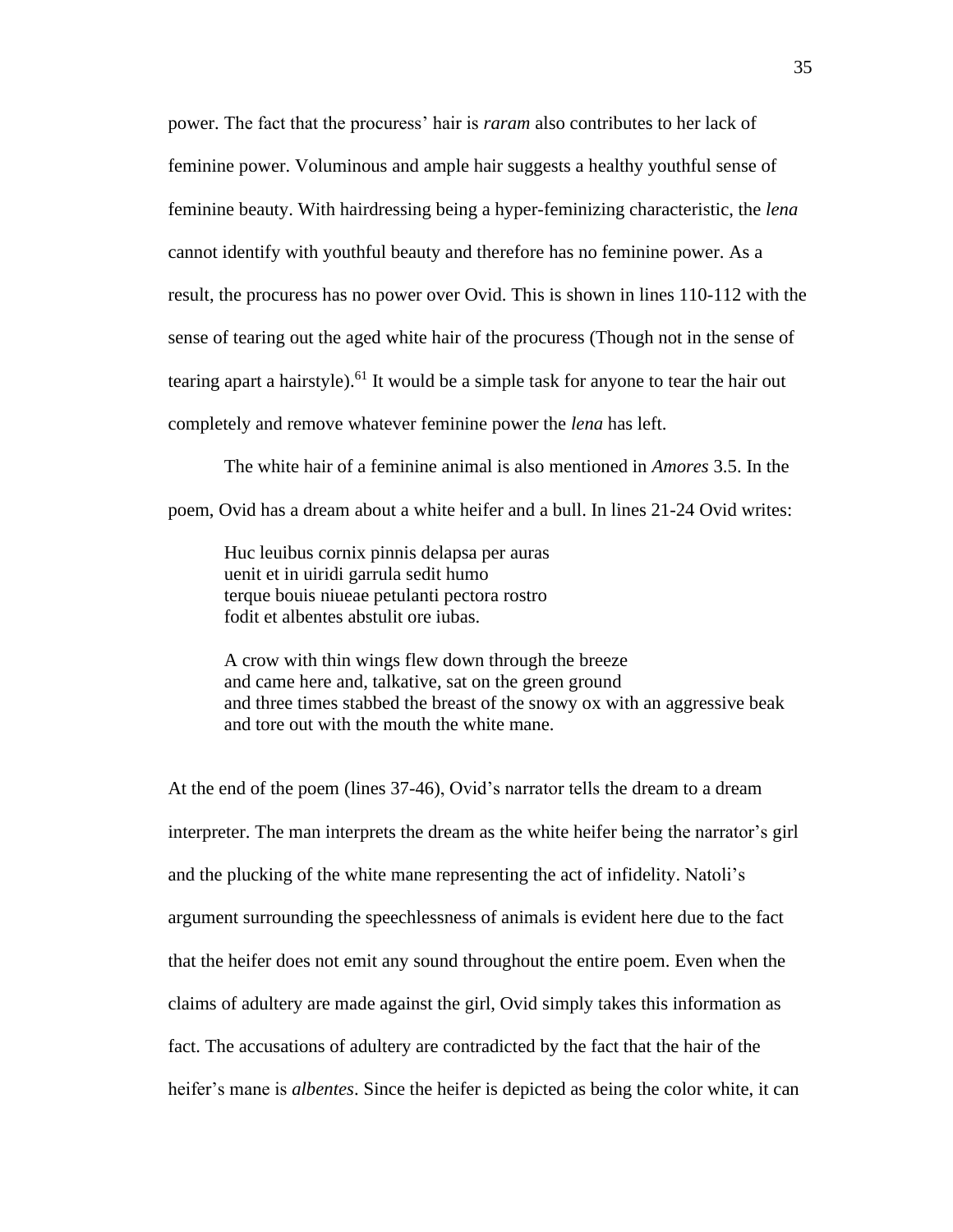be assumed that purity is attributed to her character. Not only is the violating act of hair removal shown to convey a loss of feminine power, but also the heifer's inability to defend herself verbally. Both her involuntary hair removal and her speechlessness signify a lack of feminine dominance in her relationship with Ovid's narrator.

Hair is also related to cows in the *Ars Amatoria*. This time, however, hair is related to horns rather than the actual fur in lines 3.243-3.246:

Turpe pecus mutilum, turpis sine gramine campus et sine fronde frutex et sine crine caput.

A hornless sheep is ugly, a field without grass is ugly and a bush without leaves and a head without hair.

The relation of feminine hair to the horns of a sheep further emphasizes female speechlessness and powerlessness. This is also underlined by the fact that Ovid is determining a woman's beauty through the sole characteristic, or lack thereof, of hair. Not only does he limit the female to one physical trait, but the trait itself is also flawed. This belittles any claim to dominance that hair held prior in the *Ars Amatoria* through Ovid's presumed objective view of beauty.

#### **Conclusion**

In defining Ovid's perception of beauty through the observance of hair and dominant feminine energy, it can be concluded that the elegist holds a deeper understanding of what beauty and love truly are. Ovid shows a firm grasp of subjective beauty through themes of feminine independence and attraction to one's identity (defined by feminine hair). By touching on less superficial ideals, Ovid therefore exhibits that he is capable of understanding, writing, and conveying in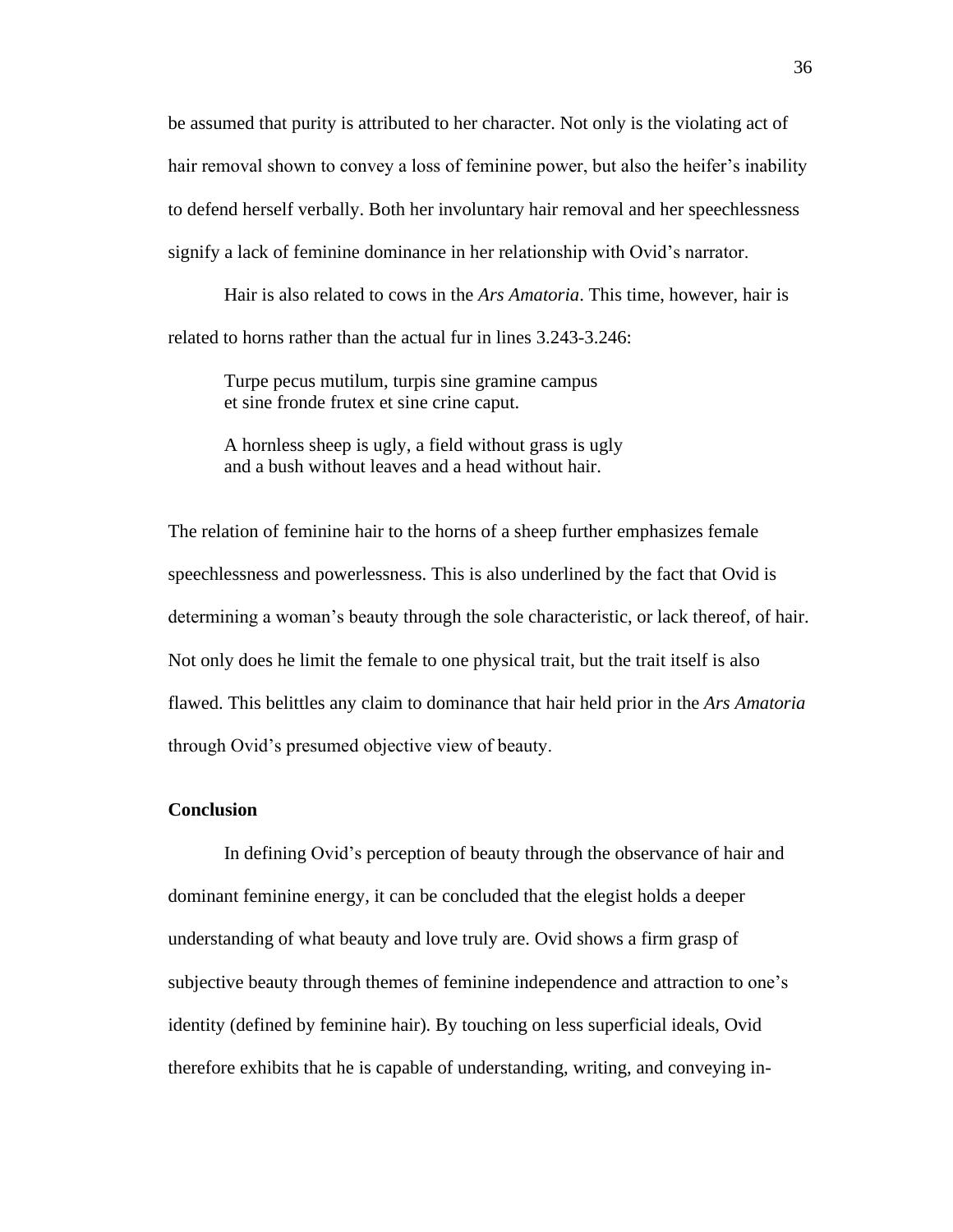depth and meaningful relationships. However, Ovid's depictions of feminine power through hair hold an underlying objectification of beauty. This limits the capabilities of feminine dominance in an amorous relationship and conveys a submissive view of feminine power. Thus, the popularity of Ovid's work can be traced to his ironic illustrations of feminine hair, beauty, and power. Although subjective beauty and feminine dominance is sought after continuously in Ovid's love elegies, the topic of dominance in a relationship can only be considered superficially. Subjective beauty, at its core, is more than simply identifying the desirable characteristics of a form and judging a person at first glance. It is the reasoning behind the admiration of physical traits that gives a more personal meaning to one's definition of beauty. Ovid's reasoning, shown through feminine hair descriptions, is rooted in diminishing feminine power. In turn, Ovid provides his audience with a contrasted message of what it means to interact in a romantic (in any sense of the word) relationship. This leaves his readers thinking about ventures in love long after its completion.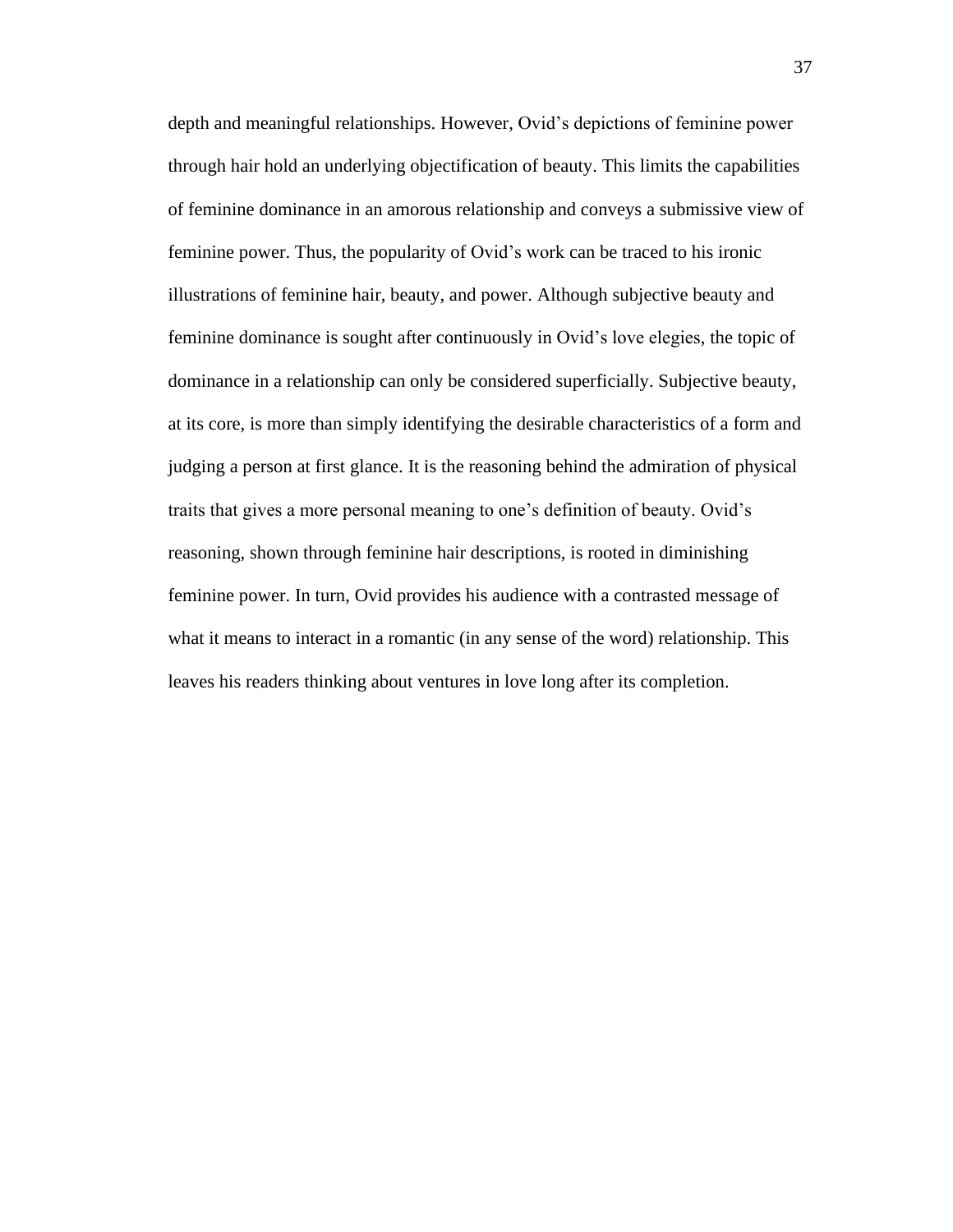<sup>1</sup> Thank you to Jack Bales, Angela Pitts, Joseph Romero, and Liane Houghtalin, for their immense help received in the course of researching and writing this paper.

 $2$  My interest in this topic was spurred by a paper written for A Survey of Latin Literature II, taken in 2018, with Joseph Romero.

<sup>3</sup> Rhode, Deborah L. *Beauty's Bias the Injustice of Appearance in Life and Law*. New York: Oxford University Press, 2010. Chapter 1.

<sup>4</sup> Harlow, Mary, Roberta Milliken, Edith Snook, Margaret K. Powell, Joseph R. Roach, Sarah Heaton, and Geraldine Biddle-Perry. *A Cultural History of Hair.* (Cambridge, U.K; New York: Cambridge University Press, 2019): 2-4.

<sup>5</sup> Pandey, Nandini B. "*Caput mundi*: Female Hair as Symbolic Vehicle of Domination in Ovidian Love Elegy." *The Classical Journal* 113, no. 4 (2017-2018): 455-484.

 $6$  Pandey, 455-456.

<sup>7</sup> Draycott, Jane. *Prostheses in Antiquity: Medicine and the Body in Antiquity* (2019): 71-76.

<sup>8</sup> Draycott, 71-73.

<sup>9</sup> Pandey, 455-456. Draycott, 71-73.

<sup>10</sup> Pandey, 482.

 $11$  Harlow, 3-4.

<sup>12</sup> Hairstyle is difficult to track in antiquity because of the complex nature of evidence as well as the lack of a comprehensive survey of ancient hairstyles.

<sup>13</sup> Haas, Norbert, Francoise Toppe, and Beate M Henz. "Hairstyles in the Arts of Greek and Roman Antiquity." *Journal of Investigative Dermatology Symposium Proceedings* 10, no. 3: 298-300

<sup>14</sup> Although figure 2 is depicting a younger girl, the *nodus* hairstyle is used to make the girl seem older in order to attract suitors.

<sup>15</sup> Haas, 298-300

 $16$  Ibid.

 $17$  Harlow, 60.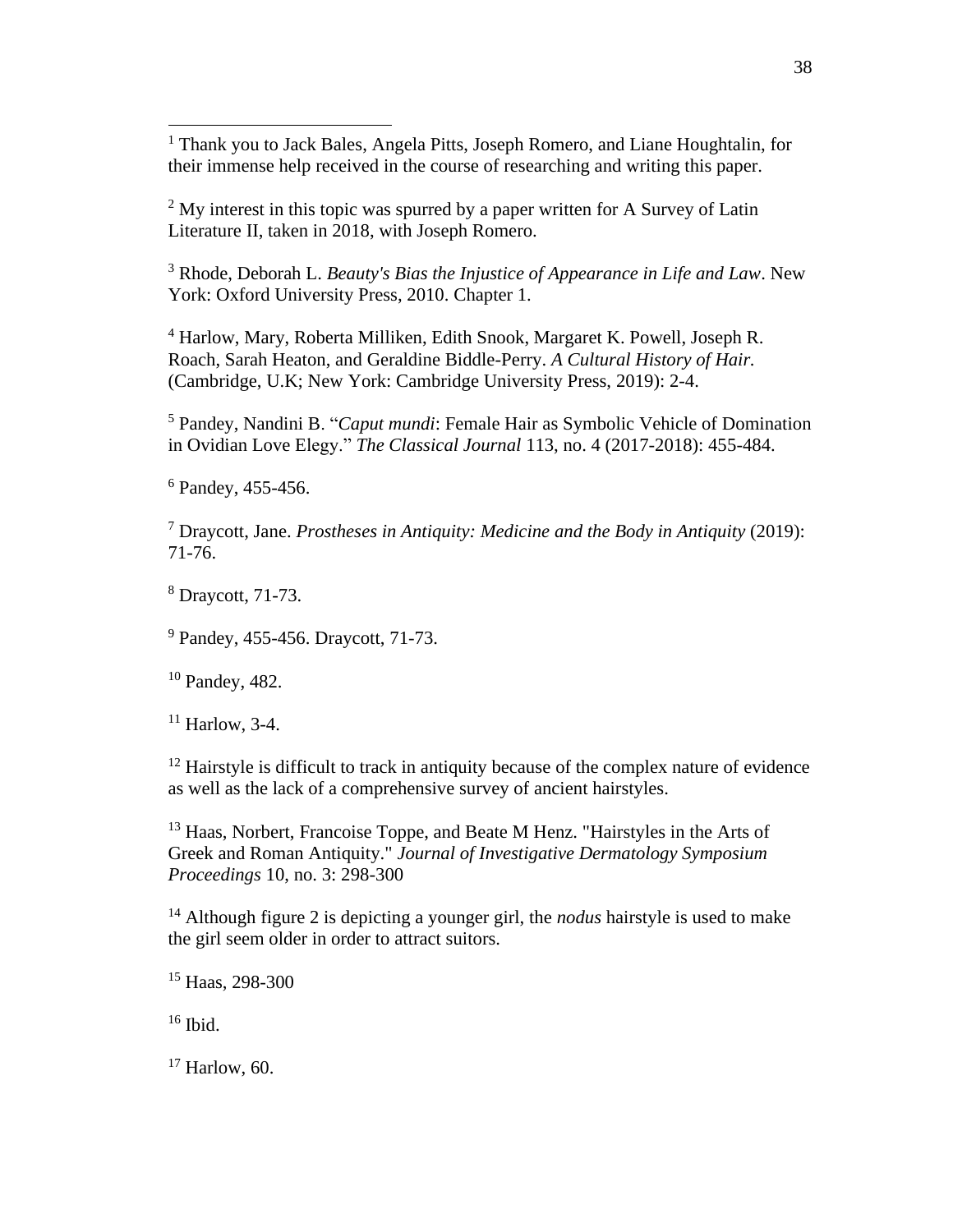<sup>18</sup> Stephens, Janet. "Ancient Roman Hairdressing: On (Hair)pins and Needles." *Journal of Roman Archaeology* 21, no. 1 (2008): 110-115.

<sup>19</sup> Bartman, Elizabeth. "Hair and the Artifice of Roman Female Adornment." *American Journal of Archaeology* 105, no. 1 (2001): 1-25.

<sup>20</sup> Haas, 298-300

<sup>21</sup> Furnée-van Zwet L. "Fashion in Women's Hair-Dress in the First Century of the Roman Empire." *Bulletin van de Vereeniging tot Bevordering der Kennis van de Antieke Beschaving XXXI* (1956): 1-22.

<sup>22</sup> Pandey, 469-472.

 $23$  Papaioannou, Sophia. "The Poetology of Hairtstyling and the Excitement of Hair Loss in Ovid, Amores 1, 14." *Quaderni Urbinati di Cultura Classica* N. S., no. 83 (2006): 45-50.

 $24$  Draycott, 72.

<sup>25</sup> This is supported by *Amores* 1.11 in which Corinna's hairdresser is in a position of power, despite being a slave, which originates from her skills to tame and style hair. In the poem, Ovid's narrator pleads the hairdresser to use her power to send messages to Corinna.

<sup>26</sup> Draycott, 73-76.

 $27$  Ibid.

<sup>28</sup> Haas, 298-300

 $29$  Ibid.

<sup>30</sup> Harlow, 15.

 $31$  Ibid.

 $32$  Ibid.

<sup>33</sup> Haas, 298-300.

<sup>34</sup> Harlow, 20-22.

<sup>35</sup> One example of hair being so powerfully beautiful that it is a threat, is the myth of Medusa. In Ovid's *Metamorphoses*, Medusa is raped by Poseidon because of her beautiful hair. As a result, Athena turns Medusa's hair into snakes. Medusa is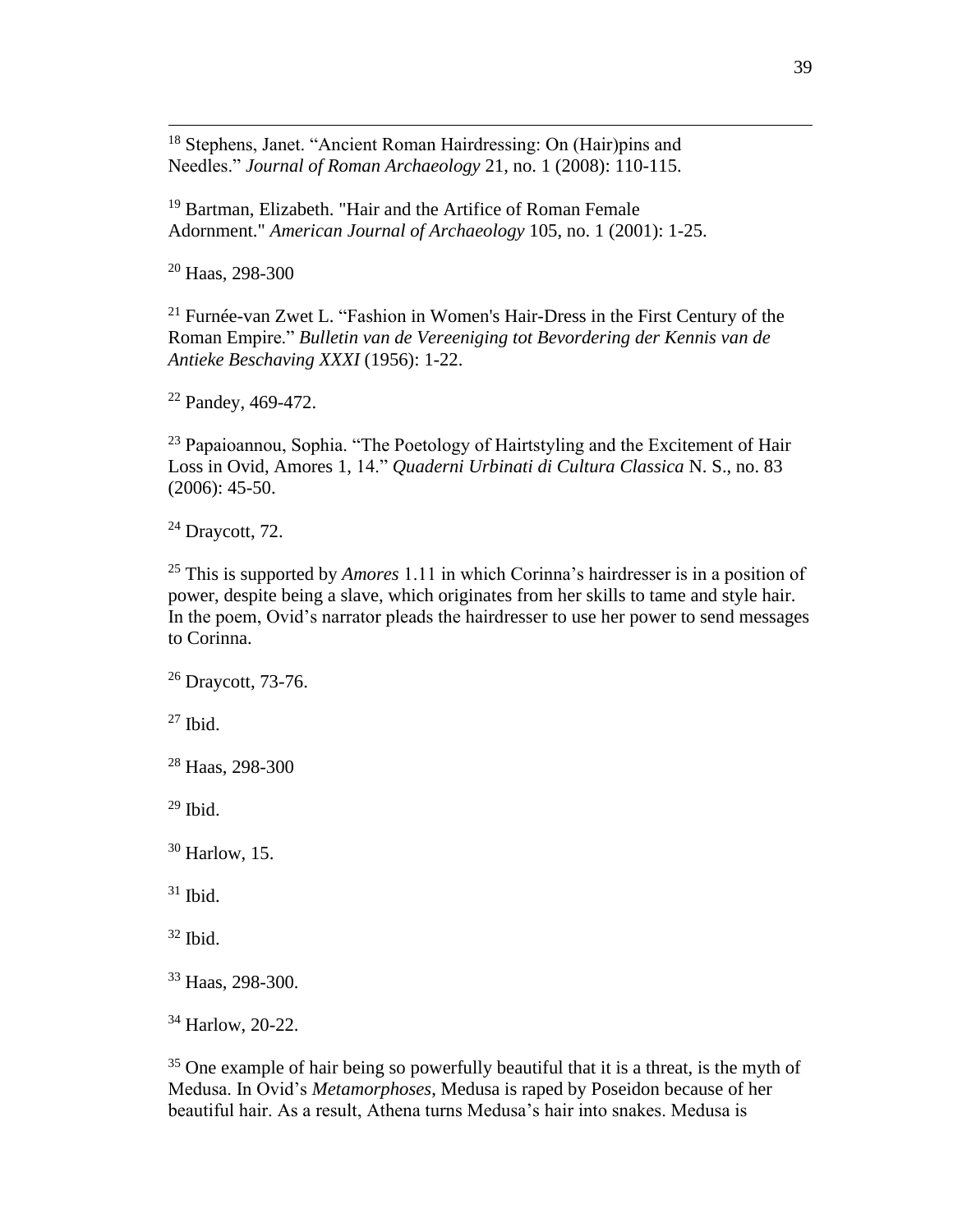punished for her beauty yet, even though it is a punishment, her snake-like hair still holds immense power over others.

<sup>36</sup> Pandey, 479-483.

<sup>37</sup> Harlow, 98-102.

<sup>38</sup> The shame surrounding a woman wearing a wig is also shown in the Ars Amatoria in lines 3.164-3.168. Ovid does not state the origin of this wig, but does mention dyeing hair with German herbs on the line immediately preceding it.

<sup>39</sup> Draycott, 73-76. Harlow, 59-62.

<sup>40</sup> In *Amores* 1.11 the hairdresser is named Nape while in *Amores* 2.8 the hairdresser is named Cypassis. These two different maidservants that both serve Corinna.

<sup>41</sup> *Amores* 2.8 combines feminine dominance as expressed through hairdressing with a degrading reference to powerless mythological women. In the poem, Ovid states that his relationship with Corinna's hairdresser has been discovered by Corinna herself. The hairdresser holds power in the fact that she is able to style hair but her power is diminished by the mythological exempla of Briseis and Cassandra (lines 11-12). There are no descriptions of feminine hair in this poem but it still addresses hairdressing and is therefore relevant. Lines 3.189-3.193 of the *Ars Amatoria* also contains a degrading image of the hair of Briseis.

<sup>42</sup> Pandey, 458-463.

<sup>43</sup> It is known that the hairstyle belongs to a girl because she is identified as *puella* previously on line 4.

<sup>44</sup> Haas, 298-300

<sup>45</sup> Lines 3.239-40 of the *Ars Amatoria* expresses contempt at harming a person who is of a lower status or power dynamic. The lines read, "Tuta sit ornatrix: Odi, quae sauciat ora unguibus et rapta brachia figit acu." This further supports the insanity of the violent act that Ovid depicts in *Amores* 2.5 since Ovid himself later condemns the act.

<sup>46</sup> Harlow, 32.

<sup>47</sup> Pandey, 474.

<sup>48</sup> *Amores* 3.14 also limits feminine beauty to objectification by describing the feminine hair in the poem as "disturbed by more than sleep (33-34)."

<sup>49</sup> Harlow, 20-22.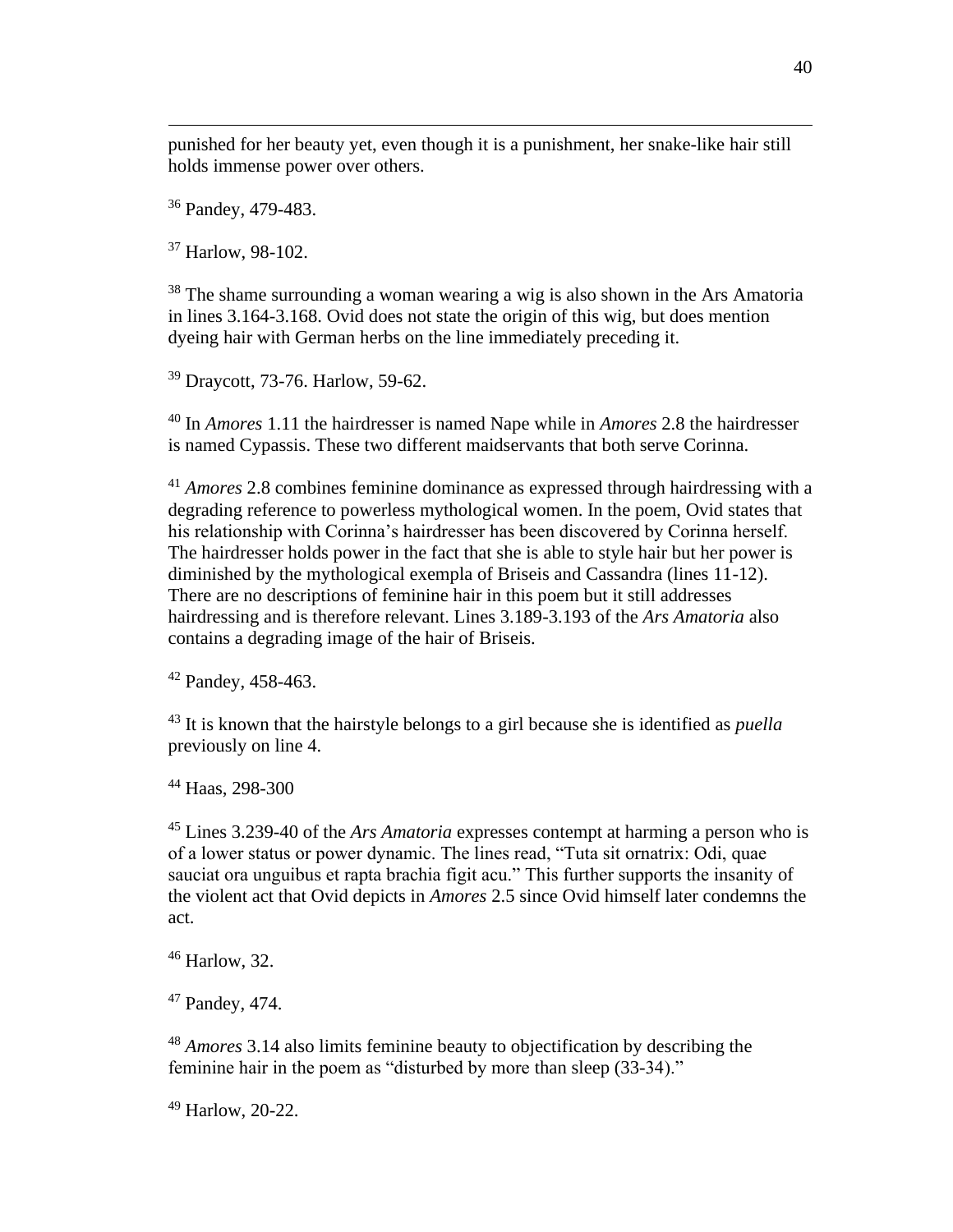<sup>50</sup> *Amores* 3.1 does not contain any romantic relationships. However, it does contain the relationship between Ovid and his preferred genre through the metaphor of hair. Therefore, it is relevant when considering Ovid's narrative point of view through feminine hair.

<sup>51</sup> Ovid later uses the word *caesarie* to describe Elegy's hair (line 32). This is the only instance in the *Amores* in which this word is used to depict hair. This might be to give a romantic tone through the theme of a *miles amoris* in Ovid's relationship with Elegy. This is because the word can mean hair in the sense of the plume of a helmet.

<sup>52</sup> *Amores* 3.9 also mentions personified Elegy and a description of her hair. In the poem, Ovid mourns the dead Tibullus by ordering Elegy to loosen her hair (line 3). Ovid's own loss of control and power through his grief demands that Elegy loosen her hair to lessen power as well. Ovid's control over Elegy shows masculine dominance even in grief.

<sup>53</sup> Harlow, 15-17.

<sup>54</sup>*Amores* 3.13 is a similar poem in that it is also about a religious festival. The poem depicts a festival of Juno and girls with their hair decorated for the festival. Their ornate hair shows control over themselves yet not real dominance over anyone else. The festival is one that observes chastity so the girls are therefore controlled by the masculine and societal expectations through their required dress.

<sup>55</sup> Natoli, Bartolo. *Silenced Voices: The Poetics of Speech in Ovid*. Wisconsin Studies in Classics (2017): 24-28.

<sup>56</sup> Natoli, 24-27.

<sup>57</sup>Natoli, 27-28.

<sup>58</sup> Natoli, 28.

<sup>59</sup>This is also shown in *Amores* 2.6 on line 5 in which Ovid instructs a group of mourning birds, "Horrida pro maestis lanietur pluma capillis." Ovid substitutes plumage for hair effectively in order to personify the group of mourning birds.

<sup>60</sup> The white bird in *Amores* 1.8 could have taken influence from Horace's white bird in *Ode* 2.20 representing poetic identity. Horace uses *album* and *leves* to describe the feathers of the transformed bird. Ovid uses *albam* and *raram* to describe the procuress' hair.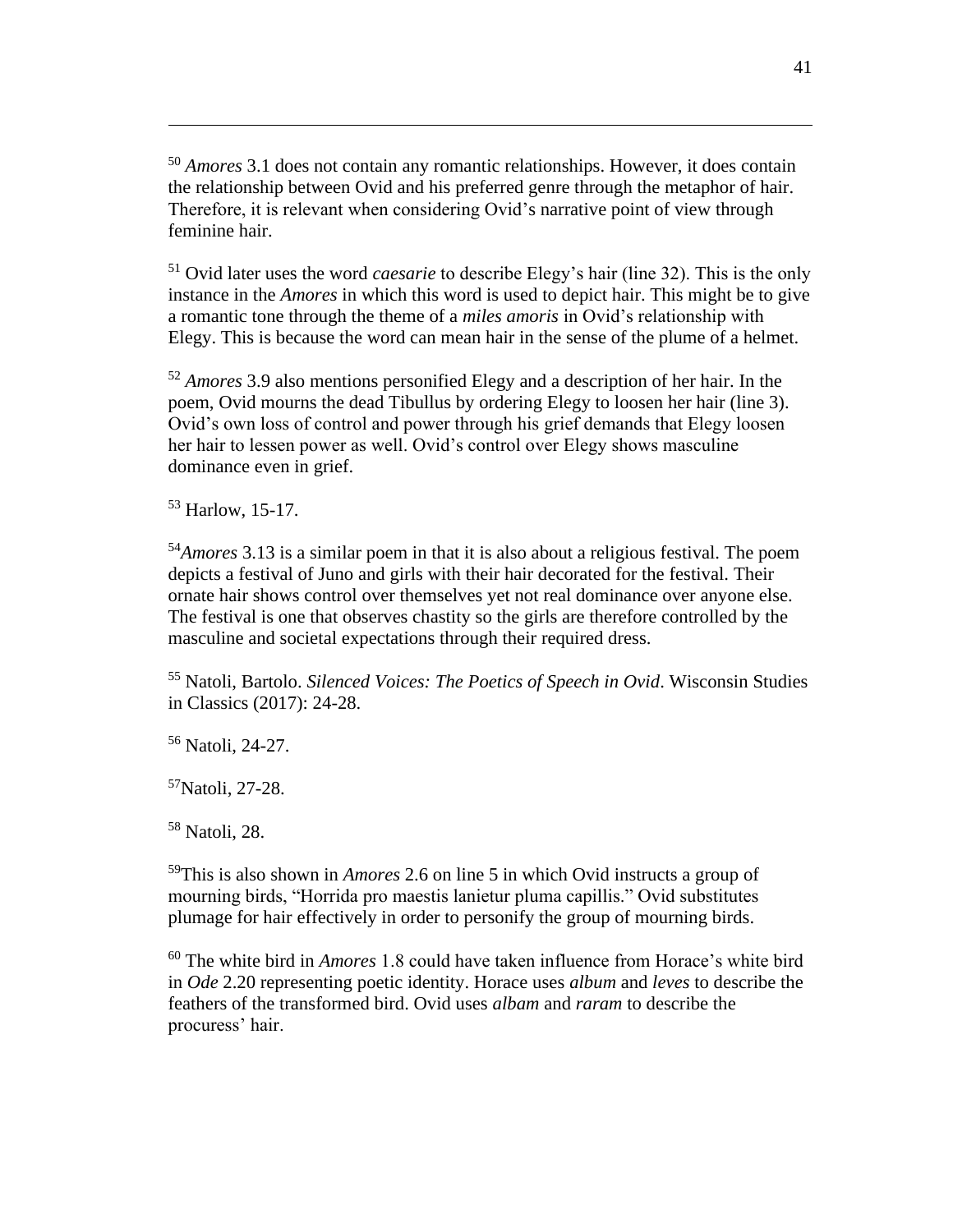#### Ancient Sources

- P. Ovidius Naso edited by G.P. Goold (1929); *Art of Love Cosmetics; Remedies for Love; Ibis; Walnut-tree; Sea Fishing; Consolation*.
- P. Ovidius Naso edited by E. J. Kenney; *Amores.*

#### Sources

- Bartman, Elizabeth. "Hair and the Artifice of Roman Female Adornment." *American Journal of Archaeology* 105, no. 1 (2001): 1-25.
- Boyd B. W. (ed.) *Brill's Companion to Ovid* (2002).
- Cartault, Augustin. *A Propos Du Corpus Tibullianum: Un Siècle De Philologie Latine Classique*. Vol. 23. F. Alcan, 1906.
- Draycott, Jane. *Prostheses in Antiquity: Medicine and the Body in Antiquity*. 2019.
- Furnée-van Zwet L.. "Fashion in Women's Hair-Dress in the First Century of the Roman Empire." *Bulletin van de Vereeniging tot Bevordering der Kennis van de Antieke Beschaving XXXI* (1956): 1-22.
- Haas, Norbert, Francoise Toppe, and Beate M Henz. "Hairstyles in the Arts of Greek and Roman Antiquity." *Journal of Investigative Dermatology Symposium Proceedings* 10, no. 3: 298-300.
- Hälikkä, Riikka. "*Sparsis Comis, Solutis Capillis*: Loose Hair in Ovid's Elegiac Poetry." *Arctos* 35 (2001): 23-34. (2005): 298-300.
- Hardie P. (ed.) *The Cambridge Companion to Ovid* (2002).
- Harlow, Mary, Roberta Milliken, Edith Snook, Margaret K. Powell, Joseph R. Roach, Sarah Heaton, and Geraldine Biddle-Perry. *A Cultural History of Hair, Volume I*. (Cambridge, U.K; New York: Cambridge University Press, 2019).
- Knox, Peter E. *A Companion to Ovid*. Blackwell Companions to the Ancient World. Chichester, U.K.; Malden, MA: Wiley-Blackwell, 2009.
- Levy, H. L. "Hair!" *Classical World* LXII (1968): 135.
- Natoli, Bartolo. *Silenced Voices: The Poetics of Speech in Ovid*. Wisconsin Studies in Classics. 2017.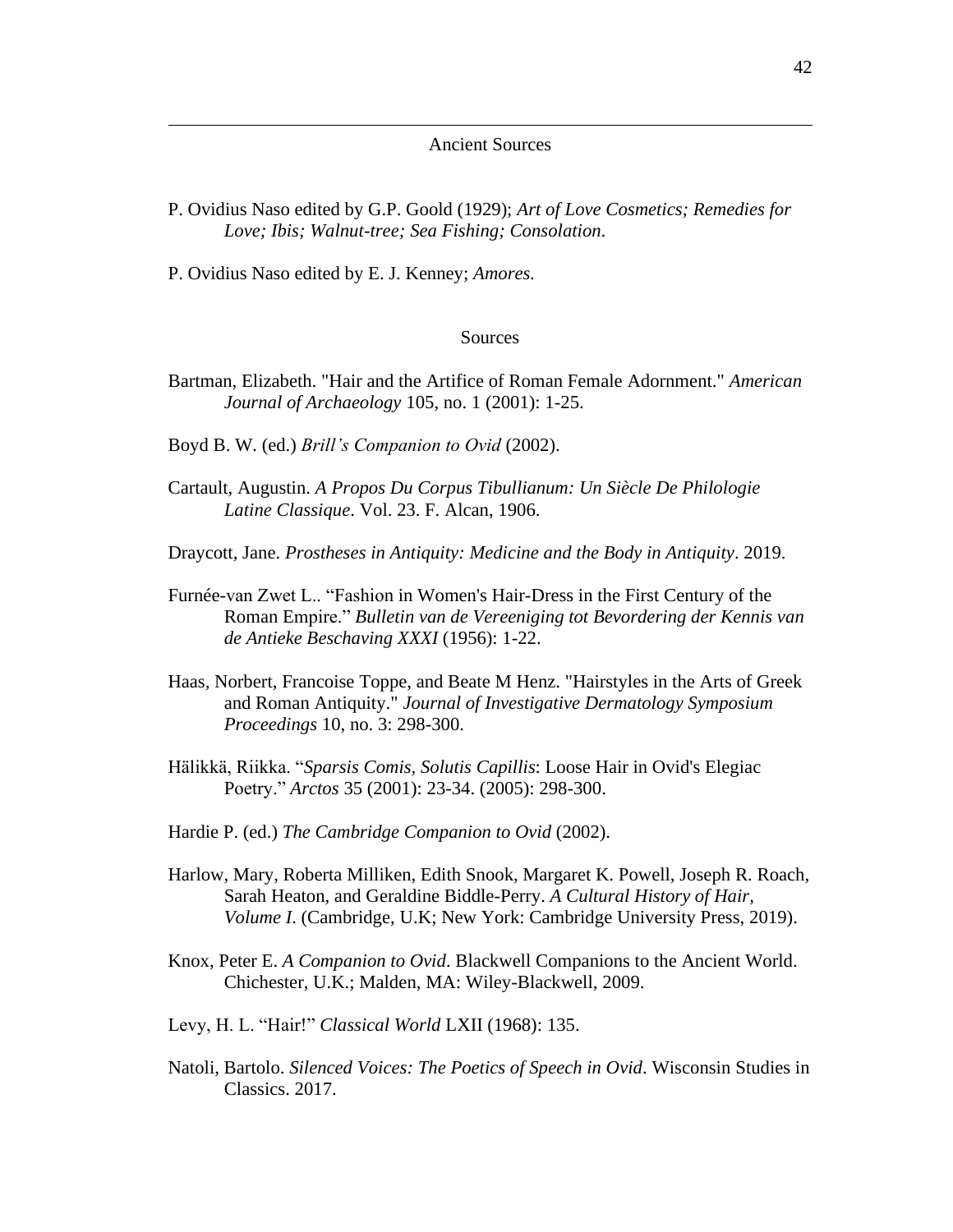- *The Oxford Companion to Classical Literature*, 2nd Edition. edited by Howatson, M. C.: Oxford University Press, 2011.
- Pandey, Nandini B. "*Caput mundi*: Female Hair as Symbolic Vehicle of Domination in Ovidian Love Elegy." *The Classical Journal* 113, no. 4 (2017-2018).
- Papaioannou, Sophia. "The Poetology of Hairtstyling and the Excitement of Hair Loss in Ovid, Amores 1, 14." *Quaderni Urbinati di Cultura Classica* N. S., no. 83 (2006): 45-69.
- Plessis, Frédéric. *Études Critiques Sur Properce Et Ses élégies*. Librairie Hachette Et Cie, 1884.
- Rhode, Deborah L. *Beauty's Bias the Injustice of Appearance in Life and Law*. New York: Oxford University Press, 2010.
- Stephens, Janet. "Ancient Roman Hairdressing: On (Hair)pins and Needles." *Journal of Roman Archaeology* 21, no. 1 (2008): 110-132.
- Wyke, Maria. *The Roman Mistress Ancient and Modern Representations*. Oxford: Oxford University Press, 2007.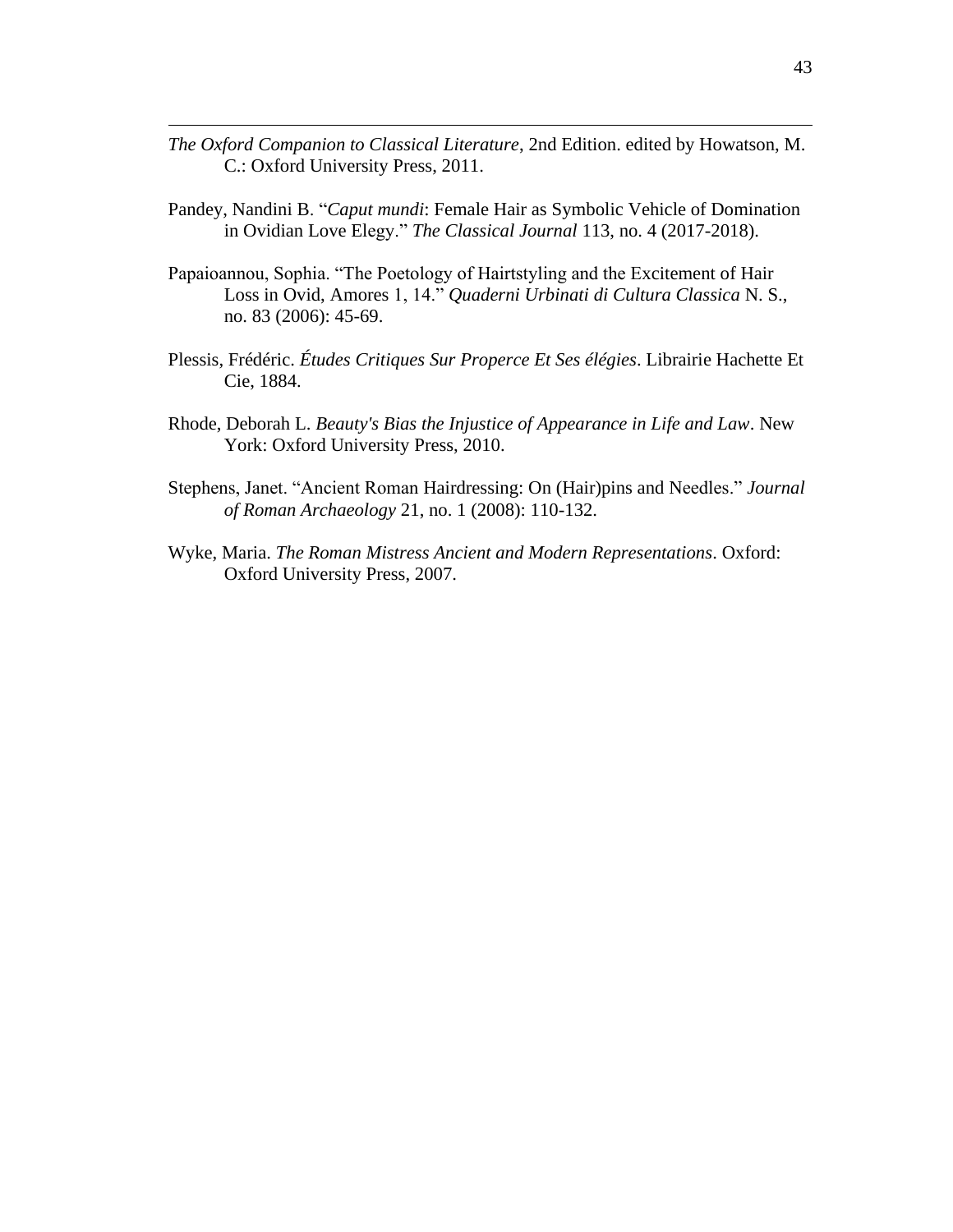#### **List of Illustrations:**

- 1. Figure 1. Grave Stele of a Little Girl (450-440 BCE), marble. Metropolitan Museum of Art, New York, 1927. Mary Harlow, *A Cultural History of Hair*  (Cambridge, U.K; New York: Cambridge University Press, 2019), 52
- 2. Figure 2. Portrait of a Young Girl (First-century CE). Yale University of Art Gallery, 1896. Mary Harlow, *A Cultural History of Hair* (Cambridge, U.K; New York: Cambridge University Press, 2019), 35.

#### **Illustrations:**







Fig. 2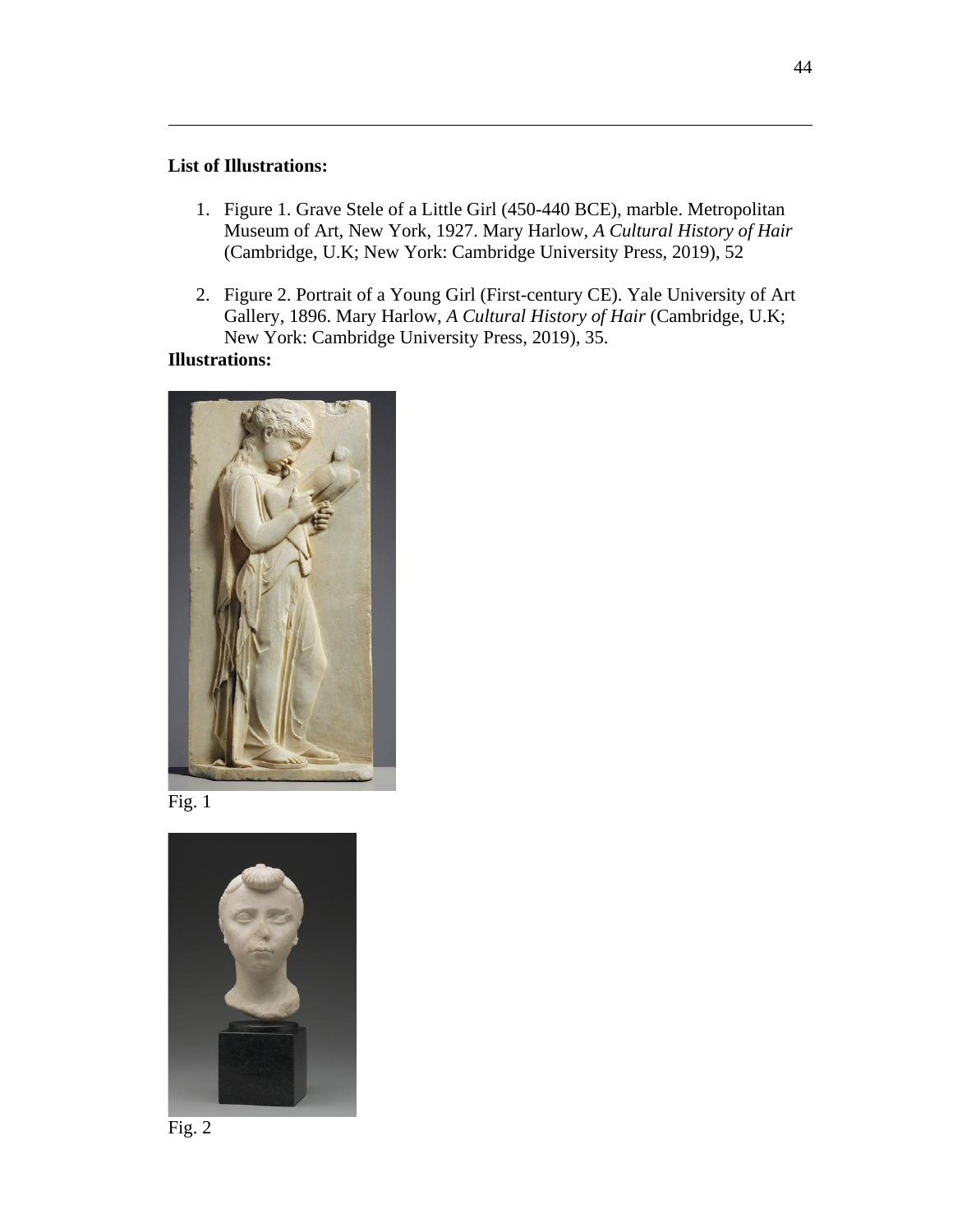#### Autobiographia

Nata sum Lydia Gratia Eisenberg Kal. Apr. a. MCMXCVIII Kailuae Havaiis Jay incomparabilissimus patre et Carrie matre carissima e Anderson gente. Mihi gymnasium Albemarle erat, e quo a. MMXVI gressa sum. Tum, in Universitate Mariae Washingtoniae erudita sum, ubi Mai. a. MMXX, anima ad linguam Latinam adversa, Baccalaureus Artium de Studiis Classicorum fiam. Dum in Universitate Mariae Washingtonae ad Italiam Mai. a. MMXIX migravi ut in Johanne Cabot Universitate Romam discerem. Mox ad Universitatem Mariae Washingtoniae redibo ut Magister Educationis fiam. Me spero aliquando magistram latinae factum iri. Multae gratiae ad Matthaeum Clay, qui in meo gymnasio magister latinae erat, et ad illustissimos et carissimos professores Mariae Washingtoniae mihi donandae sunt: i.e. ad Lianam Houghtalin, Josephum Romero, et Angelam Pitts.